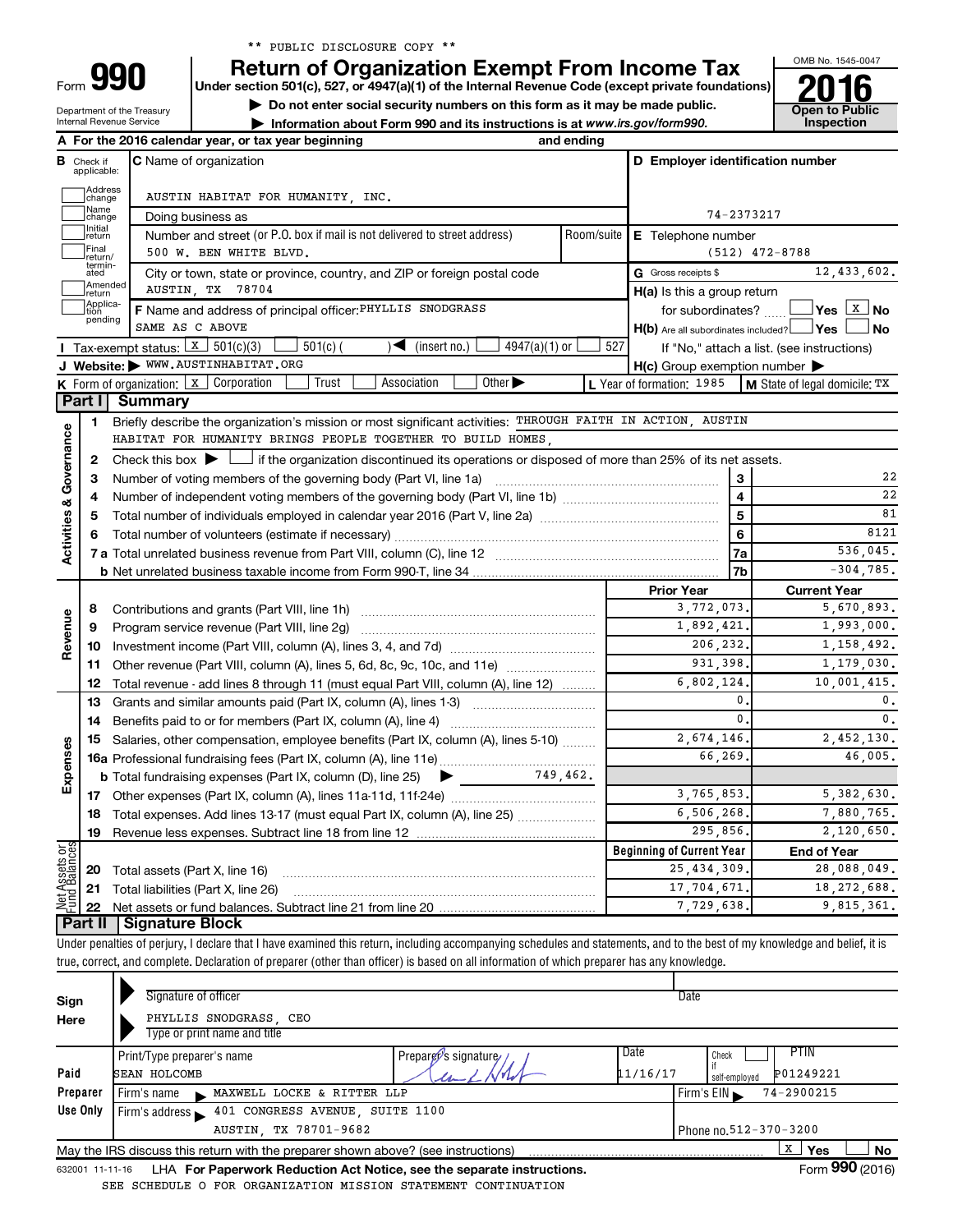|              | AUSTIN HABITAT FOR HUMANITY, INC.<br>Form 990 (2016)                                                                                         | 74-2373217    | Page 2                                                 |
|--------------|----------------------------------------------------------------------------------------------------------------------------------------------|---------------|--------------------------------------------------------|
|              | Part III   Statement of Program Service Accomplishments                                                                                      |               |                                                        |
|              |                                                                                                                                              |               | X                                                      |
| 1            | Briefly describe the organization's mission:                                                                                                 |               |                                                        |
|              | VISION: A WORLD WHERE EVERYONE HAS A DECENT, AFFORDABLE PLACE TO LIVE.                                                                       |               |                                                        |
|              | MISSION: THROUGH FAITH IN ACTION, AUSTIN HABITAT FOR HUMANITY BRINGS                                                                         |               |                                                        |
|              | PEOPLE TOGETHER TO BUILD HOMES, COMMUNITIES AND HOPE.                                                                                        |               |                                                        |
| $\mathbf{2}$ | Did the organization undertake any significant program services during the year which were not listed on the                                 |               |                                                        |
|              | prior Form 990 or 990-EZ?                                                                                                                    |               | $\sqrt{\mathsf{Yes}\ \boxed{\mathrm{X}\ \mathsf{No}}}$ |
|              | If "Yes," describe these new services on Schedule O.                                                                                         |               |                                                        |
| 3            | Did the organization cease conducting, or make significant changes in how it conducts, any program services?                                 |               | ∣Yes │X │No                                            |
|              |                                                                                                                                              |               |                                                        |
|              | If "Yes," describe these changes on Schedule O.                                                                                              |               |                                                        |
| 4            | Describe the organization's program service accomplishments for each of its three largest program services, as measured by expenses.         |               |                                                        |
|              | Section 501(c)(3) and 501(c)(4) organizations are required to report the amount of grants and allocations to others, the total expenses, and |               |                                                        |
|              | revenue, if any, for each program service reported.                                                                                          |               |                                                        |
| 4a           | $\frac{1}{2}$ (Code: ) (Expenses \$ 5,046,970. including grants of \$                                                                        | (Revenue \$   | 3,671,169.                                             |
|              | HOME CONSTRUCTION - HOME CONSTRUCTION PROGRAM FOR AUSTIN HABITAT FOR                                                                         |               |                                                        |
|              | HUMANITY (AHFH) SERVES FAMILIES EARNING 40% - 60% OF MEDIAN INCOME.                                                                          |               |                                                        |
|              | AHFH OFFERS QUALIFIED FAMILIES THE OPPORTUNITY TO BUILD AND PURCHASE A                                                                       |               |                                                        |
|              | HOME AT 0% INTEREST FOR AN AVERAGE COST OF \$89,412. AHFH HOMES EARN 3                                                                       |               |                                                        |
|              | STARS UNDER THE AUSTIN ENERGY GREEN BUILDING PROGRAM, LOWERING UTILITY                                                                       |               |                                                        |
|              | COSTS AND IMPROVING THE ENVIRONMENT. PARTNER FAMILIES DONATE 300 'SWEAT                                                                      |               |                                                        |
|              | EQUITY' HOURS TOWARD THE CONSTRUCTION OF OTHER PARTNER HOMES AS WELL AS                                                                      |               |                                                        |
|              | THEIR FUTURE HOME. PARTNER FAMILIES ALSO PARTICIPATE IN 8 COURSES OF                                                                         |               |                                                        |
|              | HOMEBUYER EDUCATION AND FINANCIAL LITERACY COURSES TO PREPARE FOR THE                                                                        |               |                                                        |
|              | TRANSITION TO HOMEOWNERSHIP. COUNSELING AND OTHER ASSISTANCE IS OFFERED                                                                      |               |                                                        |
|              |                                                                                                                                              |               |                                                        |
|              | THROUGHOUT THEIR HOMEOWNERSHIP. THE ONE-ON-ONE HOUSING COUNSELING                                                                            |               |                                                        |
|              | PROVIDED SINCE 2004 HAS BEEN KEY TO SUSTAINING THE FINANCIAL WELL-BEING                                                                      |               |                                                        |
| 4b           | 1,535,559. including grants of \$<br>) (Expenses \$<br>(Code:                                                                                | ) (Revenue \$ |                                                        |
|              | RESTORE - AHFH HAS OPERATED A RESTORE SINCE 1991. RESTORE OFFERS NEW                                                                         |               |                                                        |
|              | AND USED HOME GOODS AND BUILDING MATERIALS AT A REDUCED RATE FOR SALE                                                                        |               |                                                        |
|              | TO THE PUBLIC. THE RECYCLING PROGRAM HAS DIVERTED 21,741,760 POUNDS                                                                          |               |                                                        |
|              | FROM LANDFILLS SINCE 1992.                                                                                                                   |               |                                                        |
|              |                                                                                                                                              |               |                                                        |
|              |                                                                                                                                              |               |                                                        |
|              |                                                                                                                                              |               |                                                        |
|              |                                                                                                                                              |               |                                                        |
|              |                                                                                                                                              |               |                                                        |
|              |                                                                                                                                              |               |                                                        |
|              |                                                                                                                                              |               |                                                        |
|              |                                                                                                                                              |               |                                                        |
|              |                                                                                                                                              |               |                                                        |
| 4с           | (Code:<br>) (Expenses \$<br>including grants of \$<br>) (Revenue \$                                                                          |               |                                                        |
|              |                                                                                                                                              |               |                                                        |
|              |                                                                                                                                              |               |                                                        |
|              |                                                                                                                                              |               |                                                        |
|              |                                                                                                                                              |               |                                                        |
|              |                                                                                                                                              |               |                                                        |
|              |                                                                                                                                              |               |                                                        |
|              |                                                                                                                                              |               |                                                        |
|              |                                                                                                                                              |               |                                                        |
|              |                                                                                                                                              |               |                                                        |
|              |                                                                                                                                              |               |                                                        |
|              |                                                                                                                                              |               |                                                        |
|              |                                                                                                                                              |               |                                                        |
|              |                                                                                                                                              |               |                                                        |
|              | Other program services (Describe in Schedule O.)                                                                                             |               |                                                        |
| 4d           |                                                                                                                                              |               |                                                        |
|              | (Expenses \$<br>Revenue \$<br>including grants of \$<br>6,582,529.<br>4e Total program service expenses                                      |               |                                                        |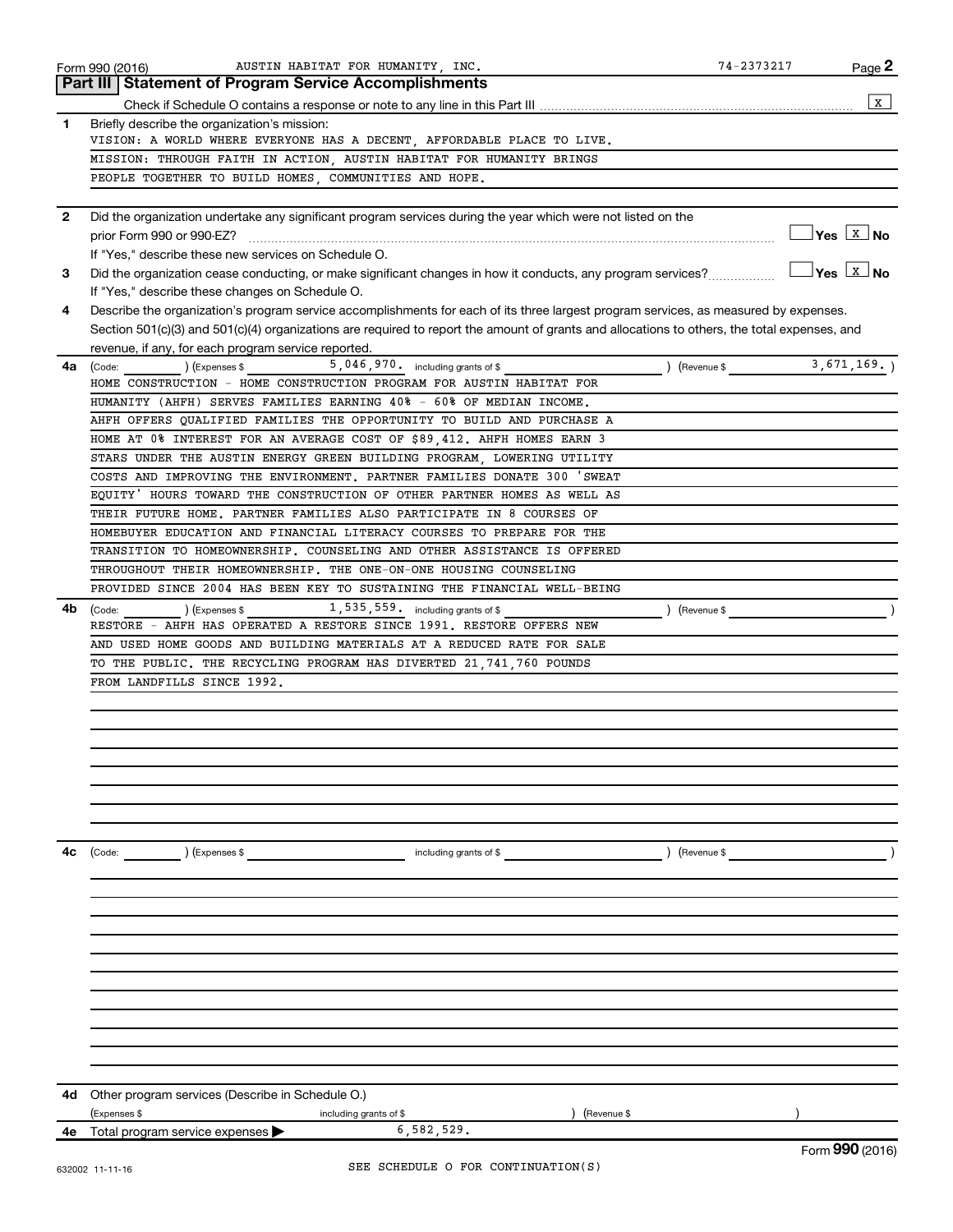|     | 74-2373217<br>AUSTIN HABITAT FOR HUMANITY INC.<br>Form 990 (2016)                                                                                                                                                                                                                                                                                                    |                 |     | Page 3 |
|-----|----------------------------------------------------------------------------------------------------------------------------------------------------------------------------------------------------------------------------------------------------------------------------------------------------------------------------------------------------------------------|-----------------|-----|--------|
|     | <b>Checklist of Required Schedules</b><br>Part IV                                                                                                                                                                                                                                                                                                                    |                 |     |        |
|     |                                                                                                                                                                                                                                                                                                                                                                      |                 | Yes | No     |
| 1   | Is the organization described in section 501(c)(3) or 4947(a)(1) (other than a private foundation)?                                                                                                                                                                                                                                                                  |                 |     |        |
|     |                                                                                                                                                                                                                                                                                                                                                                      | 1               | х   |        |
| 2   |                                                                                                                                                                                                                                                                                                                                                                      | $\overline{2}$  | x   |        |
| 3   | Did the organization engage in direct or indirect political campaign activities on behalf of or in opposition to candidates for                                                                                                                                                                                                                                      |                 |     |        |
|     |                                                                                                                                                                                                                                                                                                                                                                      | 3               |     | x      |
| 4   | Section 501(c)(3) organizations. Did the organization engage in lobbying activities, or have a section 501(h) election in effect                                                                                                                                                                                                                                     |                 |     |        |
|     |                                                                                                                                                                                                                                                                                                                                                                      | 4               |     | x      |
| 5   | Is the organization a section 501(c)(4), 501(c)(5), or 501(c)(6) organization that receives membership dues, assessments, or                                                                                                                                                                                                                                         |                 |     |        |
|     |                                                                                                                                                                                                                                                                                                                                                                      | 5               |     | x      |
| 6   | Did the organization maintain any donor advised funds or any similar funds or accounts for which donors have the right to                                                                                                                                                                                                                                            |                 |     | x      |
|     | provide advice on the distribution or investment of amounts in such funds or accounts? If "Yes," complete Schedule D, Part I                                                                                                                                                                                                                                         | 6               |     |        |
| 7   | Did the organization receive or hold a conservation easement, including easements to preserve open space,                                                                                                                                                                                                                                                            | $\overline{7}$  |     | x      |
| 8   | Did the organization maintain collections of works of art, historical treasures, or other similar assets? If "Yes," complete                                                                                                                                                                                                                                         |                 |     |        |
|     |                                                                                                                                                                                                                                                                                                                                                                      | 8               |     | x      |
| 9   | Schedule D, Part III <b>Marting Communities</b> and the contract of the contract of the contract of the contract of the contract of the contract of the contract of the contract of the contract of the contract of the contract of<br>Did the organization report an amount in Part X, line 21, for escrow or custodial account liability, serve as a custodian for |                 |     |        |
|     | amounts not listed in Part X; or provide credit counseling, debt management, credit repair, or debt negotiation services?                                                                                                                                                                                                                                            |                 |     |        |
|     | If "Yes." complete Schedule D, Part IV                                                                                                                                                                                                                                                                                                                               | 9               | х   |        |
| 10  | Did the organization, directly or through a related organization, hold assets in temporarily restricted endowments, permanent                                                                                                                                                                                                                                        |                 |     |        |
|     |                                                                                                                                                                                                                                                                                                                                                                      | 10              |     | х      |
| 11  | If the organization's answer to any of the following questions is "Yes," then complete Schedule D, Parts VI, VII, VIII, IX, or X                                                                                                                                                                                                                                     |                 |     |        |
|     | as applicable.                                                                                                                                                                                                                                                                                                                                                       |                 |     |        |
|     | a Did the organization report an amount for land, buildings, and equipment in Part X, line 10? If "Yes," complete Schedule D,                                                                                                                                                                                                                                        |                 |     |        |
|     |                                                                                                                                                                                                                                                                                                                                                                      | 11a             | х   |        |
|     | <b>b</b> Did the organization report an amount for investments - other securities in Part X, line 12 that is 5% or more of its total                                                                                                                                                                                                                                 |                 |     |        |
|     |                                                                                                                                                                                                                                                                                                                                                                      | 11 <sub>b</sub> |     | x      |
|     | c Did the organization report an amount for investments - program related in Part X, line 13 that is 5% or more of its total                                                                                                                                                                                                                                         |                 |     |        |
|     |                                                                                                                                                                                                                                                                                                                                                                      | 11с             | х   |        |
|     | d Did the organization report an amount for other assets in Part X, line 15 that is 5% or more of its total assets reported in                                                                                                                                                                                                                                       |                 |     |        |
|     |                                                                                                                                                                                                                                                                                                                                                                      | 11d             | х   |        |
|     |                                                                                                                                                                                                                                                                                                                                                                      | 11e             | x   |        |
| f   | Did the organization's separate or consolidated financial statements for the tax year include a footnote that addresses                                                                                                                                                                                                                                              |                 |     |        |
|     | the organization's liability for uncertain tax positions under FIN 48 (ASC 740)? If "Yes," complete Schedule D, Part X                                                                                                                                                                                                                                               | 11f             |     | х      |
|     | 12a Did the organization obtain separate, independent audited financial statements for the tax year? If "Yes," complete                                                                                                                                                                                                                                              |                 |     | X      |
|     | Schedule D, Parts XI and XII<br><b>b</b> Was the organization included in consolidated, independent audited financial statements for the tax year?                                                                                                                                                                                                                   | 12a             |     |        |
|     | If "Yes," and if the organization answered "No" to line 12a, then completing Schedule D, Parts XI and XII is optional                                                                                                                                                                                                                                                | 12b             | Х   |        |
| 13  |                                                                                                                                                                                                                                                                                                                                                                      | 13              |     | х      |
| 14a |                                                                                                                                                                                                                                                                                                                                                                      | 14a             |     | х      |
| b   | Did the organization have aggregate revenues or expenses of more than \$10,000 from grantmaking, fundraising, business,                                                                                                                                                                                                                                              |                 |     |        |
|     | investment, and program service activities outside the United States, or aggregate foreign investments valued at \$100,000                                                                                                                                                                                                                                           |                 |     |        |
|     |                                                                                                                                                                                                                                                                                                                                                                      | 14b             |     | х      |
| 15  | Did the organization report on Part IX, column (A), line 3, more than \$5,000 of grants or other assistance to or for any                                                                                                                                                                                                                                            |                 |     |        |
|     |                                                                                                                                                                                                                                                                                                                                                                      | 15              |     | х      |
| 16  | Did the organization report on Part IX, column (A), line 3, more than \$5,000 of aggregate grants or other assistance to                                                                                                                                                                                                                                             |                 |     |        |
|     |                                                                                                                                                                                                                                                                                                                                                                      | 16              |     | х      |
| 17  | Did the organization report a total of more than \$15,000 of expenses for professional fundraising services on Part IX,                                                                                                                                                                                                                                              |                 |     |        |
|     |                                                                                                                                                                                                                                                                                                                                                                      | 17              | х   |        |
| 18  | Did the organization report more than \$15,000 total of fundraising event gross income and contributions on Part VIII, lines                                                                                                                                                                                                                                         |                 |     |        |
|     |                                                                                                                                                                                                                                                                                                                                                                      | 18              | х   |        |
| 19  | Did the organization report more than \$15,000 of gross income from gaming activities on Part VIII, line 9a? If "Yes,"                                                                                                                                                                                                                                               |                 |     |        |
|     |                                                                                                                                                                                                                                                                                                                                                                      | 19              |     | x      |

Form (2016) **990**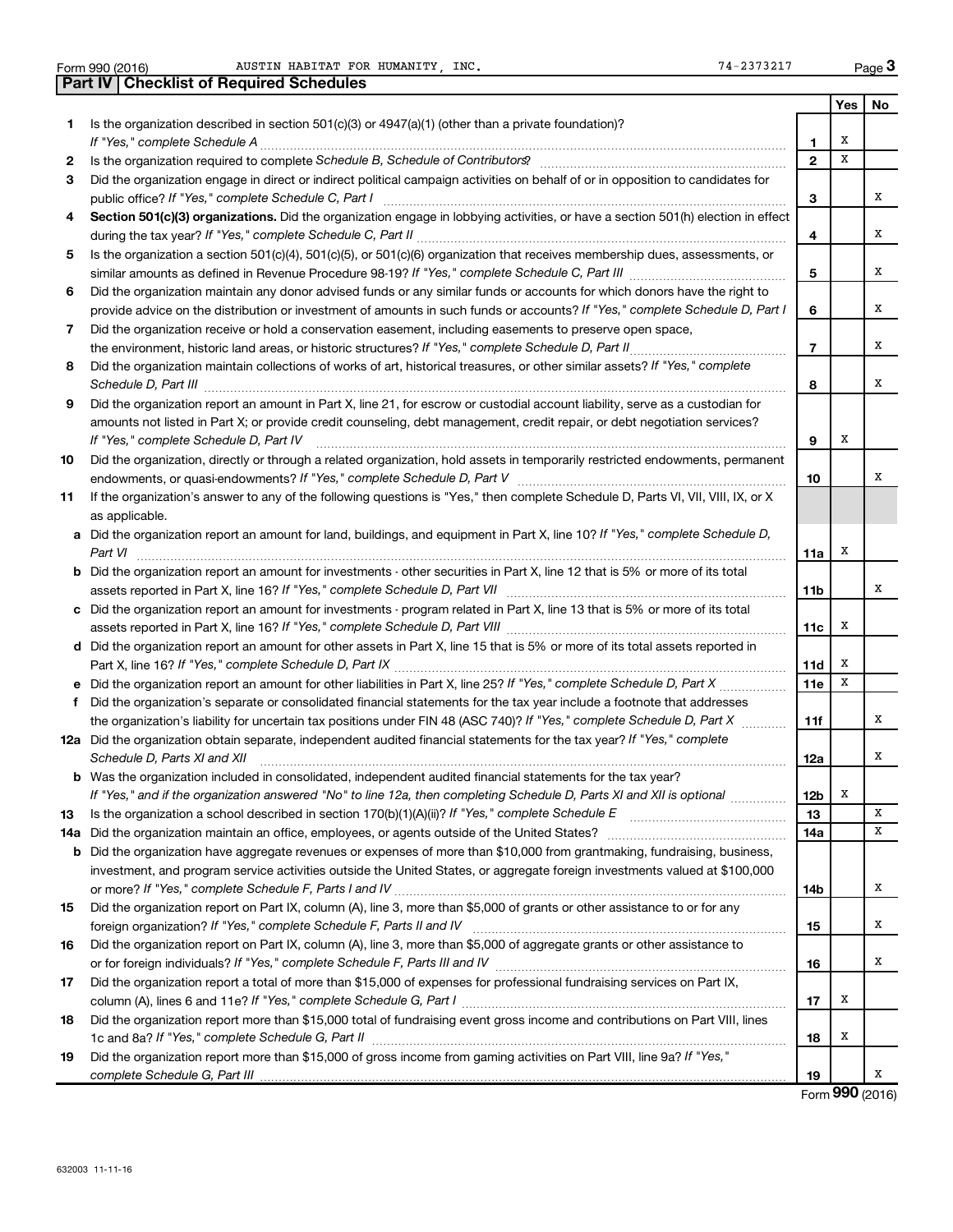|  | Form 990 (2016) |  |
|--|-----------------|--|

|    | <b>Part IV   Checklist of Required Schedules (continued)</b>                                                                        |                 |     |    |
|----|-------------------------------------------------------------------------------------------------------------------------------------|-----------------|-----|----|
|    |                                                                                                                                     |                 | Yes | No |
|    | 20a Did the organization operate one or more hospital facilities? If "Yes," complete Schedule H                                     | 20a             |     | x  |
|    |                                                                                                                                     | 20 <sub>b</sub> |     |    |
| 21 | Did the organization report more than \$5,000 of grants or other assistance to any domestic organization or                         |                 |     |    |
|    |                                                                                                                                     | 21              |     | х  |
| 22 | Did the organization report more than \$5,000 of grants or other assistance to or for domestic individuals on                       |                 |     |    |
|    |                                                                                                                                     | 22              |     | х  |
| 23 | Did the organization answer "Yes" to Part VII, Section A, line 3, 4, or 5 about compensation of the organization's current          |                 |     |    |
|    | and former officers, directors, trustees, key employees, and highest compensated employees? If "Yes," complete                      |                 |     |    |
|    | Schedule J <b>Execute Schedule J Execute Schedule J</b>                                                                             | 23              | X   |    |
|    | 24a Did the organization have a tax-exempt bond issue with an outstanding principal amount of more than \$100,000 as of the         |                 |     |    |
|    | last day of the year, that was issued after December 31, 2002? If "Yes," answer lines 24b through 24d and complete                  |                 |     |    |
|    | Schedule K. If "No", go to line 25a                                                                                                 | 24a             |     | х  |
|    |                                                                                                                                     | 24b             |     |    |
|    | c Did the organization maintain an escrow account other than a refunding escrow at any time during the year to defease              |                 |     |    |
|    |                                                                                                                                     | 24c             |     |    |
|    |                                                                                                                                     | 24d             |     |    |
|    | 25a Section 501(c)(3), 501(c)(4), and 501(c)(29) organizations. Did the organization engage in an excess benefit                    |                 |     |    |
|    |                                                                                                                                     | 25a             |     | х  |
|    | <b>b</b> Is the organization aware that it engaged in an excess benefit transaction with a disqualified person in a prior year, and |                 |     |    |
|    | that the transaction has not been reported on any of the organization's prior Forms 990 or 990-EZ? If "Yes," complete               |                 |     |    |
|    | Schedule L, Part I                                                                                                                  | 25b             |     | х  |
| 26 | Did the organization report any amount on Part X, line 5, 6, or 22 for receivables from or payables to any current or               |                 |     |    |
|    | former officers, directors, trustees, key employees, highest compensated employees, or disqualified persons? If "Yes,"              |                 |     |    |
|    | complete Schedule L, Part II                                                                                                        | 26              |     | х  |
| 27 | Did the organization provide a grant or other assistance to an officer, director, trustee, key employee, substantial                |                 |     |    |
|    | contributor or employee thereof, a grant selection committee member, or to a 35% controlled entity or family member                 |                 |     |    |
|    |                                                                                                                                     | 27              |     | х  |
| 28 | Was the organization a party to a business transaction with one of the following parties (see Schedule L, Part IV                   |                 |     |    |
|    | instructions for applicable filing thresholds, conditions, and exceptions):                                                         |                 |     |    |
| а  | A current or former officer, director, trustee, or key employee? If "Yes," complete Schedule L, Part IV                             | 28a             |     | Χ  |
|    | A family member of a current or former officer, director, trustee, or key employee? If "Yes," complete Schedule L, Part IV          | 28b             |     | х  |
|    | c An entity of which a current or former officer, director, trustee, or key employee (or a family member thereof) was an officer,   |                 |     |    |
|    | director, trustee, or direct or indirect owner? If "Yes," complete Schedule L, Part IV                                              | 28c             |     | x  |
| 29 |                                                                                                                                     | 29              | x   |    |
| 30 | Did the organization receive contributions of art, historical treasures, or other similar assets, or qualified conservation         |                 |     |    |
|    |                                                                                                                                     | 30              |     | х  |
| 31 | Did the organization liquidate, terminate, or dissolve and cease operations?                                                        |                 |     |    |
|    |                                                                                                                                     | 31              |     | х  |
| 32 | Did the organization sell, exchange, dispose of, or transfer more than 25% of its net assets? If "Yes," complete                    |                 |     |    |
|    |                                                                                                                                     | 32              |     | x  |
| 33 | Did the organization own 100% of an entity disregarded as separate from the organization under Regulations                          |                 |     | x  |
|    | Was the organization related to any tax-exempt or taxable entity? If "Yes," complete Schedule R, Part II, III, or IV, and           | 33              |     |    |
| 34 |                                                                                                                                     |                 | Х   |    |
|    | Part V, line 1                                                                                                                      | 34              |     | х  |
|    |                                                                                                                                     | <b>35a</b>      |     |    |
|    | b If "Yes" to line 35a, did the organization receive any payment from or engage in any transaction with a controlled entity         | 35b             |     |    |
|    | Section 501(c)(3) organizations. Did the organization make any transfers to an exempt non-charitable related organization?          |                 |     |    |
| 36 |                                                                                                                                     | 36              |     | x  |
| 37 | Did the organization conduct more than 5% of its activities through an entity that is not a related organization                    |                 |     |    |
|    |                                                                                                                                     | 37              |     | x  |
| 38 | Did the organization complete Schedule O and provide explanations in Schedule O for Part VI, lines 11b and 19?                      |                 |     |    |
|    |                                                                                                                                     | 38              | X   |    |
|    |                                                                                                                                     |                 |     |    |

Form (2016) **990**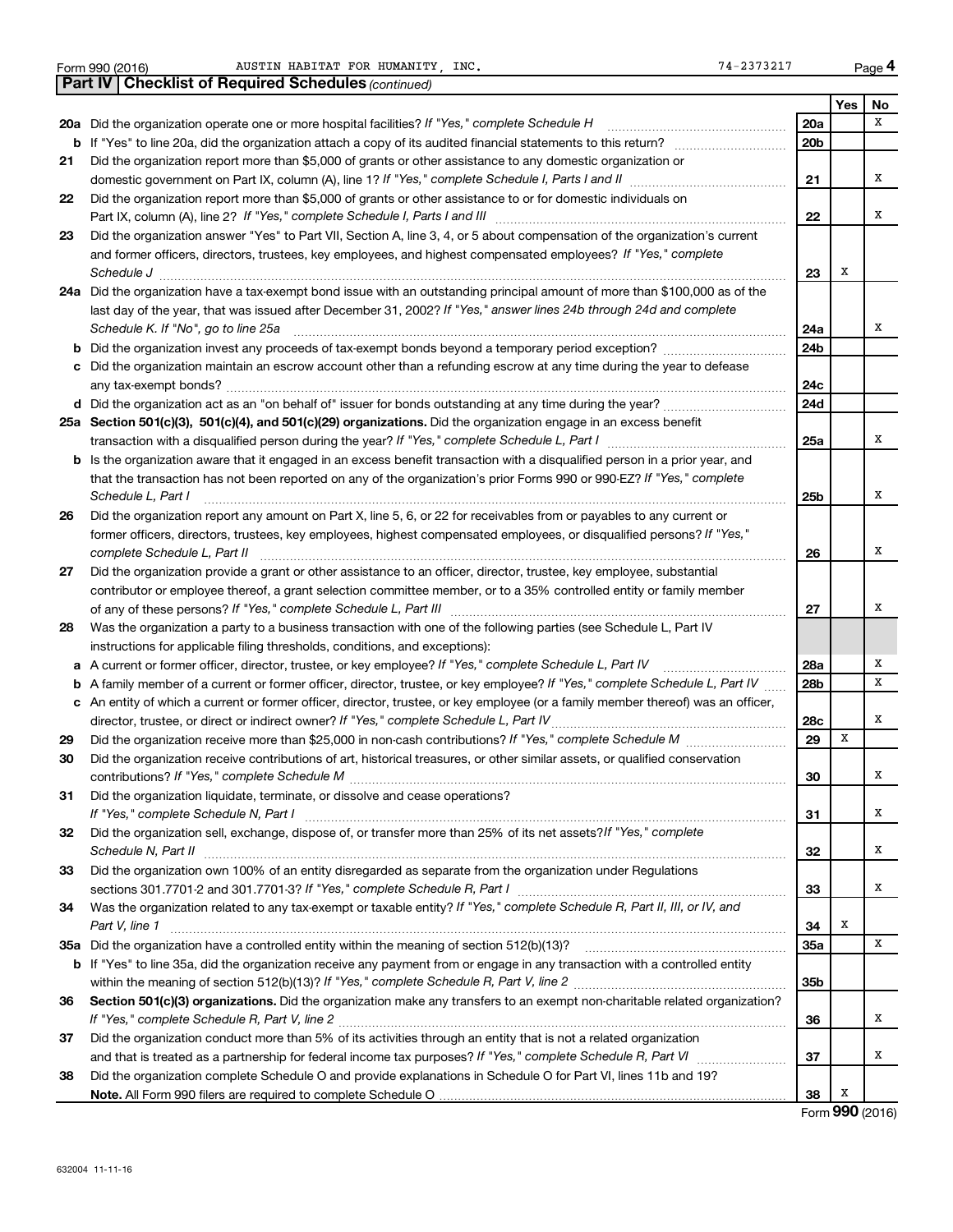|         | AUSTIN HABITAT FOR HUMANITY, INC.<br>74-2373217<br>Form 990 (2016)                                                                              |                |        | Page 5 |
|---------|-------------------------------------------------------------------------------------------------------------------------------------------------|----------------|--------|--------|
|         | <b>Statements Regarding Other IRS Filings and Tax Compliance</b><br><b>Part V</b>                                                               |                |        |        |
|         | Check if Schedule O contains a response or note to any line in this Part V                                                                      |                |        |        |
|         |                                                                                                                                                 |                | Yes    | No     |
|         | 37<br>1a                                                                                                                                        |                |        |        |
| b       | 1 <sub>b</sub><br>Enter the number of Forms W-2G included in line 1a. Enter -0- if not applicable                                               |                |        |        |
| с       | Did the organization comply with backup withholding rules for reportable payments to vendors and reportable gaming                              |                |        |        |
|         |                                                                                                                                                 | 1c             |        |        |
|         | 2a Enter the number of employees reported on Form W-3, Transmittal of Wage and Tax Statements,                                                  |                |        |        |
|         | 81<br>filed for the calendar year ending with or within the year covered by this return<br>2a                                                   |                |        |        |
|         |                                                                                                                                                 | 2 <sub>b</sub> | X      |        |
|         |                                                                                                                                                 |                |        |        |
|         | 3a Did the organization have unrelated business gross income of \$1,000 or more during the year?                                                | За             | Х      |        |
|         |                                                                                                                                                 | 3b             | х      |        |
|         | 4a At any time during the calendar year, did the organization have an interest in, or a signature or other authority over, a                    |                |        |        |
|         | financial account in a foreign country (such as a bank account, securities account, or other financial account)?                                | 4a             |        | Χ      |
|         | <b>b</b> If "Yes," enter the name of the foreign country: $\blacktriangleright$                                                                 |                |        |        |
|         | See instructions for filing requirements for FinCEN Form 114, Report of Foreign Bank and Financial Accounts (FBAR).                             |                |        |        |
|         |                                                                                                                                                 | 5a             |        | Χ      |
| b       |                                                                                                                                                 | 5b             |        | х      |
| с       |                                                                                                                                                 | 5c             |        |        |
|         | 6a Does the organization have annual gross receipts that are normally greater than \$100,000, and did the organization solicit                  |                |        |        |
|         |                                                                                                                                                 | 6a             |        | х      |
|         | <b>b</b> If "Yes," did the organization include with every solicitation an express statement that such contributions or gifts                   |                |        |        |
|         |                                                                                                                                                 | 6b             |        |        |
| 7       | Organizations that may receive deductible contributions under section 170(c).                                                                   |                |        |        |
| а       | Did the organization receive a payment in excess of \$75 made partly as a contribution and partly for goods and services provided to the payor? | 7a             | X<br>х |        |
| b       |                                                                                                                                                 | 7b             |        |        |
|         | c Did the organization sell, exchange, or otherwise dispose of tangible personal property for which it was required                             |                |        | х      |
|         |                                                                                                                                                 | 7c             |        |        |
|         | Did the organization receive any funds, directly or indirectly, to pay premiums on a personal benefit contract?                                 | 7e             |        | Χ      |
| е<br>f. |                                                                                                                                                 | 7f             |        | х      |
|         | If the organization received a contribution of qualified intellectual property, did the organization file Form 8899 as required?                | 7g             |        |        |
|         | h If the organization received a contribution of cars, boats, airplanes, or other vehicles, did the organization file a Form 1098-C?            | 7h             |        |        |
| 8       | Sponsoring organizations maintaining donor advised funds. Did a donor advised fund maintained by the                                            |                |        |        |
|         |                                                                                                                                                 | 8              |        |        |
|         | Sponsoring organizations maintaining donor advised funds.                                                                                       |                |        |        |
| а       | Did the sponsoring organization make any taxable distributions under section 4966?                                                              | 9а             |        |        |
| b       |                                                                                                                                                 | 9b             |        |        |
| 10      | Section 501(c)(7) organizations. Enter:                                                                                                         |                |        |        |
| а       | 10a                                                                                                                                             |                |        |        |
| b       | 10 <sub>b</sub><br>Gross receipts, included on Form 990, Part VIII, line 12, for public use of club facilities                                  |                |        |        |
| 11      | Section 501(c)(12) organizations. Enter:                                                                                                        |                |        |        |
| а       | 11a                                                                                                                                             |                |        |        |
| b       | Gross income from other sources (Do not net amounts due or paid to other sources against                                                        |                |        |        |
|         | amounts due or received from them.)<br>11b                                                                                                      |                |        |        |
|         | 12a Section 4947(a)(1) non-exempt charitable trusts. Is the organization filing Form 990 in lieu of Form 1041?                                  | 12a            |        |        |
|         | <b>b</b> If "Yes," enter the amount of tax-exempt interest received or accrued during the year<br>  12b                                         |                |        |        |
| 13      | Section 501(c)(29) qualified nonprofit health insurance issuers.                                                                                |                |        |        |
|         | a Is the organization licensed to issue qualified health plans in more than one state?                                                          | 13a            |        |        |
|         | Note. See the instructions for additional information the organization must report on Schedule O.                                               |                |        |        |
|         | <b>b</b> Enter the amount of reserves the organization is required to maintain by the states in which the                                       |                |        |        |
|         | 13b                                                                                                                                             |                |        |        |
|         | 13 <sub>c</sub>                                                                                                                                 |                |        |        |
|         | 14a Did the organization receive any payments for indoor tanning services during the tax year?                                                  | 14a            |        | x      |
|         |                                                                                                                                                 | 14b            |        |        |

| Form 990 (2016) |  |
|-----------------|--|
|-----------------|--|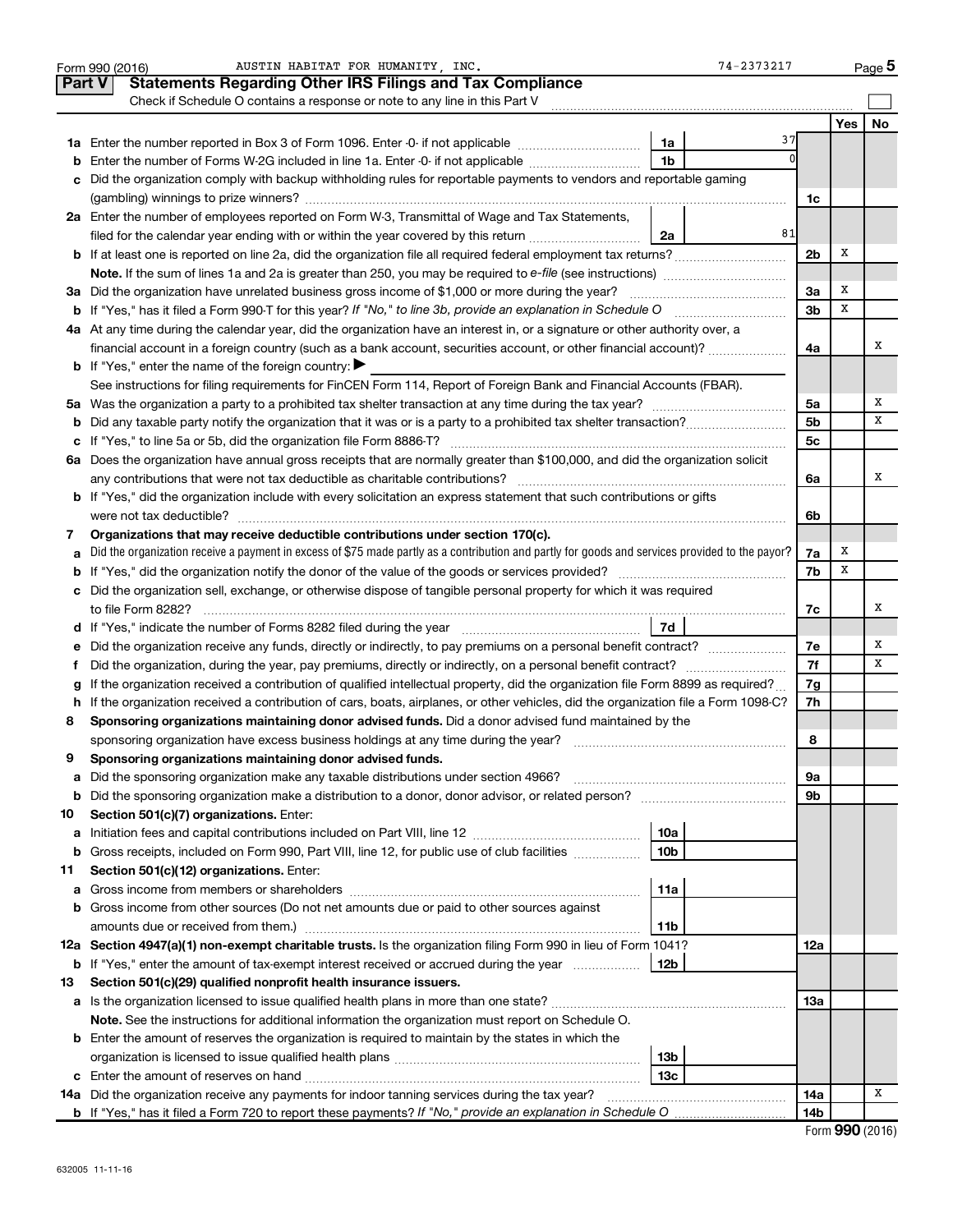|     | AUSTIN HABITAT FOR HUMANITY, INC.<br>Form 990 (2016)                                                                                                                                                                           |    | 74-2373217 |                         |            | Page 6       |
|-----|--------------------------------------------------------------------------------------------------------------------------------------------------------------------------------------------------------------------------------|----|------------|-------------------------|------------|--------------|
|     | Governance, Management, and Disclosure For each "Yes" response to lines 2 through 7b below, and for a "No" response<br><b>Part VI</b>                                                                                          |    |            |                         |            |              |
|     | to line 8a, 8b, or 10b below, describe the circumstances, processes, or changes in Schedule O. See instructions.                                                                                                               |    |            |                         |            |              |
|     | Check if Schedule O contains a response or note to any line in this Part VI                                                                                                                                                    |    |            |                         |            | $\mathbf{x}$ |
|     | <b>Section A. Governing Body and Management</b>                                                                                                                                                                                |    |            |                         |            |              |
|     |                                                                                                                                                                                                                                |    |            |                         | <b>Yes</b> | No           |
|     | <b>1a</b> Enter the number of voting members of the governing body at the end of the tax year                                                                                                                                  | 1a | 22         |                         |            |              |
|     | If there are material differences in voting rights among members of the governing body, or if the governing                                                                                                                    |    |            |                         |            |              |
|     | body delegated broad authority to an executive committee or similar committee, explain in Schedule O.                                                                                                                          |    |            |                         |            |              |
| b   | Enter the number of voting members included in line 1a, above, who are independent                                                                                                                                             | 1b | 22         |                         |            |              |
| 2   | Did any officer, director, trustee, or key employee have a family relationship or a business relationship with any other                                                                                                       |    |            |                         |            |              |
|     | officer, director, trustee, or key employee?                                                                                                                                                                                   |    |            | $\mathbf{2}$            |            | x            |
| 3   | Did the organization delegate control over management duties customarily performed by or under the direct supervision                                                                                                          |    |            |                         |            |              |
|     | of officers, directors, or trustees, or key employees to a management company or other person?                                                                                                                                 |    |            | З                       |            | х            |
| 4   | Did the organization make any significant changes to its governing documents since the prior Form 990 was filed?                                                                                                               |    |            | $\overline{\mathbf{4}}$ |            | X            |
| 5   |                                                                                                                                                                                                                                |    |            | 5                       |            | X            |
| 6   | Did the organization have members or stockholders?                                                                                                                                                                             |    |            | 6                       |            | x            |
|     |                                                                                                                                                                                                                                |    |            |                         |            |              |
| 7a  | Did the organization have members, stockholders, or other persons who had the power to elect or appoint one or                                                                                                                 |    |            |                         |            | x            |
|     |                                                                                                                                                                                                                                |    |            | 7a                      |            |              |
| b   | Are any governance decisions of the organization reserved to (or subject to approval by) members, stockholders, or                                                                                                             |    |            |                         |            |              |
|     | persons other than the governing body?                                                                                                                                                                                         |    |            | 7b                      |            | x            |
| 8   | Did the organization contemporaneously document the meetings held or written actions undertaken during the year by the following:                                                                                              |    |            |                         |            |              |
| а   |                                                                                                                                                                                                                                |    |            | 8а                      | X          |              |
| b   | Each committee with authority to act on behalf of the governing body?                                                                                                                                                          |    |            | 8b                      | x          |              |
| 9   | Is there any officer, director, trustee, or key employee listed in Part VII, Section A, who cannot be reached at the                                                                                                           |    |            |                         |            |              |
|     | organization's mailing address? If "Yes," provide the names and addresses in Schedule O                                                                                                                                        |    |            | 9                       |            | х            |
|     | Section B. Policies (This Section B requests information about policies not required by the Internal Revenue Code.)                                                                                                            |    |            |                         |            |              |
|     |                                                                                                                                                                                                                                |    |            |                         | Yes        | No           |
|     |                                                                                                                                                                                                                                |    |            | 10a                     | x          |              |
|     | <b>b</b> If "Yes," did the organization have written policies and procedures governing the activities of such chapters, affiliates,                                                                                            |    |            |                         |            |              |
|     |                                                                                                                                                                                                                                |    |            | 10 <sub>b</sub>         | х          |              |
|     | 11a Has the organization provided a complete copy of this Form 990 to all members of its governing body before filing the form?                                                                                                |    |            | 11a                     | X          |              |
| b   | Describe in Schedule O the process, if any, used by the organization to review this Form 990.                                                                                                                                  |    |            |                         |            |              |
| 12a | Did the organization have a written conflict of interest policy? If "No," go to line 13                                                                                                                                        |    |            | 12a                     | х          |              |
| b   | Were officers, directors, or trustees, and key employees required to disclose annually interests that could give rise to conflicts?                                                                                            |    |            | 12 <sub>b</sub>         | X          |              |
| с   | Did the organization regularly and consistently monitor and enforce compliance with the policy? If "Yes," describe                                                                                                             |    |            |                         |            |              |
|     | in Schedule O how this was done                                                                                                                                                                                                |    |            | 12c                     | x          |              |
| 13  | Did the organization have a written whistleblower policy?                                                                                                                                                                      |    |            | 13                      | X          |              |
| 14  |                                                                                                                                                                                                                                |    |            | 14                      | X          |              |
| 15  | Did the process for determining compensation of the following persons include a review and approval by independent                                                                                                             |    |            |                         |            |              |
|     | persons, comparability data, and contemporaneous substantiation of the deliberation and decision?                                                                                                                              |    |            |                         |            |              |
| а   | The organization's CEO, Executive Director, or top management official manufacture content content of the organization's CEO, Executive Director, or top management official manufacture content of the original manufacture c |    |            | 15a                     | х          |              |
| b   |                                                                                                                                                                                                                                |    |            | 15b                     | X          |              |
|     | If "Yes" to line 15a or 15b, describe the process in Schedule O (see instructions).                                                                                                                                            |    |            |                         |            |              |
|     | 16a Did the organization invest in, contribute assets to, or participate in a joint venture or similar arrangement with a                                                                                                      |    |            |                         |            |              |
|     | taxable entity during the year?                                                                                                                                                                                                |    |            | 16a                     |            | х            |
|     | b If "Yes," did the organization follow a written policy or procedure requiring the organization to evaluate its participation                                                                                                 |    |            |                         |            |              |
|     | in joint venture arrangements under applicable federal tax law, and take steps to safeguard the organization's                                                                                                                 |    |            |                         |            |              |
|     | exempt status with respect to such arrangements?                                                                                                                                                                               |    |            | 16b                     |            |              |
|     | <b>Section C. Disclosure</b>                                                                                                                                                                                                   |    |            |                         |            |              |
| 17  | NONE<br>List the states with which a copy of this Form 990 is required to be filed >                                                                                                                                           |    |            |                         |            |              |
| 18  | Section 6104 requires an organization to make its Forms 1023 (or 1024 if applicable), 990, and 990-T (Section 501(c)(3)s only) available                                                                                       |    |            |                         |            |              |
|     | for public inspection. Indicate how you made these available. Check all that apply.                                                                                                                                            |    |            |                         |            |              |
|     | X   Own website<br>$X$ Upon request<br>Another's website<br>Other (explain in Schedule O)                                                                                                                                      |    |            |                         |            |              |
| 19  | Describe in Schedule O whether (and if so, how) the organization made its governing documents, conflict of interest policy, and financial                                                                                      |    |            |                         |            |              |
|     | statements available to the public during the tax year.                                                                                                                                                                        |    |            |                         |            |              |
| 20  | State the name, address, and telephone number of the person who possesses the organization's books and records:                                                                                                                |    |            |                         |            |              |
|     | LORI STEINER - 512-472-8788                                                                                                                                                                                                    |    |            |                         |            |              |
|     | 500 W. BEN WHITE BLVD., AUSTIN, TX<br>78704                                                                                                                                                                                    |    |            |                         |            |              |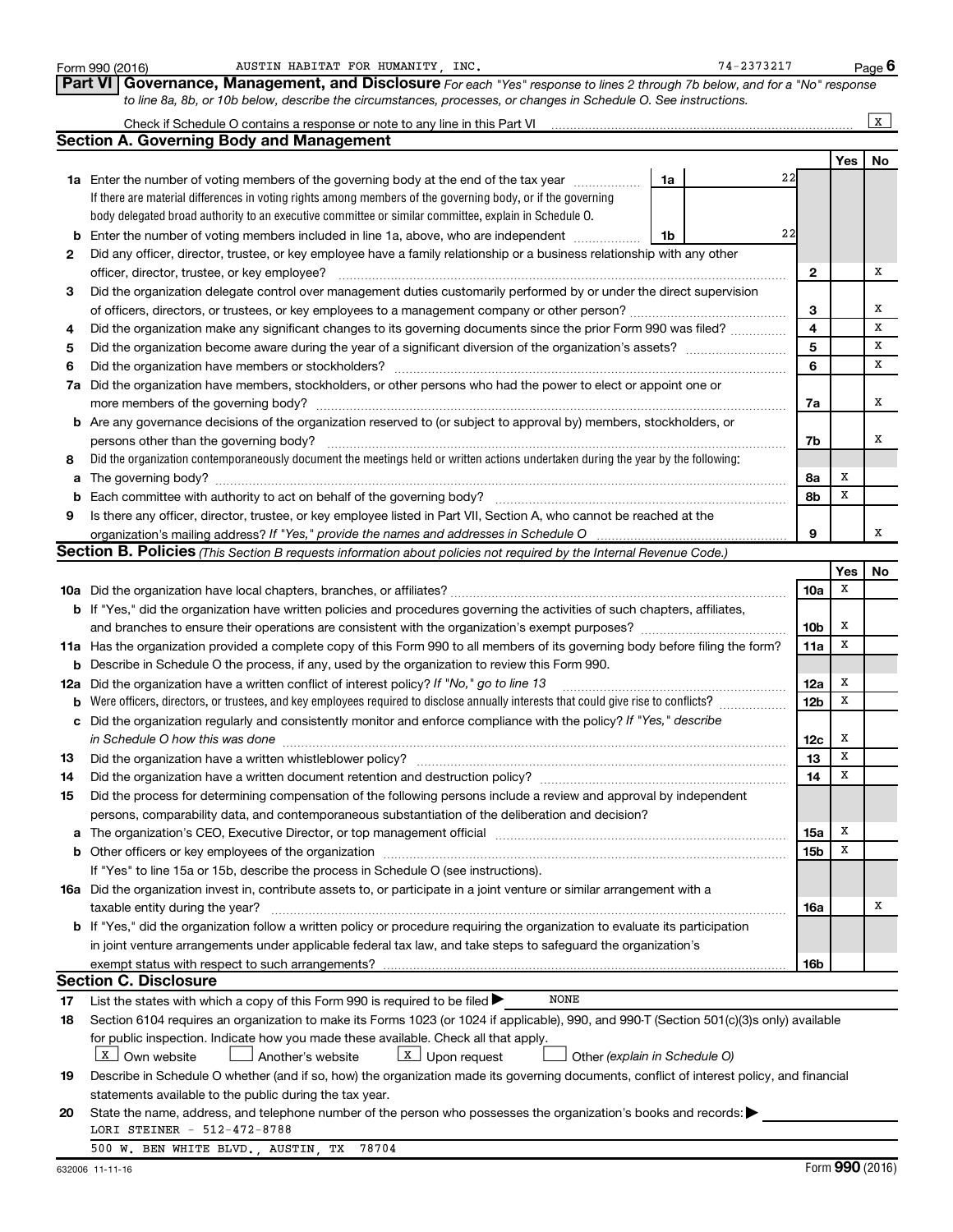| Form 990 (2016) | AUSTIN HABITAT FOR HUMANITY INC.                                                           | 74-2373217 | Page 7 |
|-----------------|--------------------------------------------------------------------------------------------|------------|--------|
|                 | Part VII Compensation of Officers, Directors, Trustees, Key Employees, Highest Compensated |            |        |
|                 | <b>Employees, and Independent Contractors</b>                                              |            |        |
|                 | Check if Schedule O contains a response or note to any line in this Part VII               |            |        |
|                 | Section A. Officers, Directors, Trustees, Key Employees, and Highest Compensated Employees |            |        |

**1a**  Complete this table for all persons required to be listed. Report compensation for the calendar year ending with or within the organization's tax year.

**•** List all of the organization's current officers, directors, trustees (whether individuals or organizations), regardless of amount of compensation. Enter -0- in columns (D), (E), and (F) if no compensation was paid.

**current •** List all of the organization's **current** key employees, if any. See instructions for definition of "key employee."

**•** List the organization's five current highest compensated employees (other than an officer, director, trustee, or key employee) who received reportable compensation (Box 5 of Form W-2 and/or Box 7 of Form 1099-MISC) of more than \$100,000 from the organization and any related organizations.

**•** List all of the organization's former officers, key employees, and highest compensated employees who received more than \$100,000 of reportable compensation from the organization and any related organizations.

**•** List all of the organization's former directors or trustees that received, in the capacity as a former director or trustee of the organization, more than \$10,000 of reportable compensation from the organization and any related organizations.

List persons in the following order: individual trustees or directors; institutional trustees; officers; key employees; highest compensated employees; and former such persons.

Check this box if neither the organization nor any related organization compensated any current officer, director, or trustee. †

| (A)                          | (C)<br>(B)                                                                          |                                |                                 |         |              |                                 |        | (D)                 | (E)                              | (F)                      |
|------------------------------|-------------------------------------------------------------------------------------|--------------------------------|---------------------------------|---------|--------------|---------------------------------|--------|---------------------|----------------------------------|--------------------------|
| Name and Title               | Position<br>Average<br>(do not check more than one<br>box, unless person is both an |                                |                                 |         |              |                                 |        | Reportable          | Reportable                       | Estimated                |
|                              | hours per                                                                           |                                | officer and a director/trustee) |         |              |                                 |        | compensation        | compensation                     | amount of                |
|                              | week                                                                                |                                |                                 |         |              |                                 |        | from                | from related                     | other                    |
|                              | (list any<br>hours for                                                              |                                |                                 |         |              |                                 |        | the<br>organization | organizations<br>(W-2/1099-MISC) | compensation<br>from the |
|                              | related                                                                             |                                |                                 |         |              |                                 |        | (W-2/1099-MISC)     |                                  | organization             |
|                              | organizations                                                                       |                                |                                 |         |              |                                 |        |                     |                                  | and related              |
|                              | below                                                                               | Individual trustee or director | Institutional trustee           |         | Key employee | Highest compensated<br>employee |        |                     |                                  | organizations            |
|                              | line)                                                                               |                                |                                 | Officer |              |                                 | Former |                     |                                  |                          |
| KEN CORBY<br>(1)             | 1.00                                                                                |                                |                                 |         |              |                                 |        |                     |                                  |                          |
| CHAIRMAN                     |                                                                                     | X                              |                                 | X       |              |                                 |        | $\mathbf{0}$ .      | 0                                | 0.                       |
| (2)<br><b>CURTIS PAGE</b>    | 1.00                                                                                |                                |                                 |         |              |                                 |        |                     |                                  |                          |
| DEVELOPMENT OFFICER          |                                                                                     | X                              |                                 |         |              |                                 |        | $\mathbf{0}$        | 0                                | 0.                       |
| CHIP DART<br>(3)             | 1.00                                                                                |                                |                                 |         |              |                                 |        |                     |                                  |                          |
| <b>DIRECTOR</b>              |                                                                                     | X                              |                                 |         |              |                                 |        | $\mathbf{0}$ .      | 0                                | 0.                       |
| DILUM CHANDRASOMA<br>(4)     | 1.00                                                                                |                                |                                 |         |              |                                 |        |                     |                                  |                          |
| <b>DIRECTOR</b>              |                                                                                     | X                              |                                 |         |              |                                 |        | $\mathbf{0}$        | 0                                | 0.                       |
| <b>ESTRELLA POSEY</b><br>(5) | 1.00                                                                                |                                |                                 |         |              |                                 |        |                     |                                  |                          |
| <b>DIRECTOR</b>              |                                                                                     | X                              |                                 |         |              |                                 |        | $\mathbf{0}$ .      | 0                                | 0.                       |
| MARK HUTCHESON<br>(6)        | 1.00                                                                                |                                |                                 |         |              |                                 |        |                     |                                  |                          |
| DIRECTOR                     |                                                                                     | X                              |                                 |         |              |                                 |        | $\mathbf{0}$        | 0                                | 0.                       |
| GAYLON BOYD<br>(7)           | 1.00                                                                                |                                |                                 |         |              |                                 |        |                     |                                  |                          |
| <b>DIRECTOR</b>              |                                                                                     | X                              |                                 |         |              |                                 |        | $\mathbf{0}$ .      | 0                                | 0.                       |
| QUAN COSBY<br>(8)            | 1.00                                                                                |                                |                                 |         |              |                                 |        |                     |                                  |                          |
| <b>DIRECTOR</b>              |                                                                                     | X                              |                                 |         |              |                                 |        | $\mathbf{0}$        | 0                                | 0.                       |
| JOHN DOUCET<br>(9)           | 1.00                                                                                |                                |                                 |         |              |                                 |        |                     |                                  |                          |
| <b>DIRECTOR</b>              |                                                                                     | X                              |                                 |         |              |                                 |        | $\mathbf{0}$ .      | 0                                | 0.                       |
| (10) CHRIS ENGEN             | 1.00                                                                                |                                |                                 |         |              |                                 |        |                     |                                  |                          |
| DIRECTOR                     |                                                                                     | X                              |                                 |         |              |                                 |        | $\mathbf{0}$        | 0                                | 0.                       |
| (11) HUGH FORREST            | 1.00                                                                                |                                |                                 |         |              |                                 |        |                     |                                  |                          |
| <b>DIRECTOR</b>              |                                                                                     | X                              |                                 |         |              |                                 |        | $\mathbf{0}$ .      | 0                                | 0.                       |
| (12) MICHAEL GOLDEN          | 1.00                                                                                |                                |                                 |         |              |                                 |        |                     |                                  |                          |
| <b>DIRECTOR</b>              |                                                                                     | X                              |                                 |         |              |                                 |        | $\mathbf{0}$        | 0                                | 0.                       |
| (13) JAY HARTZELL            | 1.00                                                                                |                                |                                 |         |              |                                 |        |                     |                                  |                          |
| <b>DIRECTOR</b>              |                                                                                     | X                              |                                 |         |              |                                 |        | $\mathbf{0}$ .      | 0                                | 0.                       |
| (14) HEATHER LADAGE          | 1.00                                                                                |                                |                                 |         |              |                                 |        |                     |                                  |                          |
| DIRECTOR                     |                                                                                     | X                              |                                 |         |              |                                 |        | $\mathbf{0}$        | 0                                | 0.                       |
| (15) ANNIE MOONEY            | 1.00                                                                                |                                |                                 |         |              |                                 |        |                     |                                  |                          |
| <b>DIRECTOR</b>              |                                                                                     | X                              |                                 |         |              |                                 |        | $\mathbf{0}$ .      | 0                                | 0.                       |
| (16) VALERIE SALINAS         | 1.00                                                                                |                                |                                 |         |              |                                 |        |                     |                                  |                          |
| <b>DIRECTOR</b>              |                                                                                     | X                              |                                 |         |              |                                 |        | $\mathbf{0}$        | 0                                | 0.                       |
| (17) JOE TRACY               | 1.00                                                                                |                                |                                 |         |              |                                 |        |                     |                                  |                          |
| <b>DIRECTOR</b>              |                                                                                     | X                              |                                 |         |              |                                 |        | 0.                  | 0                                | 0.                       |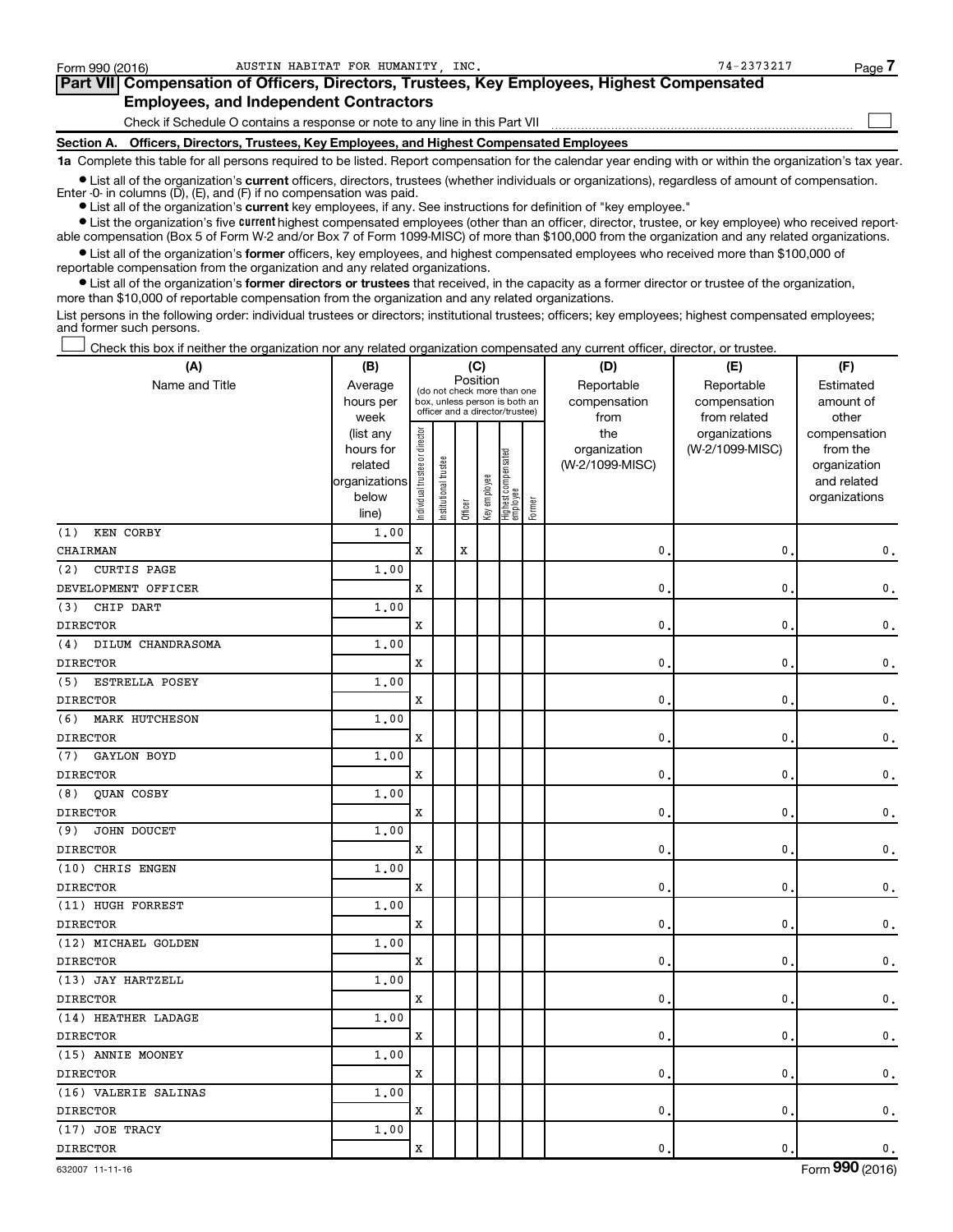| Part VII Section A. Officers, Directors, Trustees, Key Employees, and Highest Compensated Employees (continued)<br>(B)<br>(C)<br>(A)<br>(D)<br>(F)<br>(E)<br>Position<br>Average<br>Name and title<br>Reportable<br>Reportable<br>Estimated<br>(do not check more than one<br>hours per<br>compensation<br>compensation<br>amount of<br>box, unless person is both an<br>officer and a director/trustee)<br>week<br>from related<br>other<br>from<br>(list any<br>Individual trustee or director<br>the<br>organizations<br>compensation<br>hours for<br>organization<br>(W-2/1099-MISC)<br>from the<br>  Highest compensated<br>  employee<br>Institutional trustee<br>related<br>(W-2/1099-MISC)<br>organization<br>organizations<br>Key employee<br>and related<br>below<br>organizations<br>Former<br>Officer<br>line)<br>(18) ANAND SRINIVASAN<br>1,00<br><b>DIRECTOR</b><br>X<br>0<br>$\mathbf{0}$<br>0.<br>(19) EVERETT PLANTE<br>2,00<br>0<br>$\mathbf{0}$<br>IMMEDIATE PAST<br>X<br>$\mathbf 0$ .<br>(20) SHERINE THOMAS<br>1,00<br>X<br>0<br>$\mathbf{0}$<br><b>SECRETARY</b><br>x<br>$\mathbf 0$ .<br>(21) MARK MASTEN<br>1,00<br>0<br>$\mathbf{0}$<br>TREASURER<br>X<br>x<br>$\mathbf 0$ .<br>(22) ERIC SMITH<br>1,00<br>X<br>$\mathbf{0}$<br>VICE CHAIRMAN<br>X<br>$\mathbf{0}$<br>0.<br>(23) PHYLLIS SNODGRASS<br>45.00<br>X<br>$\mathbf{0}$<br>CEO<br>149,999.<br>10, 207.<br>(24) MATHEW KING<br>45.00<br>X<br>0.<br>CFO<br>69,037.<br>5,400.<br>(25) LORI STEINER<br>45.00<br>x<br>32,506.<br>0.<br>1,215.<br>CFO<br>16,822.<br>251,542.<br>$\mathbf{0}$<br>$\mathbf{0}$ .<br>$\mathbf{0}$<br>0.<br>c Total from continuation sheets to Part VII, Section A [111] [120] [20]<br>251,542.<br>16,822.<br>$\mathbf{0}$ .<br>Total number of individuals (including but not limited to those listed above) who received more than \$100,000 of reportable<br>$\mathbf{2}$<br>compensation from the organization $\blacktriangleright$<br>No<br>Yes<br>3<br>Did the organization list any former officer, director, or trustee, key employee, or highest compensated employee on<br>line 1a? If "Yes," complete Schedule J for such individual manufacture content to the set of the set of the schedule J for such individual<br>x<br>3<br>For any individual listed on line 1a, is the sum of reportable compensation and other compensation from the organization<br>and related organizations greater than \$150,000? If "Yes," complete Schedule J for such individual<br>4<br>X<br>Did any person listed on line 1a receive or accrue compensation from any unrelated organization or individual for services<br>5<br>x<br>5<br><b>Section B. Independent Contractors</b><br>Complete this table for your five highest compensated independent contractors that received more than \$100,000 of compensation from<br>1<br>the organization. Report compensation for the calendar year ending with or within the organization's tax year.<br>(C)<br>(A)<br>(B)<br>Description of services<br>Compensation<br>Name and business address<br>JERRY WEST CONCRETE<br>PO BOX 41, LOCKHART, TX 78644<br>CONCRETE<br>202,941.<br>CHABERT PLUMBING<br>305 E ST. ELMO ROAD, AUSTIN, TX 78745<br>PLUMBING<br>162,587.<br>Total number of independent contractors (including but not limited to those listed above) who received more than<br>2<br>2<br>\$100,000 of compensation from the organization | AUSTIN HABITAT FOR HUMANITY, INC.<br>Form 990 (2016) |  |  |  |  | 74-2373217 |  | Page 8 |
|---------------------------------------------------------------------------------------------------------------------------------------------------------------------------------------------------------------------------------------------------------------------------------------------------------------------------------------------------------------------------------------------------------------------------------------------------------------------------------------------------------------------------------------------------------------------------------------------------------------------------------------------------------------------------------------------------------------------------------------------------------------------------------------------------------------------------------------------------------------------------------------------------------------------------------------------------------------------------------------------------------------------------------------------------------------------------------------------------------------------------------------------------------------------------------------------------------------------------------------------------------------------------------------------------------------------------------------------------------------------------------------------------------------------------------------------------------------------------------------------------------------------------------------------------------------------------------------------------------------------------------------------------------------------------------------------------------------------------------------------------------------------------------------------------------------------------------------------------------------------------------------------------------------------------------------------------------------------------------------------------------------------------------------------------------------------------------------------------------------------------------------------------------------------------------------------------------------------------------------------------------------------------------------------------------------------------------------------------------------------------------------------------------------------------------------------------------------------------------------------------------------------------------------------------------------------------------------------------------------------------------------------------------------------------------------------------------------------------------------------------------------------------------------------------------------------------------------------------------------------------------------------------------------------------------------------------------------------------------------------------------------------------------------------------------------------------------------------------------------------------------------------------------------------------------------------------------------------------------------------------------------------------------------------------------------------------------------------------------------------------------------------------------------|------------------------------------------------------|--|--|--|--|------------|--|--------|
|                                                                                                                                                                                                                                                                                                                                                                                                                                                                                                                                                                                                                                                                                                                                                                                                                                                                                                                                                                                                                                                                                                                                                                                                                                                                                                                                                                                                                                                                                                                                                                                                                                                                                                                                                                                                                                                                                                                                                                                                                                                                                                                                                                                                                                                                                                                                                                                                                                                                                                                                                                                                                                                                                                                                                                                                                                                                                                                                                                                                                                                                                                                                                                                                                                                                                                                                                                                                               |                                                      |  |  |  |  |            |  |        |
|                                                                                                                                                                                                                                                                                                                                                                                                                                                                                                                                                                                                                                                                                                                                                                                                                                                                                                                                                                                                                                                                                                                                                                                                                                                                                                                                                                                                                                                                                                                                                                                                                                                                                                                                                                                                                                                                                                                                                                                                                                                                                                                                                                                                                                                                                                                                                                                                                                                                                                                                                                                                                                                                                                                                                                                                                                                                                                                                                                                                                                                                                                                                                                                                                                                                                                                                                                                                               |                                                      |  |  |  |  |            |  |        |
|                                                                                                                                                                                                                                                                                                                                                                                                                                                                                                                                                                                                                                                                                                                                                                                                                                                                                                                                                                                                                                                                                                                                                                                                                                                                                                                                                                                                                                                                                                                                                                                                                                                                                                                                                                                                                                                                                                                                                                                                                                                                                                                                                                                                                                                                                                                                                                                                                                                                                                                                                                                                                                                                                                                                                                                                                                                                                                                                                                                                                                                                                                                                                                                                                                                                                                                                                                                                               |                                                      |  |  |  |  |            |  |        |
|                                                                                                                                                                                                                                                                                                                                                                                                                                                                                                                                                                                                                                                                                                                                                                                                                                                                                                                                                                                                                                                                                                                                                                                                                                                                                                                                                                                                                                                                                                                                                                                                                                                                                                                                                                                                                                                                                                                                                                                                                                                                                                                                                                                                                                                                                                                                                                                                                                                                                                                                                                                                                                                                                                                                                                                                                                                                                                                                                                                                                                                                                                                                                                                                                                                                                                                                                                                                               |                                                      |  |  |  |  |            |  |        |
|                                                                                                                                                                                                                                                                                                                                                                                                                                                                                                                                                                                                                                                                                                                                                                                                                                                                                                                                                                                                                                                                                                                                                                                                                                                                                                                                                                                                                                                                                                                                                                                                                                                                                                                                                                                                                                                                                                                                                                                                                                                                                                                                                                                                                                                                                                                                                                                                                                                                                                                                                                                                                                                                                                                                                                                                                                                                                                                                                                                                                                                                                                                                                                                                                                                                                                                                                                                                               |                                                      |  |  |  |  |            |  |        |
|                                                                                                                                                                                                                                                                                                                                                                                                                                                                                                                                                                                                                                                                                                                                                                                                                                                                                                                                                                                                                                                                                                                                                                                                                                                                                                                                                                                                                                                                                                                                                                                                                                                                                                                                                                                                                                                                                                                                                                                                                                                                                                                                                                                                                                                                                                                                                                                                                                                                                                                                                                                                                                                                                                                                                                                                                                                                                                                                                                                                                                                                                                                                                                                                                                                                                                                                                                                                               |                                                      |  |  |  |  |            |  |        |
|                                                                                                                                                                                                                                                                                                                                                                                                                                                                                                                                                                                                                                                                                                                                                                                                                                                                                                                                                                                                                                                                                                                                                                                                                                                                                                                                                                                                                                                                                                                                                                                                                                                                                                                                                                                                                                                                                                                                                                                                                                                                                                                                                                                                                                                                                                                                                                                                                                                                                                                                                                                                                                                                                                                                                                                                                                                                                                                                                                                                                                                                                                                                                                                                                                                                                                                                                                                                               |                                                      |  |  |  |  |            |  |        |
|                                                                                                                                                                                                                                                                                                                                                                                                                                                                                                                                                                                                                                                                                                                                                                                                                                                                                                                                                                                                                                                                                                                                                                                                                                                                                                                                                                                                                                                                                                                                                                                                                                                                                                                                                                                                                                                                                                                                                                                                                                                                                                                                                                                                                                                                                                                                                                                                                                                                                                                                                                                                                                                                                                                                                                                                                                                                                                                                                                                                                                                                                                                                                                                                                                                                                                                                                                                                               |                                                      |  |  |  |  |            |  |        |
|                                                                                                                                                                                                                                                                                                                                                                                                                                                                                                                                                                                                                                                                                                                                                                                                                                                                                                                                                                                                                                                                                                                                                                                                                                                                                                                                                                                                                                                                                                                                                                                                                                                                                                                                                                                                                                                                                                                                                                                                                                                                                                                                                                                                                                                                                                                                                                                                                                                                                                                                                                                                                                                                                                                                                                                                                                                                                                                                                                                                                                                                                                                                                                                                                                                                                                                                                                                                               |                                                      |  |  |  |  |            |  |        |
|                                                                                                                                                                                                                                                                                                                                                                                                                                                                                                                                                                                                                                                                                                                                                                                                                                                                                                                                                                                                                                                                                                                                                                                                                                                                                                                                                                                                                                                                                                                                                                                                                                                                                                                                                                                                                                                                                                                                                                                                                                                                                                                                                                                                                                                                                                                                                                                                                                                                                                                                                                                                                                                                                                                                                                                                                                                                                                                                                                                                                                                                                                                                                                                                                                                                                                                                                                                                               |                                                      |  |  |  |  |            |  |        |
|                                                                                                                                                                                                                                                                                                                                                                                                                                                                                                                                                                                                                                                                                                                                                                                                                                                                                                                                                                                                                                                                                                                                                                                                                                                                                                                                                                                                                                                                                                                                                                                                                                                                                                                                                                                                                                                                                                                                                                                                                                                                                                                                                                                                                                                                                                                                                                                                                                                                                                                                                                                                                                                                                                                                                                                                                                                                                                                                                                                                                                                                                                                                                                                                                                                                                                                                                                                                               |                                                      |  |  |  |  |            |  |        |
|                                                                                                                                                                                                                                                                                                                                                                                                                                                                                                                                                                                                                                                                                                                                                                                                                                                                                                                                                                                                                                                                                                                                                                                                                                                                                                                                                                                                                                                                                                                                                                                                                                                                                                                                                                                                                                                                                                                                                                                                                                                                                                                                                                                                                                                                                                                                                                                                                                                                                                                                                                                                                                                                                                                                                                                                                                                                                                                                                                                                                                                                                                                                                                                                                                                                                                                                                                                                               |                                                      |  |  |  |  |            |  |        |
|                                                                                                                                                                                                                                                                                                                                                                                                                                                                                                                                                                                                                                                                                                                                                                                                                                                                                                                                                                                                                                                                                                                                                                                                                                                                                                                                                                                                                                                                                                                                                                                                                                                                                                                                                                                                                                                                                                                                                                                                                                                                                                                                                                                                                                                                                                                                                                                                                                                                                                                                                                                                                                                                                                                                                                                                                                                                                                                                                                                                                                                                                                                                                                                                                                                                                                                                                                                                               |                                                      |  |  |  |  |            |  |        |
|                                                                                                                                                                                                                                                                                                                                                                                                                                                                                                                                                                                                                                                                                                                                                                                                                                                                                                                                                                                                                                                                                                                                                                                                                                                                                                                                                                                                                                                                                                                                                                                                                                                                                                                                                                                                                                                                                                                                                                                                                                                                                                                                                                                                                                                                                                                                                                                                                                                                                                                                                                                                                                                                                                                                                                                                                                                                                                                                                                                                                                                                                                                                                                                                                                                                                                                                                                                                               |                                                      |  |  |  |  |            |  |        |
|                                                                                                                                                                                                                                                                                                                                                                                                                                                                                                                                                                                                                                                                                                                                                                                                                                                                                                                                                                                                                                                                                                                                                                                                                                                                                                                                                                                                                                                                                                                                                                                                                                                                                                                                                                                                                                                                                                                                                                                                                                                                                                                                                                                                                                                                                                                                                                                                                                                                                                                                                                                                                                                                                                                                                                                                                                                                                                                                                                                                                                                                                                                                                                                                                                                                                                                                                                                                               |                                                      |  |  |  |  |            |  |        |
|                                                                                                                                                                                                                                                                                                                                                                                                                                                                                                                                                                                                                                                                                                                                                                                                                                                                                                                                                                                                                                                                                                                                                                                                                                                                                                                                                                                                                                                                                                                                                                                                                                                                                                                                                                                                                                                                                                                                                                                                                                                                                                                                                                                                                                                                                                                                                                                                                                                                                                                                                                                                                                                                                                                                                                                                                                                                                                                                                                                                                                                                                                                                                                                                                                                                                                                                                                                                               |                                                      |  |  |  |  |            |  |        |
|                                                                                                                                                                                                                                                                                                                                                                                                                                                                                                                                                                                                                                                                                                                                                                                                                                                                                                                                                                                                                                                                                                                                                                                                                                                                                                                                                                                                                                                                                                                                                                                                                                                                                                                                                                                                                                                                                                                                                                                                                                                                                                                                                                                                                                                                                                                                                                                                                                                                                                                                                                                                                                                                                                                                                                                                                                                                                                                                                                                                                                                                                                                                                                                                                                                                                                                                                                                                               |                                                      |  |  |  |  |            |  |        |
|                                                                                                                                                                                                                                                                                                                                                                                                                                                                                                                                                                                                                                                                                                                                                                                                                                                                                                                                                                                                                                                                                                                                                                                                                                                                                                                                                                                                                                                                                                                                                                                                                                                                                                                                                                                                                                                                                                                                                                                                                                                                                                                                                                                                                                                                                                                                                                                                                                                                                                                                                                                                                                                                                                                                                                                                                                                                                                                                                                                                                                                                                                                                                                                                                                                                                                                                                                                                               |                                                      |  |  |  |  |            |  |        |
|                                                                                                                                                                                                                                                                                                                                                                                                                                                                                                                                                                                                                                                                                                                                                                                                                                                                                                                                                                                                                                                                                                                                                                                                                                                                                                                                                                                                                                                                                                                                                                                                                                                                                                                                                                                                                                                                                                                                                                                                                                                                                                                                                                                                                                                                                                                                                                                                                                                                                                                                                                                                                                                                                                                                                                                                                                                                                                                                                                                                                                                                                                                                                                                                                                                                                                                                                                                                               |                                                      |  |  |  |  |            |  |        |
|                                                                                                                                                                                                                                                                                                                                                                                                                                                                                                                                                                                                                                                                                                                                                                                                                                                                                                                                                                                                                                                                                                                                                                                                                                                                                                                                                                                                                                                                                                                                                                                                                                                                                                                                                                                                                                                                                                                                                                                                                                                                                                                                                                                                                                                                                                                                                                                                                                                                                                                                                                                                                                                                                                                                                                                                                                                                                                                                                                                                                                                                                                                                                                                                                                                                                                                                                                                                               |                                                      |  |  |  |  |            |  |        |
|                                                                                                                                                                                                                                                                                                                                                                                                                                                                                                                                                                                                                                                                                                                                                                                                                                                                                                                                                                                                                                                                                                                                                                                                                                                                                                                                                                                                                                                                                                                                                                                                                                                                                                                                                                                                                                                                                                                                                                                                                                                                                                                                                                                                                                                                                                                                                                                                                                                                                                                                                                                                                                                                                                                                                                                                                                                                                                                                                                                                                                                                                                                                                                                                                                                                                                                                                                                                               |                                                      |  |  |  |  |            |  |        |
|                                                                                                                                                                                                                                                                                                                                                                                                                                                                                                                                                                                                                                                                                                                                                                                                                                                                                                                                                                                                                                                                                                                                                                                                                                                                                                                                                                                                                                                                                                                                                                                                                                                                                                                                                                                                                                                                                                                                                                                                                                                                                                                                                                                                                                                                                                                                                                                                                                                                                                                                                                                                                                                                                                                                                                                                                                                                                                                                                                                                                                                                                                                                                                                                                                                                                                                                                                                                               |                                                      |  |  |  |  |            |  |        |
|                                                                                                                                                                                                                                                                                                                                                                                                                                                                                                                                                                                                                                                                                                                                                                                                                                                                                                                                                                                                                                                                                                                                                                                                                                                                                                                                                                                                                                                                                                                                                                                                                                                                                                                                                                                                                                                                                                                                                                                                                                                                                                                                                                                                                                                                                                                                                                                                                                                                                                                                                                                                                                                                                                                                                                                                                                                                                                                                                                                                                                                                                                                                                                                                                                                                                                                                                                                                               |                                                      |  |  |  |  |            |  |        |
|                                                                                                                                                                                                                                                                                                                                                                                                                                                                                                                                                                                                                                                                                                                                                                                                                                                                                                                                                                                                                                                                                                                                                                                                                                                                                                                                                                                                                                                                                                                                                                                                                                                                                                                                                                                                                                                                                                                                                                                                                                                                                                                                                                                                                                                                                                                                                                                                                                                                                                                                                                                                                                                                                                                                                                                                                                                                                                                                                                                                                                                                                                                                                                                                                                                                                                                                                                                                               |                                                      |  |  |  |  |            |  |        |
|                                                                                                                                                                                                                                                                                                                                                                                                                                                                                                                                                                                                                                                                                                                                                                                                                                                                                                                                                                                                                                                                                                                                                                                                                                                                                                                                                                                                                                                                                                                                                                                                                                                                                                                                                                                                                                                                                                                                                                                                                                                                                                                                                                                                                                                                                                                                                                                                                                                                                                                                                                                                                                                                                                                                                                                                                                                                                                                                                                                                                                                                                                                                                                                                                                                                                                                                                                                                               |                                                      |  |  |  |  |            |  |        |
|                                                                                                                                                                                                                                                                                                                                                                                                                                                                                                                                                                                                                                                                                                                                                                                                                                                                                                                                                                                                                                                                                                                                                                                                                                                                                                                                                                                                                                                                                                                                                                                                                                                                                                                                                                                                                                                                                                                                                                                                                                                                                                                                                                                                                                                                                                                                                                                                                                                                                                                                                                                                                                                                                                                                                                                                                                                                                                                                                                                                                                                                                                                                                                                                                                                                                                                                                                                                               |                                                      |  |  |  |  |            |  |        |
|                                                                                                                                                                                                                                                                                                                                                                                                                                                                                                                                                                                                                                                                                                                                                                                                                                                                                                                                                                                                                                                                                                                                                                                                                                                                                                                                                                                                                                                                                                                                                                                                                                                                                                                                                                                                                                                                                                                                                                                                                                                                                                                                                                                                                                                                                                                                                                                                                                                                                                                                                                                                                                                                                                                                                                                                                                                                                                                                                                                                                                                                                                                                                                                                                                                                                                                                                                                                               |                                                      |  |  |  |  |            |  |        |
|                                                                                                                                                                                                                                                                                                                                                                                                                                                                                                                                                                                                                                                                                                                                                                                                                                                                                                                                                                                                                                                                                                                                                                                                                                                                                                                                                                                                                                                                                                                                                                                                                                                                                                                                                                                                                                                                                                                                                                                                                                                                                                                                                                                                                                                                                                                                                                                                                                                                                                                                                                                                                                                                                                                                                                                                                                                                                                                                                                                                                                                                                                                                                                                                                                                                                                                                                                                                               |                                                      |  |  |  |  |            |  |        |
|                                                                                                                                                                                                                                                                                                                                                                                                                                                                                                                                                                                                                                                                                                                                                                                                                                                                                                                                                                                                                                                                                                                                                                                                                                                                                                                                                                                                                                                                                                                                                                                                                                                                                                                                                                                                                                                                                                                                                                                                                                                                                                                                                                                                                                                                                                                                                                                                                                                                                                                                                                                                                                                                                                                                                                                                                                                                                                                                                                                                                                                                                                                                                                                                                                                                                                                                                                                                               |                                                      |  |  |  |  |            |  |        |
|                                                                                                                                                                                                                                                                                                                                                                                                                                                                                                                                                                                                                                                                                                                                                                                                                                                                                                                                                                                                                                                                                                                                                                                                                                                                                                                                                                                                                                                                                                                                                                                                                                                                                                                                                                                                                                                                                                                                                                                                                                                                                                                                                                                                                                                                                                                                                                                                                                                                                                                                                                                                                                                                                                                                                                                                                                                                                                                                                                                                                                                                                                                                                                                                                                                                                                                                                                                                               |                                                      |  |  |  |  |            |  |        |
|                                                                                                                                                                                                                                                                                                                                                                                                                                                                                                                                                                                                                                                                                                                                                                                                                                                                                                                                                                                                                                                                                                                                                                                                                                                                                                                                                                                                                                                                                                                                                                                                                                                                                                                                                                                                                                                                                                                                                                                                                                                                                                                                                                                                                                                                                                                                                                                                                                                                                                                                                                                                                                                                                                                                                                                                                                                                                                                                                                                                                                                                                                                                                                                                                                                                                                                                                                                                               |                                                      |  |  |  |  |            |  |        |
|                                                                                                                                                                                                                                                                                                                                                                                                                                                                                                                                                                                                                                                                                                                                                                                                                                                                                                                                                                                                                                                                                                                                                                                                                                                                                                                                                                                                                                                                                                                                                                                                                                                                                                                                                                                                                                                                                                                                                                                                                                                                                                                                                                                                                                                                                                                                                                                                                                                                                                                                                                                                                                                                                                                                                                                                                                                                                                                                                                                                                                                                                                                                                                                                                                                                                                                                                                                                               |                                                      |  |  |  |  |            |  |        |
|                                                                                                                                                                                                                                                                                                                                                                                                                                                                                                                                                                                                                                                                                                                                                                                                                                                                                                                                                                                                                                                                                                                                                                                                                                                                                                                                                                                                                                                                                                                                                                                                                                                                                                                                                                                                                                                                                                                                                                                                                                                                                                                                                                                                                                                                                                                                                                                                                                                                                                                                                                                                                                                                                                                                                                                                                                                                                                                                                                                                                                                                                                                                                                                                                                                                                                                                                                                                               |                                                      |  |  |  |  |            |  |        |
|                                                                                                                                                                                                                                                                                                                                                                                                                                                                                                                                                                                                                                                                                                                                                                                                                                                                                                                                                                                                                                                                                                                                                                                                                                                                                                                                                                                                                                                                                                                                                                                                                                                                                                                                                                                                                                                                                                                                                                                                                                                                                                                                                                                                                                                                                                                                                                                                                                                                                                                                                                                                                                                                                                                                                                                                                                                                                                                                                                                                                                                                                                                                                                                                                                                                                                                                                                                                               |                                                      |  |  |  |  |            |  |        |
|                                                                                                                                                                                                                                                                                                                                                                                                                                                                                                                                                                                                                                                                                                                                                                                                                                                                                                                                                                                                                                                                                                                                                                                                                                                                                                                                                                                                                                                                                                                                                                                                                                                                                                                                                                                                                                                                                                                                                                                                                                                                                                                                                                                                                                                                                                                                                                                                                                                                                                                                                                                                                                                                                                                                                                                                                                                                                                                                                                                                                                                                                                                                                                                                                                                                                                                                                                                                               |                                                      |  |  |  |  |            |  |        |
|                                                                                                                                                                                                                                                                                                                                                                                                                                                                                                                                                                                                                                                                                                                                                                                                                                                                                                                                                                                                                                                                                                                                                                                                                                                                                                                                                                                                                                                                                                                                                                                                                                                                                                                                                                                                                                                                                                                                                                                                                                                                                                                                                                                                                                                                                                                                                                                                                                                                                                                                                                                                                                                                                                                                                                                                                                                                                                                                                                                                                                                                                                                                                                                                                                                                                                                                                                                                               |                                                      |  |  |  |  |            |  |        |
|                                                                                                                                                                                                                                                                                                                                                                                                                                                                                                                                                                                                                                                                                                                                                                                                                                                                                                                                                                                                                                                                                                                                                                                                                                                                                                                                                                                                                                                                                                                                                                                                                                                                                                                                                                                                                                                                                                                                                                                                                                                                                                                                                                                                                                                                                                                                                                                                                                                                                                                                                                                                                                                                                                                                                                                                                                                                                                                                                                                                                                                                                                                                                                                                                                                                                                                                                                                                               |                                                      |  |  |  |  |            |  |        |
|                                                                                                                                                                                                                                                                                                                                                                                                                                                                                                                                                                                                                                                                                                                                                                                                                                                                                                                                                                                                                                                                                                                                                                                                                                                                                                                                                                                                                                                                                                                                                                                                                                                                                                                                                                                                                                                                                                                                                                                                                                                                                                                                                                                                                                                                                                                                                                                                                                                                                                                                                                                                                                                                                                                                                                                                                                                                                                                                                                                                                                                                                                                                                                                                                                                                                                                                                                                                               |                                                      |  |  |  |  |            |  |        |
|                                                                                                                                                                                                                                                                                                                                                                                                                                                                                                                                                                                                                                                                                                                                                                                                                                                                                                                                                                                                                                                                                                                                                                                                                                                                                                                                                                                                                                                                                                                                                                                                                                                                                                                                                                                                                                                                                                                                                                                                                                                                                                                                                                                                                                                                                                                                                                                                                                                                                                                                                                                                                                                                                                                                                                                                                                                                                                                                                                                                                                                                                                                                                                                                                                                                                                                                                                                                               |                                                      |  |  |  |  |            |  |        |
|                                                                                                                                                                                                                                                                                                                                                                                                                                                                                                                                                                                                                                                                                                                                                                                                                                                                                                                                                                                                                                                                                                                                                                                                                                                                                                                                                                                                                                                                                                                                                                                                                                                                                                                                                                                                                                                                                                                                                                                                                                                                                                                                                                                                                                                                                                                                                                                                                                                                                                                                                                                                                                                                                                                                                                                                                                                                                                                                                                                                                                                                                                                                                                                                                                                                                                                                                                                                               |                                                      |  |  |  |  |            |  |        |
|                                                                                                                                                                                                                                                                                                                                                                                                                                                                                                                                                                                                                                                                                                                                                                                                                                                                                                                                                                                                                                                                                                                                                                                                                                                                                                                                                                                                                                                                                                                                                                                                                                                                                                                                                                                                                                                                                                                                                                                                                                                                                                                                                                                                                                                                                                                                                                                                                                                                                                                                                                                                                                                                                                                                                                                                                                                                                                                                                                                                                                                                                                                                                                                                                                                                                                                                                                                                               |                                                      |  |  |  |  |            |  |        |
|                                                                                                                                                                                                                                                                                                                                                                                                                                                                                                                                                                                                                                                                                                                                                                                                                                                                                                                                                                                                                                                                                                                                                                                                                                                                                                                                                                                                                                                                                                                                                                                                                                                                                                                                                                                                                                                                                                                                                                                                                                                                                                                                                                                                                                                                                                                                                                                                                                                                                                                                                                                                                                                                                                                                                                                                                                                                                                                                                                                                                                                                                                                                                                                                                                                                                                                                                                                                               |                                                      |  |  |  |  |            |  |        |
|                                                                                                                                                                                                                                                                                                                                                                                                                                                                                                                                                                                                                                                                                                                                                                                                                                                                                                                                                                                                                                                                                                                                                                                                                                                                                                                                                                                                                                                                                                                                                                                                                                                                                                                                                                                                                                                                                                                                                                                                                                                                                                                                                                                                                                                                                                                                                                                                                                                                                                                                                                                                                                                                                                                                                                                                                                                                                                                                                                                                                                                                                                                                                                                                                                                                                                                                                                                                               |                                                      |  |  |  |  |            |  |        |
|                                                                                                                                                                                                                                                                                                                                                                                                                                                                                                                                                                                                                                                                                                                                                                                                                                                                                                                                                                                                                                                                                                                                                                                                                                                                                                                                                                                                                                                                                                                                                                                                                                                                                                                                                                                                                                                                                                                                                                                                                                                                                                                                                                                                                                                                                                                                                                                                                                                                                                                                                                                                                                                                                                                                                                                                                                                                                                                                                                                                                                                                                                                                                                                                                                                                                                                                                                                                               |                                                      |  |  |  |  |            |  |        |
|                                                                                                                                                                                                                                                                                                                                                                                                                                                                                                                                                                                                                                                                                                                                                                                                                                                                                                                                                                                                                                                                                                                                                                                                                                                                                                                                                                                                                                                                                                                                                                                                                                                                                                                                                                                                                                                                                                                                                                                                                                                                                                                                                                                                                                                                                                                                                                                                                                                                                                                                                                                                                                                                                                                                                                                                                                                                                                                                                                                                                                                                                                                                                                                                                                                                                                                                                                                                               |                                                      |  |  |  |  |            |  |        |
|                                                                                                                                                                                                                                                                                                                                                                                                                                                                                                                                                                                                                                                                                                                                                                                                                                                                                                                                                                                                                                                                                                                                                                                                                                                                                                                                                                                                                                                                                                                                                                                                                                                                                                                                                                                                                                                                                                                                                                                                                                                                                                                                                                                                                                                                                                                                                                                                                                                                                                                                                                                                                                                                                                                                                                                                                                                                                                                                                                                                                                                                                                                                                                                                                                                                                                                                                                                                               |                                                      |  |  |  |  |            |  |        |
|                                                                                                                                                                                                                                                                                                                                                                                                                                                                                                                                                                                                                                                                                                                                                                                                                                                                                                                                                                                                                                                                                                                                                                                                                                                                                                                                                                                                                                                                                                                                                                                                                                                                                                                                                                                                                                                                                                                                                                                                                                                                                                                                                                                                                                                                                                                                                                                                                                                                                                                                                                                                                                                                                                                                                                                                                                                                                                                                                                                                                                                                                                                                                                                                                                                                                                                                                                                                               |                                                      |  |  |  |  |            |  |        |
|                                                                                                                                                                                                                                                                                                                                                                                                                                                                                                                                                                                                                                                                                                                                                                                                                                                                                                                                                                                                                                                                                                                                                                                                                                                                                                                                                                                                                                                                                                                                                                                                                                                                                                                                                                                                                                                                                                                                                                                                                                                                                                                                                                                                                                                                                                                                                                                                                                                                                                                                                                                                                                                                                                                                                                                                                                                                                                                                                                                                                                                                                                                                                                                                                                                                                                                                                                                                               |                                                      |  |  |  |  |            |  |        |
|                                                                                                                                                                                                                                                                                                                                                                                                                                                                                                                                                                                                                                                                                                                                                                                                                                                                                                                                                                                                                                                                                                                                                                                                                                                                                                                                                                                                                                                                                                                                                                                                                                                                                                                                                                                                                                                                                                                                                                                                                                                                                                                                                                                                                                                                                                                                                                                                                                                                                                                                                                                                                                                                                                                                                                                                                                                                                                                                                                                                                                                                                                                                                                                                                                                                                                                                                                                                               |                                                      |  |  |  |  |            |  |        |
|                                                                                                                                                                                                                                                                                                                                                                                                                                                                                                                                                                                                                                                                                                                                                                                                                                                                                                                                                                                                                                                                                                                                                                                                                                                                                                                                                                                                                                                                                                                                                                                                                                                                                                                                                                                                                                                                                                                                                                                                                                                                                                                                                                                                                                                                                                                                                                                                                                                                                                                                                                                                                                                                                                                                                                                                                                                                                                                                                                                                                                                                                                                                                                                                                                                                                                                                                                                                               |                                                      |  |  |  |  |            |  |        |
|                                                                                                                                                                                                                                                                                                                                                                                                                                                                                                                                                                                                                                                                                                                                                                                                                                                                                                                                                                                                                                                                                                                                                                                                                                                                                                                                                                                                                                                                                                                                                                                                                                                                                                                                                                                                                                                                                                                                                                                                                                                                                                                                                                                                                                                                                                                                                                                                                                                                                                                                                                                                                                                                                                                                                                                                                                                                                                                                                                                                                                                                                                                                                                                                                                                                                                                                                                                                               |                                                      |  |  |  |  |            |  |        |
|                                                                                                                                                                                                                                                                                                                                                                                                                                                                                                                                                                                                                                                                                                                                                                                                                                                                                                                                                                                                                                                                                                                                                                                                                                                                                                                                                                                                                                                                                                                                                                                                                                                                                                                                                                                                                                                                                                                                                                                                                                                                                                                                                                                                                                                                                                                                                                                                                                                                                                                                                                                                                                                                                                                                                                                                                                                                                                                                                                                                                                                                                                                                                                                                                                                                                                                                                                                                               |                                                      |  |  |  |  |            |  |        |
|                                                                                                                                                                                                                                                                                                                                                                                                                                                                                                                                                                                                                                                                                                                                                                                                                                                                                                                                                                                                                                                                                                                                                                                                                                                                                                                                                                                                                                                                                                                                                                                                                                                                                                                                                                                                                                                                                                                                                                                                                                                                                                                                                                                                                                                                                                                                                                                                                                                                                                                                                                                                                                                                                                                                                                                                                                                                                                                                                                                                                                                                                                                                                                                                                                                                                                                                                                                                               |                                                      |  |  |  |  |            |  |        |
|                                                                                                                                                                                                                                                                                                                                                                                                                                                                                                                                                                                                                                                                                                                                                                                                                                                                                                                                                                                                                                                                                                                                                                                                                                                                                                                                                                                                                                                                                                                                                                                                                                                                                                                                                                                                                                                                                                                                                                                                                                                                                                                                                                                                                                                                                                                                                                                                                                                                                                                                                                                                                                                                                                                                                                                                                                                                                                                                                                                                                                                                                                                                                                                                                                                                                                                                                                                                               |                                                      |  |  |  |  |            |  |        |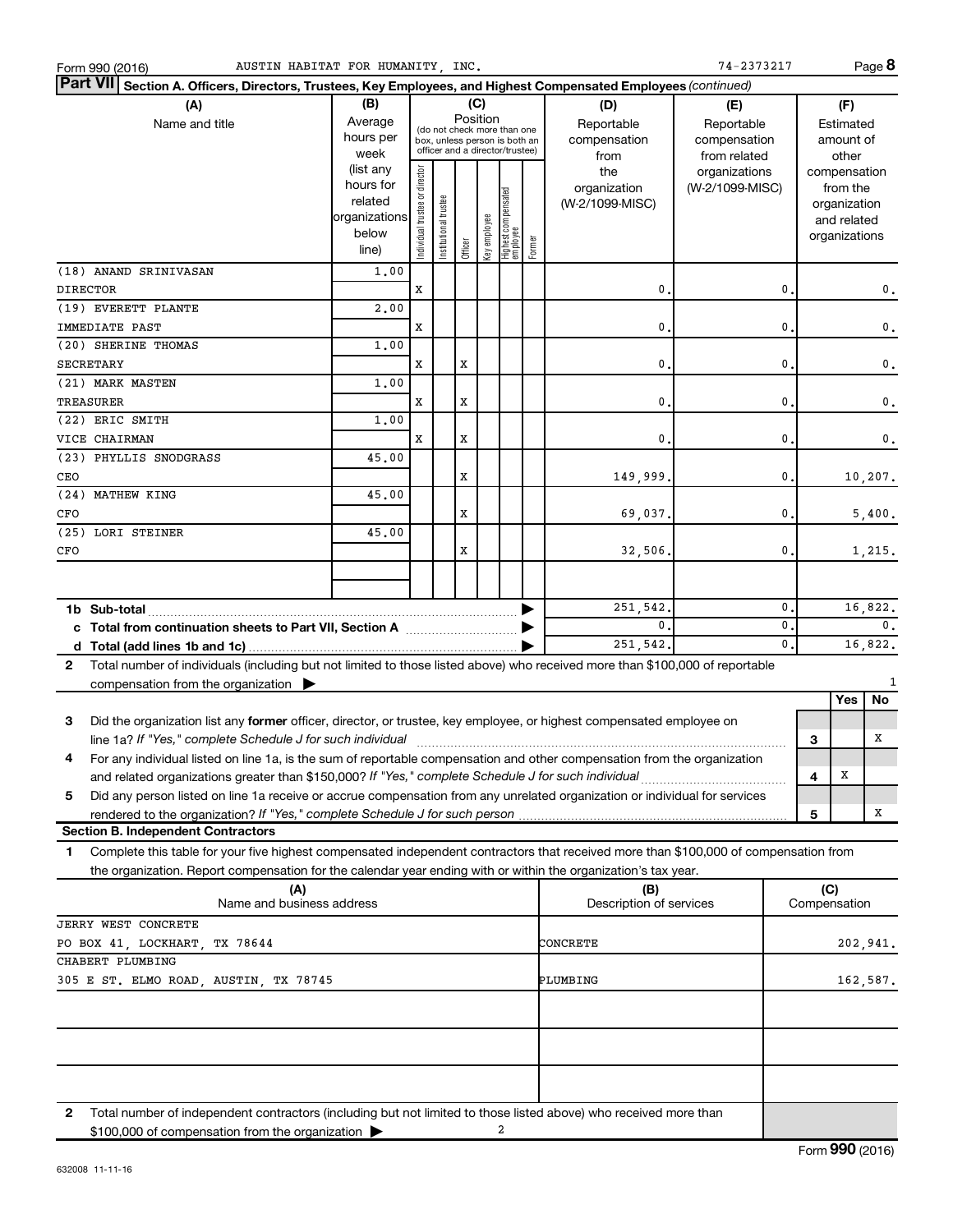|                                                           | Form 990 (2016)<br><b>Part VIII</b> | AUSTIN HABITAT FOR HUMANITY, INC.<br><b>Statement of Revenue</b>                                                        |                                |               |                                          | 74-2373217                       | Page 9                                                             |
|-----------------------------------------------------------|-------------------------------------|-------------------------------------------------------------------------------------------------------------------------|--------------------------------|---------------|------------------------------------------|----------------------------------|--------------------------------------------------------------------|
|                                                           |                                     |                                                                                                                         |                                |               |                                          |                                  |                                                                    |
|                                                           |                                     |                                                                                                                         |                                | Total revenue | Related or<br>exempt function<br>revenue | Unrelated<br>business<br>revenue | (D)<br>Revenue excluded<br>from tax under<br>sections<br>512 - 514 |
|                                                           |                                     | 1 a Federated campaigns<br>1a                                                                                           |                                |               |                                          |                                  |                                                                    |
|                                                           |                                     | 1 <sub>b</sub><br><b>b</b> Membership dues                                                                              |                                |               |                                          |                                  |                                                                    |
|                                                           |                                     | 1 <sub>c</sub><br>c Fundraising events                                                                                  | 61,150.                        |               |                                          |                                  |                                                                    |
|                                                           |                                     | 1 <sub>d</sub><br>d Related organizations                                                                               |                                |               |                                          |                                  |                                                                    |
|                                                           |                                     | 1e<br>e Government grants (contributions)                                                                               | 676,754.                       |               |                                          |                                  |                                                                    |
|                                                           |                                     | f All other contributions, gifts, grants, and                                                                           |                                |               |                                          |                                  |                                                                    |
| Contributions, Gifts, Grants<br>and Other Similar Amounts |                                     | 1f<br>similar amounts not included above                                                                                | 4,932,989.                     |               |                                          |                                  |                                                                    |
|                                                           |                                     | g Noncash contributions included in lines 1a-1f: \$                                                                     | 2,478,597.                     |               |                                          |                                  |                                                                    |
|                                                           |                                     |                                                                                                                         |                                | 5,670,893.    |                                          |                                  |                                                                    |
|                                                           |                                     |                                                                                                                         | <b>Business Code</b><br>531390 |               |                                          |                                  |                                                                    |
|                                                           |                                     | 2 a SALES OF HOMES                                                                                                      |                                | 1,993,000.    | 1,993,000.                               |                                  |                                                                    |
|                                                           | b                                   | <u> 1989 - Johann Stoff, deutscher Stoffen und der Stoffen und der Stoffen und der Stoffen und der Stoffen und der </u> |                                |               |                                          |                                  |                                                                    |
|                                                           | с<br>d                              |                                                                                                                         |                                |               |                                          |                                  |                                                                    |
| Program Service<br>Revenue                                | е                                   | <u> 1989 - Johann Barbara, martxa alemaniar a</u>                                                                       |                                |               |                                          |                                  |                                                                    |
|                                                           |                                     |                                                                                                                         |                                |               |                                          |                                  |                                                                    |
|                                                           |                                     |                                                                                                                         | $\blacktriangleright$          | 1,993,000.    |                                          |                                  |                                                                    |
|                                                           | 3                                   | Investment income (including dividends, interest, and                                                                   |                                |               |                                          |                                  |                                                                    |
|                                                           |                                     |                                                                                                                         | $\blacktriangleright$          | 6,304.        |                                          |                                  | 6,304.                                                             |
|                                                           | 4                                   | Income from investment of tax-exempt bond proceeds                                                                      |                                |               |                                          |                                  |                                                                    |
|                                                           | 5                                   |                                                                                                                         |                                |               |                                          |                                  |                                                                    |
|                                                           |                                     | (i) Real                                                                                                                | (ii) Personal                  |               |                                          |                                  |                                                                    |
|                                                           |                                     | 31, 105.<br>6 a Gross rents                                                                                             |                                |               |                                          |                                  |                                                                    |
|                                                           |                                     | 0.1<br><b>b</b> Less: rental expenses                                                                                   |                                |               |                                          |                                  |                                                                    |
|                                                           |                                     | 31, 105.<br>c Rental income or (loss)                                                                                   |                                |               |                                          |                                  |                                                                    |
|                                                           |                                     |                                                                                                                         |                                | 31,105.       |                                          |                                  | 31,105.                                                            |
|                                                           |                                     | <b>7 a</b> Gross amount from sales of<br>(i) Securities                                                                 | (ii) Other<br>1,175,000.       |               |                                          |                                  |                                                                    |
|                                                           |                                     | assets other than inventory<br><b>b</b> Less: cost or other basis                                                       |                                |               |                                          |                                  |                                                                    |
|                                                           |                                     | and sales expenses                                                                                                      | 22,812.                        |               |                                          |                                  |                                                                    |
|                                                           |                                     |                                                                                                                         | 1, 152, 188.                   |               |                                          |                                  |                                                                    |
|                                                           |                                     |                                                                                                                         |                                | 1, 152, 188.  | 1, 152, 188.                             |                                  |                                                                    |
|                                                           |                                     | 8 a Gross income from fundraising events (not                                                                           |                                |               |                                          |                                  |                                                                    |
| <b>Other Revenue</b>                                      |                                     | $61,150.$ of<br>including \$                                                                                            |                                |               |                                          |                                  |                                                                    |
|                                                           |                                     | contributions reported on line 1c). See                                                                                 |                                |               |                                          |                                  |                                                                    |
|                                                           |                                     |                                                                                                                         | 155,675.                       |               |                                          |                                  |                                                                    |
|                                                           |                                     | b                                                                                                                       | 69,776.                        |               |                                          |                                  |                                                                    |
|                                                           |                                     | c Net income or (loss) from fundraising events                                                                          | ▶<br>.                         | 85,899.       |                                          |                                  | 85,899.                                                            |
|                                                           |                                     | 9 a Gross income from gaming activities. See                                                                            |                                |               |                                          |                                  |                                                                    |
|                                                           |                                     |                                                                                                                         |                                |               |                                          |                                  |                                                                    |
|                                                           |                                     | b<br>c Net income or (loss) from gaming activities                                                                      |                                |               |                                          |                                  |                                                                    |
|                                                           |                                     | 10 a Gross sales of inventory, less returns                                                                             |                                |               |                                          |                                  |                                                                    |
|                                                           |                                     | a                                                                                                                       | 2,875,644.                     |               |                                          |                                  |                                                                    |
|                                                           |                                     | $\mathbf{b}$                                                                                                            | 2,339,599.                     |               |                                          |                                  |                                                                    |
|                                                           |                                     | c Net income or (loss) from sales of inventory                                                                          |                                | 536,045.      |                                          | 536,045.                         |                                                                    |
|                                                           |                                     | Miscellaneous Revenue                                                                                                   | <b>Business Code</b>           |               |                                          |                                  |                                                                    |
|                                                           | 11 a                                | OTHER INCOME                                                                                                            | 900099                         | 461,230.      | 461,230.                                 |                                  |                                                                    |
|                                                           | b                                   | CCML LEVERAGE II LLC                                                                                                    | 900099                         | 39,138.       | 39,138.                                  |                                  |                                                                    |
|                                                           | C.                                  | HFHI-SA LEVERAGE IX LL                                                                                                  | 900099                         | 25,613.       | 25,613.                                  |                                  |                                                                    |
|                                                           | d                                   |                                                                                                                         |                                |               |                                          |                                  |                                                                    |
|                                                           |                                     |                                                                                                                         |                                | 525,981.      |                                          |                                  |                                                                    |
|                                                           | 12                                  | Total revenue. See instructions.                                                                                        |                                | 10,001,415.   | 3,671,169.                               | 536,045.                         | 123,308.                                                           |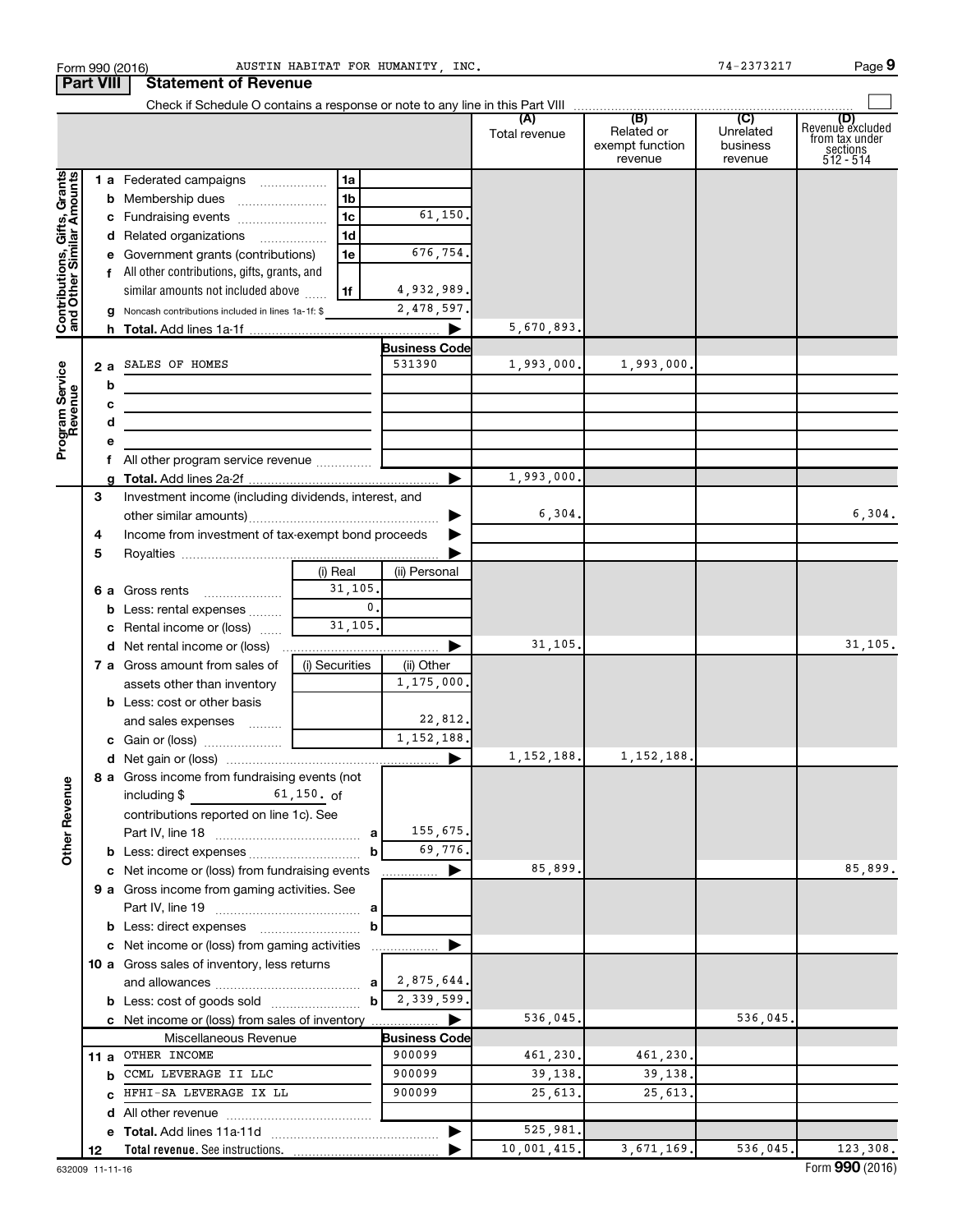|          | Part IX   Statement of Functional Expenses                                                                                 |                       |                                    |                                           |                                |  |  |  |  |  |
|----------|----------------------------------------------------------------------------------------------------------------------------|-----------------------|------------------------------------|-------------------------------------------|--------------------------------|--|--|--|--|--|
|          | Section 501(c)(3) and 501(c)(4) organizations must complete all columns. All other organizations must complete column (A). |                       |                                    |                                           |                                |  |  |  |  |  |
|          |                                                                                                                            |                       |                                    |                                           |                                |  |  |  |  |  |
|          | Do not include amounts reported on lines 6b,<br>7b, 8b, 9b, and 10b of Part VIII.                                          | (A)<br>Total expenses | (B)<br>Program service<br>expenses | (C)<br>Management and<br>general expenses | (D)<br>Fundraising<br>expenses |  |  |  |  |  |
| 1        | Grants and other assistance to domestic organizations                                                                      |                       |                                    |                                           |                                |  |  |  |  |  |
|          | and domestic governments. See Part IV, line 21                                                                             |                       |                                    |                                           |                                |  |  |  |  |  |
| 2        | Grants and other assistance to domestic                                                                                    |                       |                                    |                                           |                                |  |  |  |  |  |
|          | individuals. See Part IV, line 22                                                                                          |                       |                                    |                                           |                                |  |  |  |  |  |
| 3        | Grants and other assistance to foreign                                                                                     |                       |                                    |                                           |                                |  |  |  |  |  |
|          | organizations, foreign governments, and foreign                                                                            |                       |                                    |                                           |                                |  |  |  |  |  |
|          | individuals. See Part IV, lines 15 and 16                                                                                  |                       |                                    |                                           |                                |  |  |  |  |  |
| 4        | Benefits paid to or for members                                                                                            |                       |                                    |                                           |                                |  |  |  |  |  |
| 5        | Compensation of current officers, directors,                                                                               | 268,364.              |                                    |                                           |                                |  |  |  |  |  |
|          | trustees, and key employees                                                                                                |                       | 188,294.                           | 39,230.                                   | 40,840.                        |  |  |  |  |  |
| 6        | Compensation not included above, to disqualified<br>persons (as defined under section 4958(f)(1)) and                      |                       |                                    |                                           |                                |  |  |  |  |  |
|          | persons described in section 4958(c)(3)(B)                                                                                 |                       |                                    |                                           |                                |  |  |  |  |  |
| 7        | Other salaries and wages                                                                                                   | 1,459,324.            | 820,265.                           | 314, 225.                                 | 324,834.                       |  |  |  |  |  |
| 8        | Pension plan accruals and contributions (include                                                                           |                       |                                    |                                           |                                |  |  |  |  |  |
|          | section 401(k) and 403(b) employer contributions)                                                                          | 74,472.               | 52, 105.                           | 10,998.                                   | 11,369.                        |  |  |  |  |  |
| 9        |                                                                                                                            | 442,830.              | 335,188.                           | 46,210.                                   | 61,432.                        |  |  |  |  |  |
| 10       |                                                                                                                            | 207,140.              | 147,104.                           | 28,238.                                   | 31,798.                        |  |  |  |  |  |
| 11       | Fees for services (non-employees):                                                                                         |                       |                                    |                                           |                                |  |  |  |  |  |
| a        |                                                                                                                            | 176,558.              | 67,498.                            | 8,598.                                    | 100, 462.                      |  |  |  |  |  |
|          |                                                                                                                            |                       |                                    |                                           |                                |  |  |  |  |  |
|          |                                                                                                                            | 34,749.               | 14,693.                            | 1,581                                     | 18,475.                        |  |  |  |  |  |
|          |                                                                                                                            |                       |                                    |                                           |                                |  |  |  |  |  |
|          | Professional fundraising services. See Part IV, line 17                                                                    | 46,005.               |                                    |                                           | 46,005.                        |  |  |  |  |  |
|          | f Investment management fees                                                                                               |                       |                                    |                                           |                                |  |  |  |  |  |
| a        | Other. (If line 11g amount exceeds 10% of line 25,                                                                         |                       |                                    |                                           |                                |  |  |  |  |  |
|          | column (A) amount, list line 11g expenses on Sch O.)                                                                       | 26,989.               | 26,989.                            |                                           |                                |  |  |  |  |  |
| 12       |                                                                                                                            | 66,929.               | 54,099.                            | 12 <sub>1</sub>                           | 12,818.                        |  |  |  |  |  |
| 13       |                                                                                                                            | 148,342.              | 118,817.                           | 14,672.                                   | 14,853.                        |  |  |  |  |  |
| 14       |                                                                                                                            | 30,168.               | 21,331.                            | 3, 105,                                   | 5,732.                         |  |  |  |  |  |
| 15       |                                                                                                                            |                       |                                    |                                           |                                |  |  |  |  |  |
| 16       |                                                                                                                            | 121,402.              | 112,431.                           | 3,600.                                    | 5,371.                         |  |  |  |  |  |
| 17       | Travel                                                                                                                     | 21,056.               | 16,904.                            | 955                                       | 3,197.                         |  |  |  |  |  |
| 18       | Payments of travel or entertainment expenses                                                                               |                       |                                    |                                           |                                |  |  |  |  |  |
|          | for any federal, state, or local public officials                                                                          | 21,308.               | 9,233.                             | 5,666.                                    | 6,409.                         |  |  |  |  |  |
| 19       | Conferences, conventions, and meetings                                                                                     | 249.309.              | 188,433.                           | 33,735                                    | 27,141.                        |  |  |  |  |  |
| 20       | Interest                                                                                                                   | 61,000.               | 61,000.                            |                                           |                                |  |  |  |  |  |
| 21<br>22 | Depreciation, depletion, and amortization                                                                                  | 276,550.              | 240,704.                           | 22,983.                                   | 12,863.                        |  |  |  |  |  |
| 23       | Insurance                                                                                                                  | 89,274.               | 83,004.                            | 2,592.                                    | 3,678.                         |  |  |  |  |  |
| 24       | Other expenses. Itemize expenses not covered<br>above. (List miscellaneous expenses in line 24e. If line                   |                       |                                    |                                           |                                |  |  |  |  |  |
|          | 24e amount exceeds 10% of line 25, column (A)<br>amount, list line 24e expenses on Schedule O.)                            |                       |                                    |                                           |                                |  |  |  |  |  |
| a        | COST OF HOMES SOLD                                                                                                         | 3, 243, 936.          | 3, 243, 936.                       |                                           |                                |  |  |  |  |  |
| b        | PROGRAM EXPENSE                                                                                                            | 486,150.              | 486,150.                           |                                           |                                |  |  |  |  |  |
| C        | DISCOUNT ON MORTGAGES                                                                                                      | 238,019.              | 238,019.                           |                                           |                                |  |  |  |  |  |
| d        | DUES AND SUBSCRIPTIONS                                                                                                     | 39,281.               | 20,262.                            | 9,658.                                    | 9,361.                         |  |  |  |  |  |
|          | e All other expenses                                                                                                       | 51,610.               | 36,070.                            | 2,716.                                    | 12,824.                        |  |  |  |  |  |
| 25       | Total functional expenses. Add lines 1 through 24e                                                                         | 7,880,765.            | 6,582,529.                         | 548,774.                                  | 749,462.                       |  |  |  |  |  |
| 26       | Joint costs. Complete this line only if the organization                                                                   |                       |                                    |                                           |                                |  |  |  |  |  |
|          | reported in column (B) joint costs from a combined                                                                         |                       |                                    |                                           |                                |  |  |  |  |  |
|          | educational campaign and fundraising solicitation.                                                                         |                       |                                    |                                           |                                |  |  |  |  |  |
|          | Check here $\blacktriangleright$<br>if following SOP 98-2 (ASC 958-720)                                                    |                       |                                    |                                           |                                |  |  |  |  |  |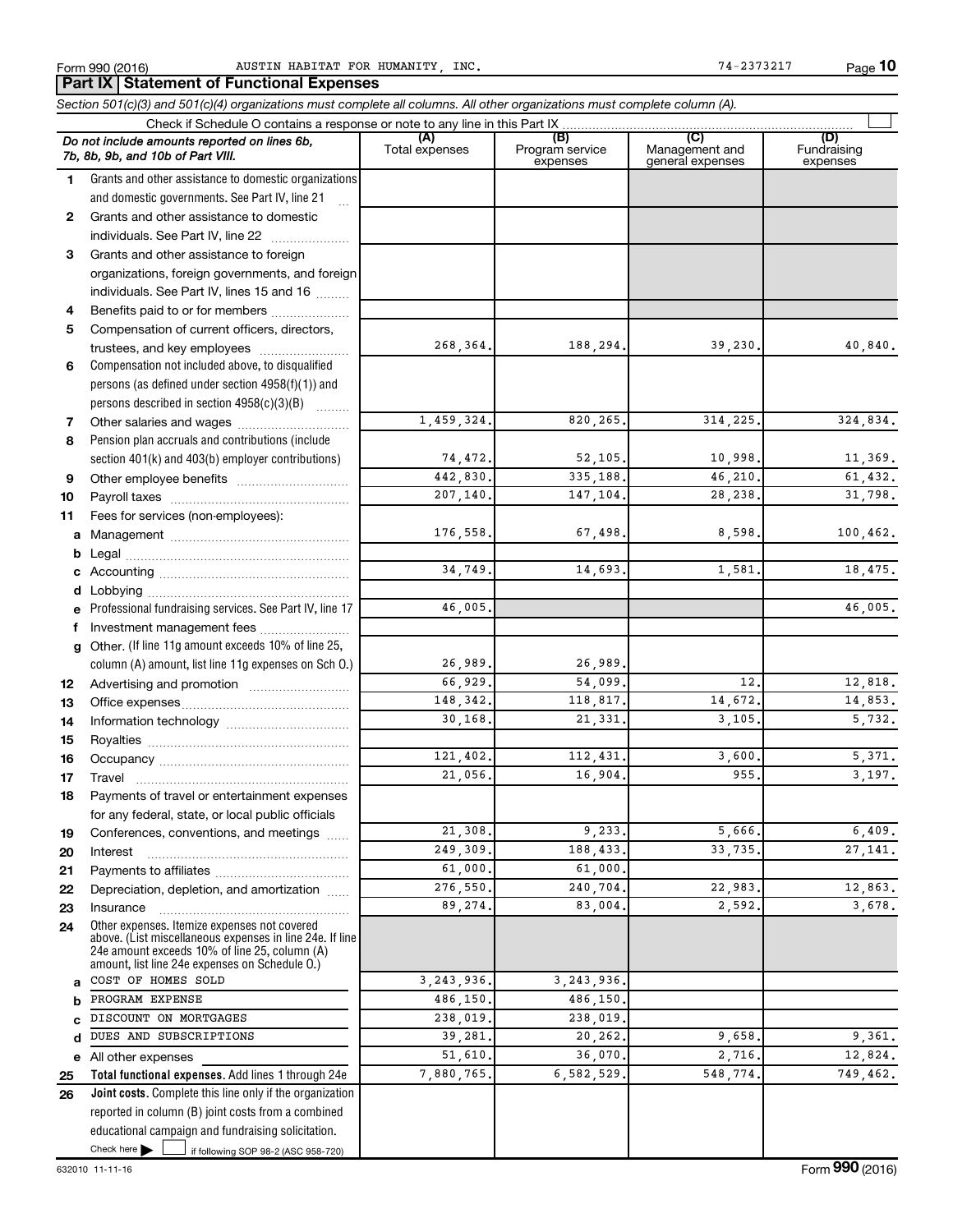| INC<br>HABITAT FOR<br>HUMANITY<br>AUSTIN<br>(2016)<br>Form 990<br>"<br>⊥ ۲۵ ل<br>▵ |  | Page |
|------------------------------------------------------------------------------------|--|------|
|------------------------------------------------------------------------------------|--|------|

**11**

|                             | <b>1 GIL</b> | הסווט שווטט                                                                                                                                                                                                                   |               |             |                          |                |                    |
|-----------------------------|--------------|-------------------------------------------------------------------------------------------------------------------------------------------------------------------------------------------------------------------------------|---------------|-------------|--------------------------|----------------|--------------------|
|                             |              |                                                                                                                                                                                                                               |               |             |                          |                |                    |
|                             |              |                                                                                                                                                                                                                               |               |             | (A)<br>Beginning of year |                | (B)<br>End of year |
|                             | 1.           |                                                                                                                                                                                                                               |               |             |                          | 1              |                    |
|                             | 2            |                                                                                                                                                                                                                               |               |             | 66,234.                  | $\mathbf{2}$   | 512, 162.          |
|                             | 3            |                                                                                                                                                                                                                               |               |             | 123,917.                 | 3              | 170,125.           |
|                             | 4            |                                                                                                                                                                                                                               |               |             | 179,781.                 | 4              | 57,664.            |
|                             | 5            | Loans and other receivables from current and former officers, directors,                                                                                                                                                      |               |             |                          |                |                    |
|                             |              | trustees, key employees, and highest compensated employees. Complete                                                                                                                                                          |               |             |                          |                |                    |
|                             |              | Part II of Schedule L                                                                                                                                                                                                         |               |             |                          | 5              |                    |
|                             | 6            | Loans and other receivables from other disqualified persons (as defined under                                                                                                                                                 |               |             |                          |                |                    |
|                             |              | section $4958(f)(1)$ , persons described in section $4958(c)(3)(B)$ , and contributing                                                                                                                                        |               |             |                          |                |                    |
|                             |              | employers and sponsoring organizations of section 501(c)(9) voluntary                                                                                                                                                         |               |             |                          |                |                    |
|                             |              | employees' beneficiary organizations (see instr). Complete Part II of Sch L                                                                                                                                                   |               |             |                          | 6              |                    |
| Assets                      | 7            |                                                                                                                                                                                                                               |               |             | 8,328,669.               | $\overline{7}$ | 9,067,862.         |
|                             | 8            |                                                                                                                                                                                                                               |               |             | 529,497.                 | 8              | 529,738.           |
|                             | 9            | Prepaid expenses and deferred charges [11] [11] Prepaid expenses and deferred charges [11] [11] Martin Marian Marian Marian Marian Marian Marian Marian Marian Marian Marian Marian Marian Marian Marian Marian Marian Marian |               |             | 312,890.                 | 9              | 288,603.           |
|                             |              | <b>10a</b> Land, buildings, and equipment: cost or other                                                                                                                                                                      |               |             |                          |                |                    |
|                             |              | basis. Complete Part VI of Schedule D  [10a ]                                                                                                                                                                                 |               | 13,783,931. | 11, 155, 785.            |                |                    |
|                             |              | <b>b</b> Less: accumulated depreciation <b>contains 100</b>                                                                                                                                                                   | 726,534.      |             |                          |                | 13,057,397.        |
|                             | 11           |                                                                                                                                                                                                                               | 379,886.      | 11          | 391,791.                 |                |                    |
|                             | 12           |                                                                                                                                                                                                                               |               |             | 12                       |                |                    |
|                             | 13           |                                                                                                                                                                                                                               | 2,429,247.    | 13          | 2,429,247.               |                |                    |
|                             | 14           |                                                                                                                                                                                                                               |               |             | 97,744.                  | 14             | 79,821.            |
|                             | 15           |                                                                                                                                                                                                                               | 1,830,659.    | 15          | 1,503,639.               |                |                    |
|                             | 16           | <b>Total assets.</b> Add lines 1 through 15 (must equal line 34) <i></i>                                                                                                                                                      | 25, 434, 309. | 16          | 28,088,049.              |                |                    |
|                             | 17           |                                                                                                                                                                                                                               | 354,091.      | 17          | 411,004.                 |                |                    |
|                             | 18           |                                                                                                                                                                                                                               |               |             |                          | 18             |                    |
|                             | 19           |                                                                                                                                                                                                                               |               |             | 0.                       | 19             | 123,275.           |
|                             | 20           |                                                                                                                                                                                                                               |               |             |                          | 20             |                    |
|                             | 21           | Escrow or custodial account liability. Complete Part IV of Schedule D                                                                                                                                                         |               | .           |                          | 21             |                    |
|                             | 22           | Loans and other payables to current and former officers, directors, trustees,                                                                                                                                                 |               |             |                          |                |                    |
|                             |              | key employees, highest compensated employees, and disqualified persons.                                                                                                                                                       |               |             |                          |                |                    |
| Liabilities                 |              |                                                                                                                                                                                                                               |               |             |                          | 22             |                    |
|                             | 23           | Secured mortgages and notes payable to unrelated third parties                                                                                                                                                                |               |             | 10,394,260.              | 23             | 10,442,628.        |
|                             | 24           | Unsecured notes and loans payable to unrelated third parties                                                                                                                                                                  |               |             |                          | 24             |                    |
|                             | 25           | Other liabilities (including federal income tax, payables to related third                                                                                                                                                    |               |             |                          |                |                    |
|                             |              | parties, and other liabilities not included on lines 17-24). Complete Part X of                                                                                                                                               |               |             |                          |                |                    |
|                             |              | Schedule D                                                                                                                                                                                                                    |               |             | 6,956,320.               | 25             | 7,295,781.         |
|                             | 26           |                                                                                                                                                                                                                               |               |             | 17,704,671.              | 26             | 18, 272, 688.      |
|                             |              | Organizations that follow SFAS 117 (ASC 958), check here $\blacktriangleright \begin{array}{c} \boxed{X} \\ \end{array}$ and                                                                                                  |               |             |                          |                |                    |
|                             |              | complete lines 27 through 29, and lines 33 and 34.                                                                                                                                                                            |               |             | 7,482,304.               |                | 9,248,535.         |
|                             | 27           |                                                                                                                                                                                                                               |               |             | 213,615.                 | 27             | 566,826.           |
|                             | 28           |                                                                                                                                                                                                                               |               |             | 33,719.                  | 28             | 0.                 |
|                             | 29           | Permanently restricted net assets                                                                                                                                                                                             |               |             |                          | 29             |                    |
|                             |              | Organizations that do not follow SFAS 117 (ASC 958), check here $\blacktriangleright$                                                                                                                                         |               |             |                          |                |                    |
|                             |              | and complete lines 30 through 34.                                                                                                                                                                                             |               |             |                          | 30             |                    |
|                             | 30           | Paid-in or capital surplus, or land, building, or equipment fund                                                                                                                                                              |               |             |                          | 31             |                    |
| Net Assets or Fund Balances | 31<br>32     | Retained earnings, endowment, accumulated income, or other funds                                                                                                                                                              |               |             |                          | 32             |                    |
|                             | 33           |                                                                                                                                                                                                                               |               |             | 7,729,638.               | 33             | 9,815,361.         |
|                             | 34           |                                                                                                                                                                                                                               |               |             | 25, 434, 309.            | 34             | 28,088,049.        |
|                             |              |                                                                                                                                                                                                                               |               |             |                          |                |                    |

Form (2016) **990**

### **Part X** | Balance Sheet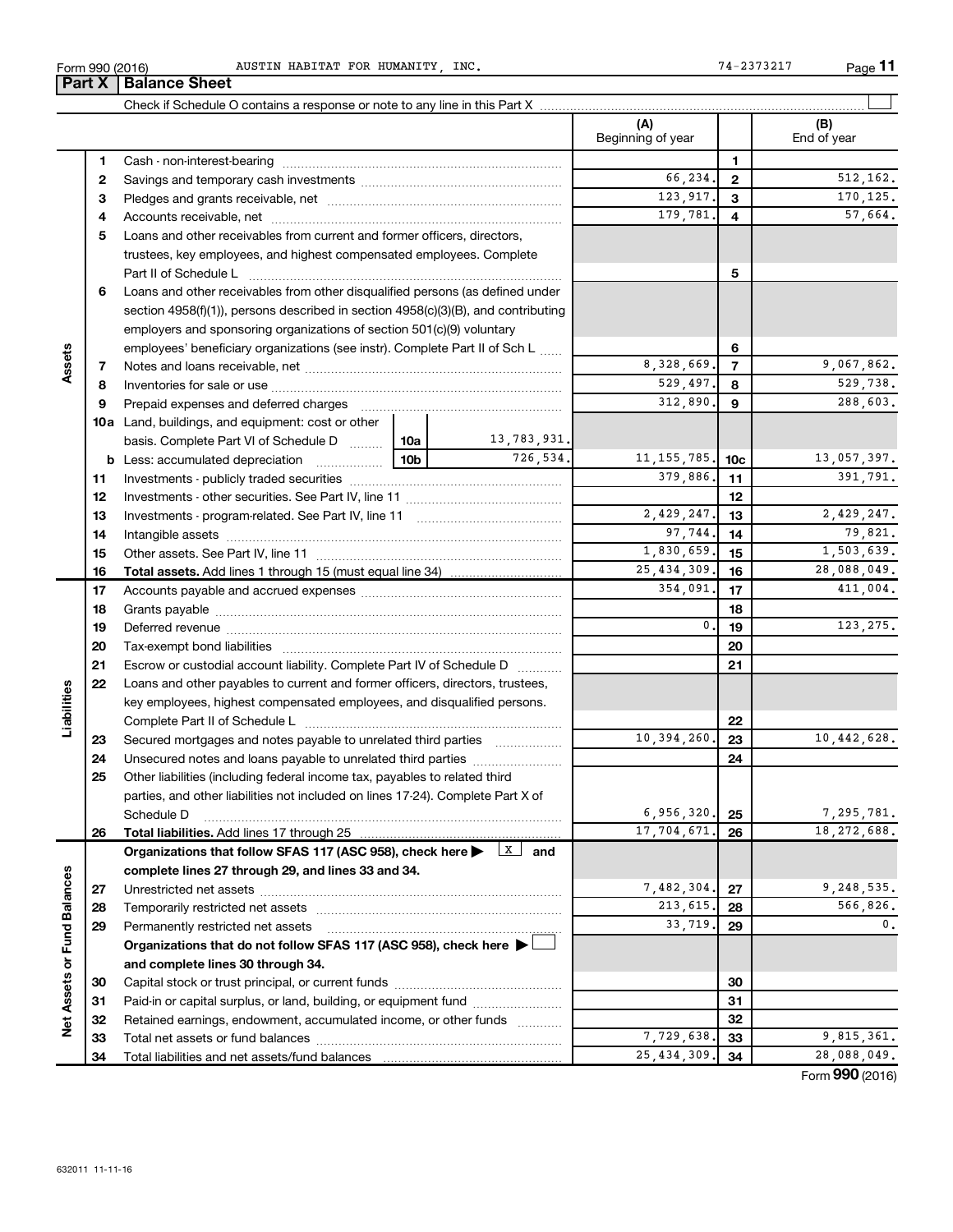|    | AUSTIN HABITAT FOR HUMANITY INC.<br>Form 990 (2016)                                                                                                               | 74-2373217              |                |             | Page 12      |
|----|-------------------------------------------------------------------------------------------------------------------------------------------------------------------|-------------------------|----------------|-------------|--------------|
|    | Part XI<br><b>Reconciliation of Net Assets</b>                                                                                                                    |                         |                |             |              |
|    | Check if Schedule O contains a response or note to any line in this Part XI [11] [12] Check if Schedule O contains a response or note to any line in this Part XI |                         |                |             | $\mathbf{x}$ |
|    |                                                                                                                                                                   |                         |                |             |              |
| 1  |                                                                                                                                                                   | $\mathbf{1}$            |                | 10,001,415. |              |
| 2  |                                                                                                                                                                   | $\mathbf{2}$            |                | 7,880,765.  |              |
| 3  | Revenue less expenses. Subtract line 2 from line 1                                                                                                                | 3                       |                | 2,120,650.  |              |
| 4  |                                                                                                                                                                   | $\overline{\mathbf{4}}$ |                | 7,729,638.  |              |
| 5  | Net unrealized gains (losses) on investments [111] www.marting.community.community.community.community.communi                                                    | 5                       |                |             | 5,558.       |
| 6  | Donated services and use of facilities                                                                                                                            | 6                       |                |             |              |
| 7  | Investment expenses                                                                                                                                               | $\overline{7}$          |                |             |              |
| 8  | Prior period adjustments manufactured and content and content and all the manufactured adjustments manufacture                                                    | 8                       |                |             |              |
| 9  |                                                                                                                                                                   | 9                       |                |             | $-40,485.$   |
| 10 | Net assets or fund balances at end of year. Combine lines 3 through 9 (must equal Part X, line 33,                                                                |                         |                |             |              |
|    | column (B))                                                                                                                                                       | 10                      |                | 9,815,361.  |              |
|    | Part XII Financial Statements and Reporting                                                                                                                       |                         |                |             |              |
|    |                                                                                                                                                                   |                         |                |             | X            |
|    |                                                                                                                                                                   |                         |                | Yes         | <b>No</b>    |
| 1. | $\lfloor x \rfloor$ Accrual<br>Accounting method used to prepare the Form 990: $\Box$ Cash<br>Other                                                               |                         |                |             |              |
|    | If the organization changed its method of accounting from a prior year or checked "Other," explain in Schedule O.                                                 |                         |                |             |              |
|    | 2a Were the organization's financial statements compiled or reviewed by an independent accountant?                                                                |                         | 2a             |             | x            |
|    | If "Yes," check a box below to indicate whether the financial statements for the year were compiled or reviewed on a                                              |                         |                |             |              |
|    | separate basis, consolidated basis, or both:                                                                                                                      |                         |                |             |              |
|    | Separate basis<br><b>Consolidated basis</b><br>Both consolidated and separate basis                                                                               |                         |                |             |              |
|    |                                                                                                                                                                   |                         | 2 <sub>b</sub> | х           |              |
|    | If "Yes," check a box below to indicate whether the financial statements for the year were audited on a separate basis,                                           |                         |                |             |              |
|    | consolidated basis, or both:                                                                                                                                      |                         |                |             |              |
|    | $X$ Consolidated basis<br>Separate basis<br>Both consolidated and separate basis                                                                                  |                         |                |             |              |
|    | c If "Yes" to line 2a or 2b, does the organization have a committee that assumes responsibility for oversight of the audit,                                       |                         |                |             |              |
|    |                                                                                                                                                                   |                         | 2c             | х           |              |
|    | If the organization changed either its oversight process or selection process during the tax year, explain in Schedule O.                                         |                         |                |             |              |
|    | 3a As a result of a federal award, was the organization required to undergo an audit or audits as set forth in the Single Audit                                   |                         |                |             |              |
|    |                                                                                                                                                                   |                         | За             | х           |              |
|    | b If "Yes," did the organization undergo the required audit or audits? If the organization did not undergo the required audit                                     |                         |                |             |              |
|    |                                                                                                                                                                   |                         | 3b             | х           |              |

Form (2016) **990**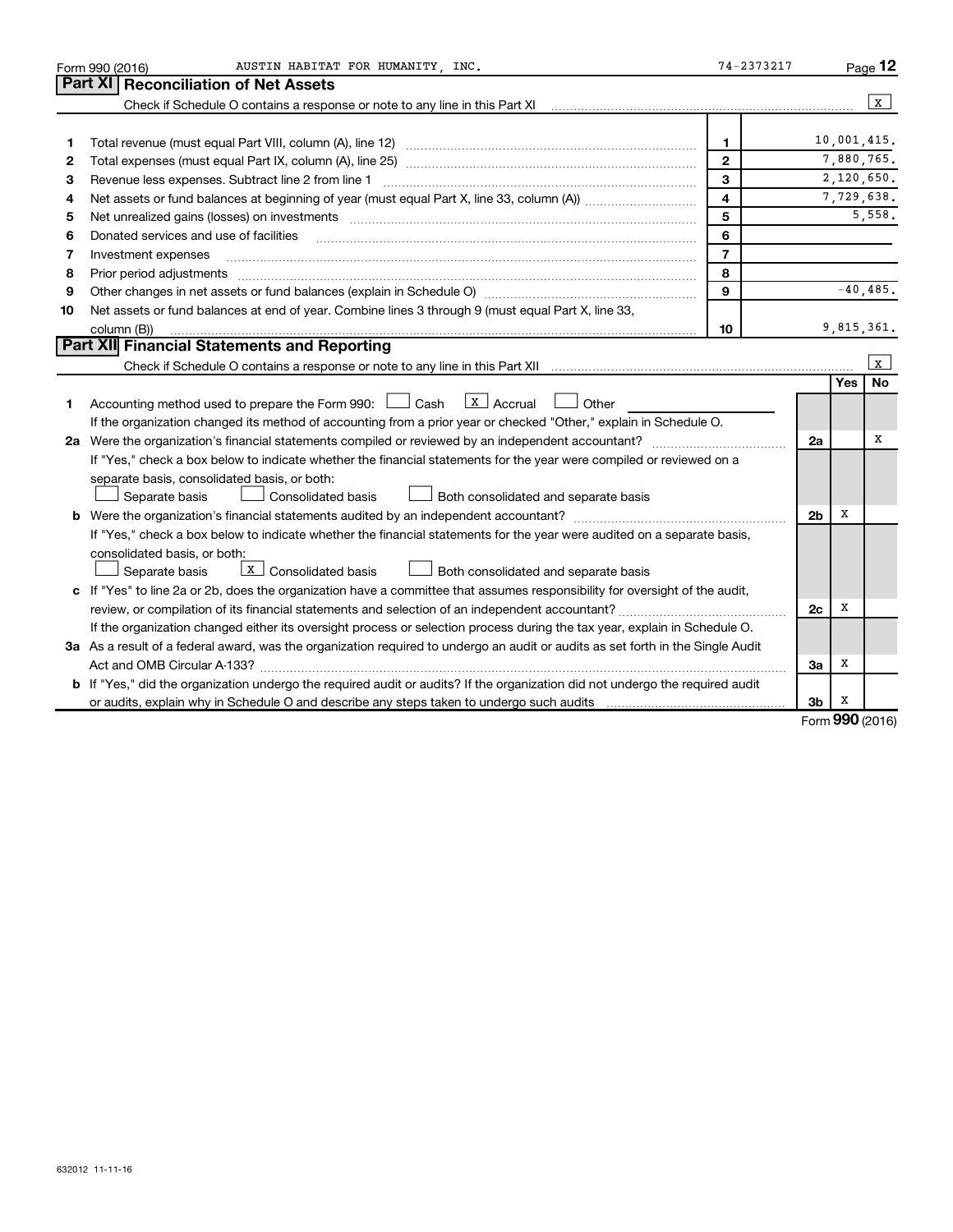#### **SCHEDULE A**

# Form 990 or 990-EZ) **Public Charity Status and Public Support**<br>
Complete if the organization is a section 501(c)(3) organization or a section<br> **2016**

**4947(a)(1) nonexempt charitable trust.**

**| Attach to Form 990 or Form 990-EZ.** 

| <b>Open to Public</b><br><b>Inspection</b> |  |
|--------------------------------------------|--|

OMB No. 1545-0047

Department of the Treasury Internal Revenue Service

| Information about Schedule A (Form 990 or 990-EZ) and its instructions is at WWW.irs.gov/form990. |  |
|---------------------------------------------------------------------------------------------------|--|
|                                                                                                   |  |

#### **Name of the organization**

|              | ∣ Part I | Reason for Public Charity Status (All organizations must complete this part.) See instructions.                                                                                                 | AUSTIN HABITAT FOR HUMANITY, INC. |                            |                                    |    |                            |  | 74-2373217                 |
|--------------|----------|-------------------------------------------------------------------------------------------------------------------------------------------------------------------------------------------------|-----------------------------------|----------------------------|------------------------------------|----|----------------------------|--|----------------------------|
|              |          |                                                                                                                                                                                                 |                                   |                            |                                    |    |                            |  |                            |
|              |          | The organization is not a private foundation because it is: (For lines 1 through 12, check only one box.)                                                                                       |                                   |                            |                                    |    |                            |  |                            |
| 1.           |          | A church, convention of churches, or association of churches described in section 170(b)(1)(A)(i).<br>A school described in section 170(b)(1)(A)(ii). (Attach Schedule E (Form 990 or 990-EZ).) |                                   |                            |                                    |    |                            |  |                            |
| 2            |          |                                                                                                                                                                                                 |                                   |                            |                                    |    |                            |  |                            |
| 3            |          | A hospital or a cooperative hospital service organization described in section 170(b)(1)(A)(iii).                                                                                               |                                   |                            |                                    |    |                            |  |                            |
| 4            |          | A medical research organization operated in conjunction with a hospital described in section 170(b)(1)(A)(iii). Enter the hospital's name,                                                      |                                   |                            |                                    |    |                            |  |                            |
|              |          | city, and state:                                                                                                                                                                                |                                   |                            |                                    |    |                            |  |                            |
| 5            |          | An organization operated for the benefit of a college or university owned or operated by a governmental unit described in                                                                       |                                   |                            |                                    |    |                            |  |                            |
|              |          | section 170(b)(1)(A)(iv). (Complete Part II.)                                                                                                                                                   |                                   |                            |                                    |    |                            |  |                            |
| 6            |          | A federal, state, or local government or governmental unit described in section 170(b)(1)(A)(v).                                                                                                |                                   |                            |                                    |    |                            |  |                            |
| 7            | X        | An organization that normally receives a substantial part of its support from a governmental unit or from the general public described in                                                       |                                   |                            |                                    |    |                            |  |                            |
|              |          | section 170(b)(1)(A)(vi). (Complete Part II.)                                                                                                                                                   |                                   |                            |                                    |    |                            |  |                            |
| 8            |          | A community trust described in section 170(b)(1)(A)(vi). (Complete Part II.)                                                                                                                    |                                   |                            |                                    |    |                            |  |                            |
| 9            |          | An agricultural research organization described in section 170(b)(1)(A)(ix) operated in conjunction with a land-grant college                                                                   |                                   |                            |                                    |    |                            |  |                            |
|              |          | or university or a non-land-grant college of agriculture (see instructions). Enter the name, city, and state of the college or                                                                  |                                   |                            |                                    |    |                            |  |                            |
|              |          | university:                                                                                                                                                                                     |                                   |                            |                                    |    |                            |  |                            |
| 10           |          | An organization that normally receives: (1) more than 33 1/3% of its support from contributions, membership fees, and gross receipts from                                                       |                                   |                            |                                    |    |                            |  |                            |
|              |          | activities related to its exempt functions - subject to certain exceptions, and (2) no more than 33 1/3% of its support from gross investment                                                   |                                   |                            |                                    |    |                            |  |                            |
|              |          | income and unrelated business taxable income (less section 511 tax) from businesses acquired by the organization after June 30, 1975.                                                           |                                   |                            |                                    |    |                            |  |                            |
|              |          | See section 509(a)(2). (Complete Part III.)                                                                                                                                                     |                                   |                            |                                    |    |                            |  |                            |
| 11           |          | An organization organized and operated exclusively to test for public safety. See section 509(a)(4).                                                                                            |                                   |                            |                                    |    |                            |  |                            |
| 12           |          | An organization organized and operated exclusively for the benefit of, to perform the functions of, or to carry out the purposes of one or                                                      |                                   |                            |                                    |    |                            |  |                            |
|              |          | more publicly supported organizations described in section 509(a)(1) or section 509(a)(2). See section 509(a)(3). Check the box in                                                              |                                   |                            |                                    |    |                            |  |                            |
|              |          | lines 12a through 12d that describes the type of supporting organization and complete lines 12e, 12f, and 12g.                                                                                  |                                   |                            |                                    |    |                            |  |                            |
| а            |          | Type I. A supporting organization operated, supervised, or controlled by its supported organization(s), typically by giving                                                                     |                                   |                            |                                    |    |                            |  |                            |
|              |          | the supported organization(s) the power to regularly appoint or elect a majority of the directors or trustees of the supporting                                                                 |                                   |                            |                                    |    |                            |  |                            |
|              |          | organization. You must complete Part IV, Sections A and B.                                                                                                                                      |                                   |                            |                                    |    |                            |  |                            |
| b            |          | Type II. A supporting organization supervised or controlled in connection with its supported organization(s), by having                                                                         |                                   |                            |                                    |    |                            |  |                            |
|              |          | control or management of the supporting organization vested in the same persons that control or manage the supported                                                                            |                                   |                            |                                    |    |                            |  |                            |
|              |          | organization(s). You must complete Part IV, Sections A and C.                                                                                                                                   |                                   |                            |                                    |    |                            |  |                            |
| с            |          | Type III functionally integrated. A supporting organization operated in connection with, and functionally integrated with,                                                                      |                                   |                            |                                    |    |                            |  |                            |
|              |          | its supported organization(s) (see instructions). You must complete Part IV, Sections A, D, and E.                                                                                              |                                   |                            |                                    |    |                            |  |                            |
| d            |          | Type III non-functionally integrated. A supporting organization operated in connection with its supported organization(s)                                                                       |                                   |                            |                                    |    |                            |  |                            |
|              |          | that is not functionally integrated. The organization generally must satisfy a distribution requirement and an attentiveness                                                                    |                                   |                            |                                    |    |                            |  |                            |
|              |          | requirement (see instructions). You must complete Part IV, Sections A and D, and Part V.                                                                                                        |                                   |                            |                                    |    |                            |  |                            |
| е            |          | Check this box if the organization received a written determination from the IRS that it is a Type I, Type II, Type III                                                                         |                                   |                            |                                    |    |                            |  |                            |
|              |          | functionally integrated, or Type III non-functionally integrated supporting organization.                                                                                                       |                                   |                            |                                    |    |                            |  |                            |
| f            |          | Enter the number of supported organizations                                                                                                                                                     |                                   |                            |                                    |    |                            |  |                            |
| g            |          | Provide the following information about the supported organization(s).<br>(i) Name of supported                                                                                                 | (ii) EIN                          | (iii) Type of organization | (iv) Is the organization listed    |    | (v) Amount of monetary     |  | (vi) Amount of other       |
|              |          | organization                                                                                                                                                                                    |                                   | (described on lines 1-10   | in your governing document?<br>Yes | No | support (see instructions) |  | support (see instructions) |
|              |          |                                                                                                                                                                                                 |                                   | above (see instructions))  |                                    |    |                            |  |                            |
|              |          |                                                                                                                                                                                                 |                                   |                            |                                    |    |                            |  |                            |
|              |          |                                                                                                                                                                                                 |                                   |                            |                                    |    |                            |  |                            |
|              |          |                                                                                                                                                                                                 |                                   |                            |                                    |    |                            |  |                            |
|              |          |                                                                                                                                                                                                 |                                   |                            |                                    |    |                            |  |                            |
|              |          |                                                                                                                                                                                                 |                                   |                            |                                    |    |                            |  |                            |
|              |          |                                                                                                                                                                                                 |                                   |                            |                                    |    |                            |  |                            |
|              |          |                                                                                                                                                                                                 |                                   |                            |                                    |    |                            |  |                            |
|              |          |                                                                                                                                                                                                 |                                   |                            |                                    |    |                            |  |                            |
|              |          |                                                                                                                                                                                                 |                                   |                            |                                    |    |                            |  |                            |
| <b>Total</b> |          |                                                                                                                                                                                                 |                                   |                            |                                    |    |                            |  |                            |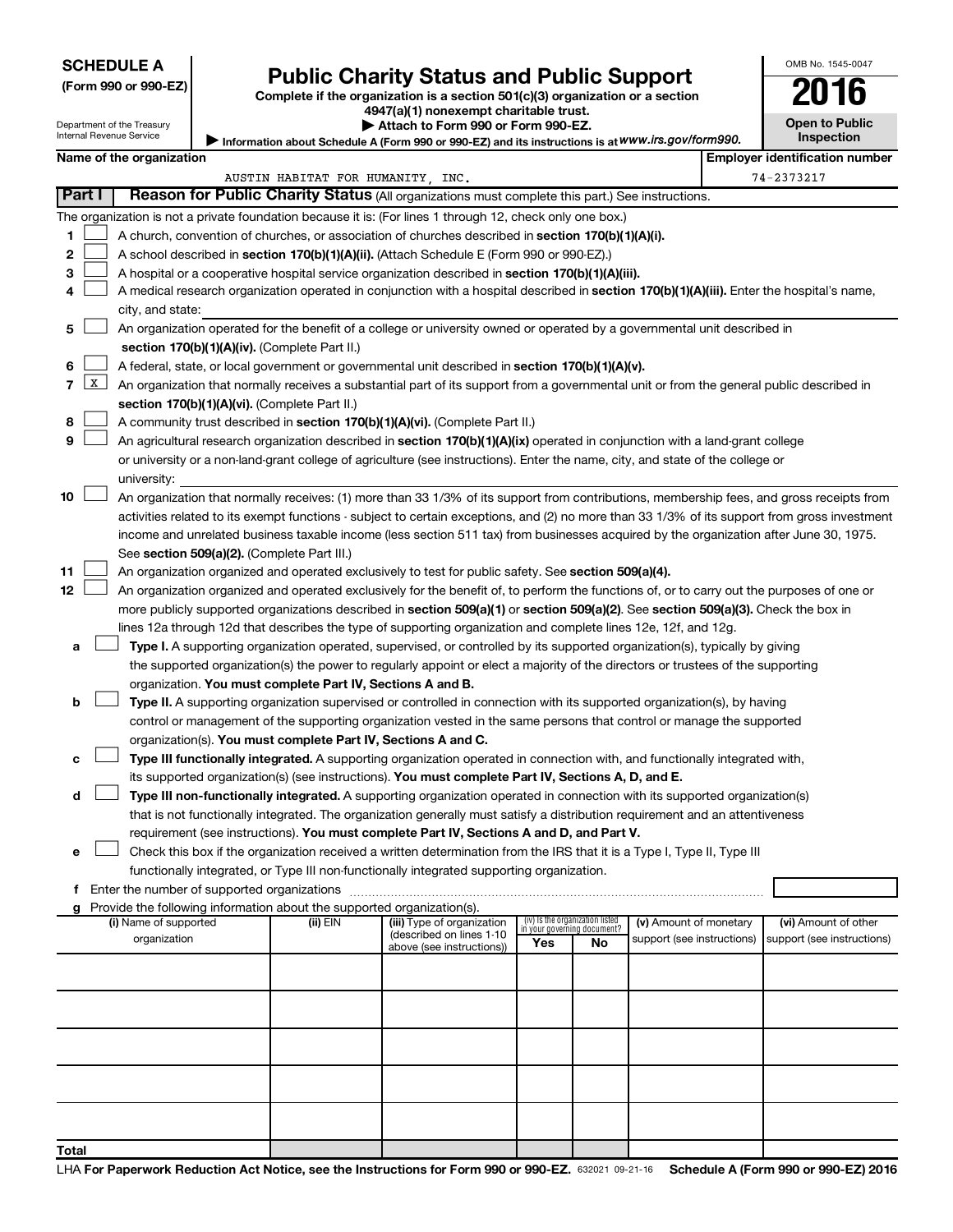#### Schedule A (Form 990 or 990-EZ) 2016 AUSTIN HABITAT FOR HUMANITY, INC. The magnitude of the magnitude of the Page

(Complete only if you checked the box on line 5, 7, or 8 of Part I or if the organization failed to qualify under Part III. If the organization fails to qualify under the tests listed below, please complete Part III.) **Part II Support Schedule for Organizations Described in Sections 170(b)(1)(A)(iv) and 170(b)(1)(A)(vi)**

|    | <b>Section A. Public Support</b>                                                                                                               |            |            |            |            |            |                                           |  |
|----|------------------------------------------------------------------------------------------------------------------------------------------------|------------|------------|------------|------------|------------|-------------------------------------------|--|
|    | Calendar year (or fiscal year beginning in)                                                                                                    | (a) 2012   | (b) 2013   | $(c)$ 2014 | $(d)$ 2015 | $(e)$ 2016 | (f) Total                                 |  |
|    | 1 Gifts, grants, contributions, and                                                                                                            |            |            |            |            |            |                                           |  |
|    | membership fees received. (Do not                                                                                                              |            |            |            |            |            |                                           |  |
|    | include any "unusual grants.")                                                                                                                 | 4,081,560. | 4,402,537. | 4,593,611. | 3,772,073. | 5,670,893. | 22,520,674.                               |  |
|    | 2 Tax revenues levied for the organ-                                                                                                           |            |            |            |            |            |                                           |  |
|    | ization's benefit and either paid to                                                                                                           |            |            |            |            |            |                                           |  |
|    | or expended on its behalf                                                                                                                      |            |            |            |            |            |                                           |  |
|    | 3 The value of services or facilities                                                                                                          |            |            |            |            |            |                                           |  |
|    | furnished by a governmental unit to                                                                                                            |            |            |            |            |            |                                           |  |
|    | the organization without charge                                                                                                                |            |            |            |            |            |                                           |  |
|    | 4 Total. Add lines 1 through 3                                                                                                                 | 4,081,560. | 4,402,537. | 4,593,611  | 3,772,073  | 5,670,893. | 22,520,674.                               |  |
| 5. | The portion of total contributions                                                                                                             |            |            |            |            |            |                                           |  |
|    | by each person (other than a                                                                                                                   |            |            |            |            |            |                                           |  |
|    | governmental unit or publicly                                                                                                                  |            |            |            |            |            |                                           |  |
|    | supported organization) included                                                                                                               |            |            |            |            |            |                                           |  |
|    | on line 1 that exceeds 2% of the                                                                                                               |            |            |            |            |            |                                           |  |
|    | amount shown on line 11,                                                                                                                       |            |            |            |            |            |                                           |  |
|    | column (f)                                                                                                                                     |            |            |            |            |            |                                           |  |
|    | 6 Public support. Subtract line 5 from line 4.                                                                                                 |            |            |            |            |            | 22,520,674.                               |  |
|    | <b>Section B. Total Support</b>                                                                                                                |            |            |            |            |            |                                           |  |
|    | Calendar year (or fiscal year beginning in)                                                                                                    | (a) 2012   | (b) 2013   | $(c)$ 2014 | $(d)$ 2015 | (e) 2016   | (f) Total                                 |  |
|    | <b>7</b> Amounts from line 4                                                                                                                   | 4,081,560. | 4,402,537  | 4,593,611  | 3,772,073  | 5,670,893  | 22,520,674.                               |  |
|    | 8 Gross income from interest,                                                                                                                  |            |            |            |            |            |                                           |  |
|    | dividends, payments received on                                                                                                                |            |            |            |            |            |                                           |  |
|    | securities loans, rents, royalties                                                                                                             |            |            |            |            |            |                                           |  |
|    | and income from similar sources                                                                                                                | 4,483.     | 6,645.     | 9,694.     | 13,136,    | 37,409     | 71,367.                                   |  |
|    | 9 Net income from unrelated business                                                                                                           |            |            |            |            |            |                                           |  |
|    | activities, whether or not the                                                                                                                 |            |            |            |            |            |                                           |  |
|    | business is regularly carried on                                                                                                               |            |            |            |            |            |                                           |  |
|    | 10 Other income. Do not include gain                                                                                                           |            |            |            |            |            |                                           |  |
|    | or loss from the sale of capital                                                                                                               |            |            |            |            |            |                                           |  |
|    | assets (Explain in Part VI.)                                                                                                                   |            |            |            |            |            |                                           |  |
|    | <b>11 Total support.</b> Add lines 7 through 10                                                                                                |            |            |            |            |            | 22,592,041.                               |  |
|    | <b>12</b> Gross receipts from related activities, etc. (see instructions)                                                                      |            |            |            |            | 12         | 12,569,510.                               |  |
|    | 13 First five years. If the Form 990 is for the organization's first, second, third, fourth, or fifth tax year as a section 501(c)(3)          |            |            |            |            |            |                                           |  |
|    | organization, check this box and stop here                                                                                                     |            |            |            |            |            |                                           |  |
|    | Section C. Computation of Public Support Percentage                                                                                            |            |            |            |            |            |                                           |  |
|    |                                                                                                                                                |            |            |            |            | 14         | 99.68<br>%                                |  |
|    |                                                                                                                                                |            |            |            |            | 15         | 99.81<br>%                                |  |
|    | 16a 33 1/3% support test - 2016. If the organization did not check the box on line 13, and line 14 is 33 1/3% or more, check this box and      |            |            |            |            |            |                                           |  |
|    | stop here. The organization qualifies as a publicly supported organization                                                                     |            |            |            |            |            | $\blacktriangleright$ $\lfloor x \rfloor$ |  |
|    | b 33 1/3% support test - 2015. If the organization did not check a box on line 13 or 16a, and line 15 is 33 1/3% or more, check this box       |            |            |            |            |            |                                           |  |
|    |                                                                                                                                                |            |            |            |            |            |                                           |  |
|    | 17a 10% -facts-and-circumstances test - 2016. If the organization did not check a box on line 13, 16a, or 16b, and line 14 is 10% or more,     |            |            |            |            |            |                                           |  |
|    | and if the organization meets the "facts-and-circumstances" test, check this box and stop here. Explain in Part VI how the organization        |            |            |            |            |            |                                           |  |
|    |                                                                                                                                                |            |            |            |            |            |                                           |  |
|    | <b>b 10%</b> -facts-and-circumstances test - 2015. If the organization did not check a box on line 13, 16a, 16b, or 17a, and line 15 is 10% or |            |            |            |            |            |                                           |  |
|    | more, and if the organization meets the "facts-and-circumstances" test, check this box and <b>stop here.</b> Explain in Part VI how the        |            |            |            |            |            |                                           |  |
|    | organization meets the "facts-and-circumstances" test. The organization qualifies as a publicly supported organization                         |            |            |            |            |            |                                           |  |
|    | 18 Private foundation. If the organization did not check a box on line 13, 16a, 16b, 17a, or 17b, check this box and see instructions          |            |            |            |            |            |                                           |  |

**Schedule A (Form 990 or 990-EZ) 2016**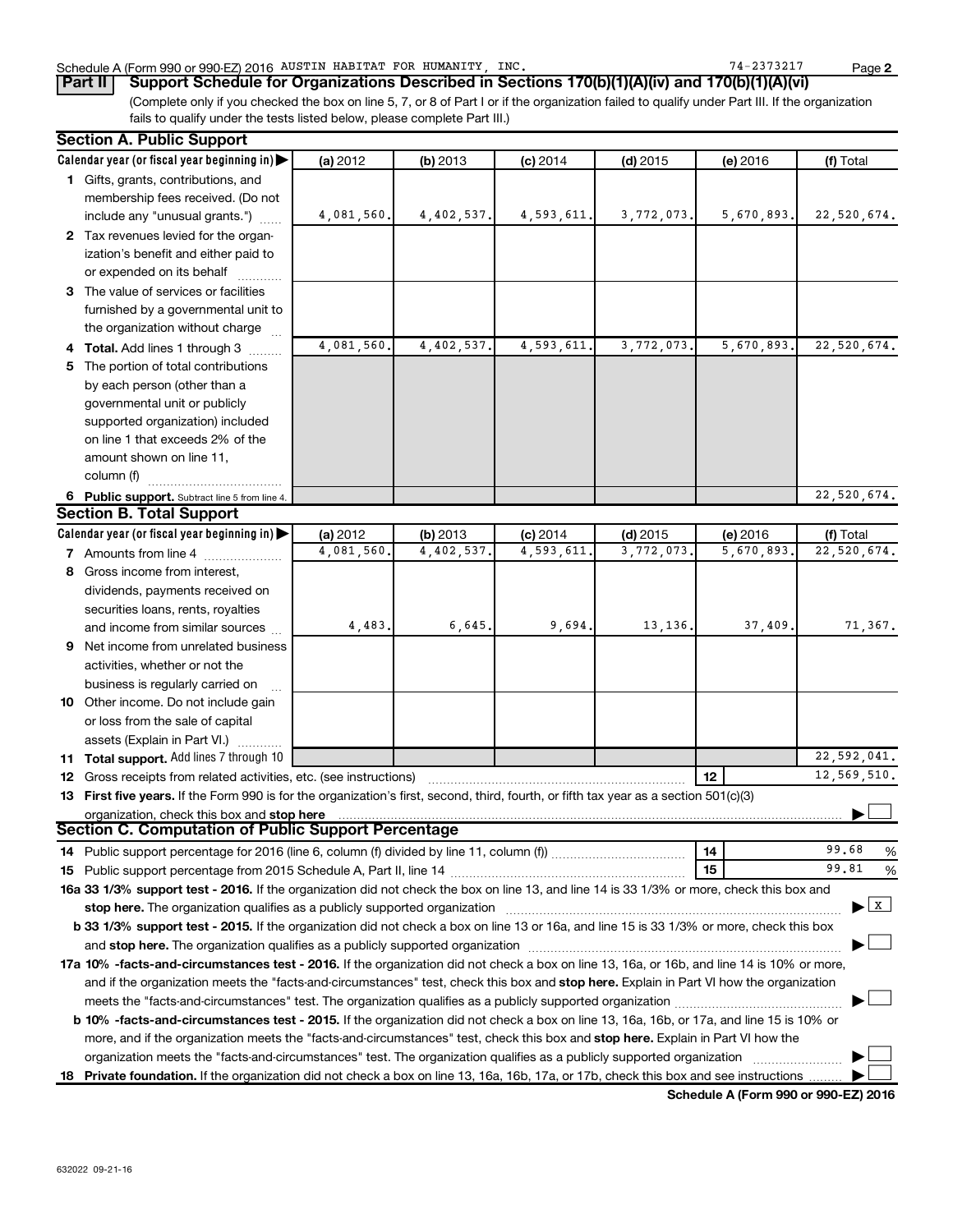#### Schedule A (Form 990 or 990-EZ) 2016 AUSTIN HABITAT FOR HUMANITY, INC. The magnitude of the magnitude of the Page

**Part III Support Schedule for Organizations Described in Section 509(a)(2)** 

(Complete only if you checked the box on line 10 of Part I or if the organization failed to qualify under Part II. If the organization fails to qualify under the tests listed below, please complete Part II.)

| <b>Section A. Public Support</b>                                                                                                                    |          |          |            |            |          |           |
|-----------------------------------------------------------------------------------------------------------------------------------------------------|----------|----------|------------|------------|----------|-----------|
| Calendar year (or fiscal year beginning in)                                                                                                         | (a) 2012 | (b) 2013 | $(c)$ 2014 | $(d)$ 2015 | (e) 2016 | (f) Total |
| 1 Gifts, grants, contributions, and                                                                                                                 |          |          |            |            |          |           |
| membership fees received. (Do not                                                                                                                   |          |          |            |            |          |           |
| include any "unusual grants.")                                                                                                                      |          |          |            |            |          |           |
| 2 Gross receipts from admissions,                                                                                                                   |          |          |            |            |          |           |
| merchandise sold or services per-                                                                                                                   |          |          |            |            |          |           |
| formed, or facilities furnished in                                                                                                                  |          |          |            |            |          |           |
| any activity that is related to the<br>organization's tax-exempt purpose                                                                            |          |          |            |            |          |           |
| <b>3</b> Gross receipts from activities that                                                                                                        |          |          |            |            |          |           |
| are not an unrelated trade or bus-                                                                                                                  |          |          |            |            |          |           |
| iness under section 513                                                                                                                             |          |          |            |            |          |           |
| 4 Tax revenues levied for the organ-                                                                                                                |          |          |            |            |          |           |
| ization's benefit and either paid to                                                                                                                |          |          |            |            |          |           |
| or expended on its behalf                                                                                                                           |          |          |            |            |          |           |
| 5 The value of services or facilities                                                                                                               |          |          |            |            |          |           |
| furnished by a governmental unit to                                                                                                                 |          |          |            |            |          |           |
| the organization without charge                                                                                                                     |          |          |            |            |          |           |
| <b>6 Total.</b> Add lines 1 through 5                                                                                                               |          |          |            |            |          |           |
| 7a Amounts included on lines 1, 2, and                                                                                                              |          |          |            |            |          |           |
| 3 received from disqualified persons                                                                                                                |          |          |            |            |          |           |
| <b>b</b> Amounts included on lines 2 and 3 received                                                                                                 |          |          |            |            |          |           |
| from other than disqualified persons that                                                                                                           |          |          |            |            |          |           |
| exceed the greater of \$5,000 or 1% of the<br>amount on line 13 for the year                                                                        |          |          |            |            |          |           |
| c Add lines 7a and 7b                                                                                                                               |          |          |            |            |          |           |
|                                                                                                                                                     |          |          |            |            |          |           |
| 8 Public support. (Subtract line 7c from line 6.)<br><b>Section B. Total Support</b>                                                                |          |          |            |            |          |           |
| Calendar year (or fiscal year beginning in)                                                                                                         | (a) 2012 | (b) 2013 |            | $(d)$ 2015 |          | (f) Total |
|                                                                                                                                                     |          |          | $(c)$ 2014 |            | (e) 2016 |           |
| <b>9</b> Amounts from line 6<br><b>10a</b> Gross income from interest,                                                                              |          |          |            |            |          |           |
| dividends, payments received on                                                                                                                     |          |          |            |            |          |           |
| securities loans, rents, royalties                                                                                                                  |          |          |            |            |          |           |
| and income from similar sources                                                                                                                     |          |          |            |            |          |           |
| <b>b</b> Unrelated business taxable income<br>(less section 511 taxes) from businesses                                                              |          |          |            |            |          |           |
| acquired after June 30, 1975                                                                                                                        |          |          |            |            |          |           |
|                                                                                                                                                     |          |          |            |            |          |           |
| c Add lines 10a and 10b<br><b>11</b> Net income from unrelated business                                                                             |          |          |            |            |          |           |
| activities not included in line 10b.                                                                                                                |          |          |            |            |          |           |
| whether or not the business is                                                                                                                      |          |          |            |            |          |           |
| regularly carried on                                                                                                                                |          |          |            |            |          |           |
| <b>12</b> Other income. Do not include gain<br>or loss from the sale of capital                                                                     |          |          |            |            |          |           |
| assets (Explain in Part VI.)                                                                                                                        |          |          |            |            |          |           |
| <b>13</b> Total support. (Add lines 9, 10c, 11, and 12.)                                                                                            |          |          |            |            |          |           |
| 14 First five years. If the Form 990 is for the organization's first, second, third, fourth, or fifth tax year as a section 501(c)(3) organization, |          |          |            |            |          |           |
|                                                                                                                                                     |          |          |            |            |          |           |
| <b>Section C. Computation of Public Support Percentage</b>                                                                                          |          |          |            |            |          |           |
|                                                                                                                                                     |          |          |            |            | 15       | ℅         |
| 16 Public support percentage from 2015 Schedule A, Part III, line 15                                                                                |          |          |            |            | 16       | %         |
| Section D. Computation of Investment Income Percentage                                                                                              |          |          |            |            |          |           |
| 17 Investment income percentage for 2016 (line 10c, column (f) divided by line 13, column (f))                                                      |          |          |            |            | 17       | %         |
| 18 Investment income percentage from 2015 Schedule A, Part III, line 17                                                                             |          |          |            |            | 18       | %         |
| 19a 33 1/3% support tests - 2016. If the organization did not check the box on line 14, and line 15 is more than 33 1/3%, and line 17 is not        |          |          |            |            |          |           |
| more than 33 1/3%, check this box and stop here. The organization qualifies as a publicly supported organization                                    |          |          |            |            |          |           |
| b 33 1/3% support tests - 2015. If the organization did not check a box on line 14 or line 19a, and line 16 is more than 33 1/3%, and               |          |          |            |            |          |           |
| line 18 is not more than 33 1/3%, check this box and stop here. The organization qualifies as a publicly supported organization                     |          |          |            |            |          |           |
|                                                                                                                                                     |          |          |            |            |          |           |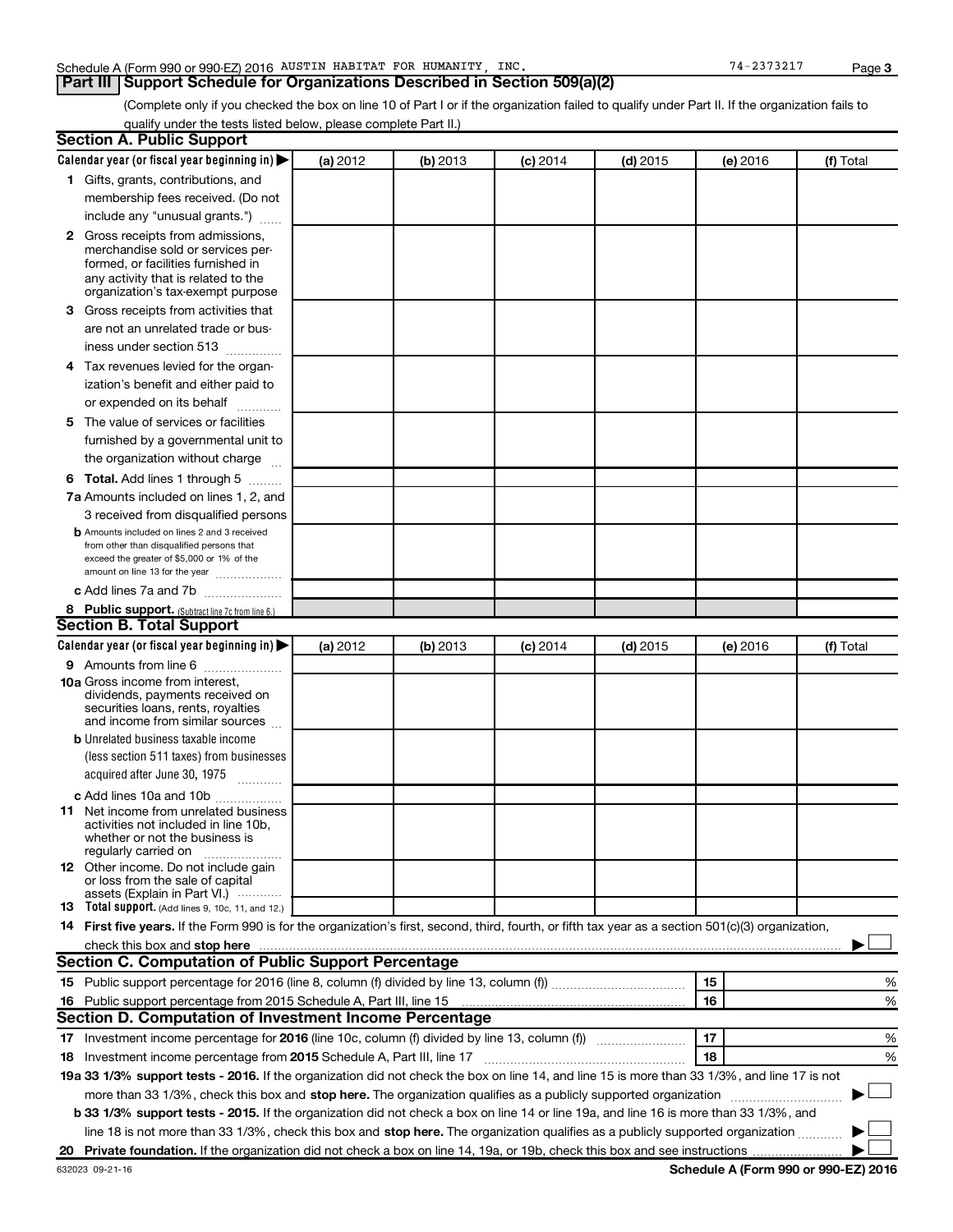#### **Part IV Supporting Organizations**

(Complete only if you checked a box in line 12 on Part I. If you checked 12a of Part I, complete Sections A and B. If you checked 12b of Part I, complete Sections A and C. If you checked 12c of Part I, complete Sections A, D, and E. If you checked 12d of Part I, complete Sections A and D, and complete Part V.)

#### **Section A. All Supporting Organizations**

- **1** Are all of the organization's supported organizations listed by name in the organization's governing documents? If "No," describe in Part VI how the supported organizations are designated. If designated by *class or purpose, describe the designation. If historic and continuing relationship, explain.*
- **2** Did the organization have any supported organization that does not have an IRS determination of status under section 509(a)(1) or (2)? If "Yes," explain in Part VI how the organization determined that the supported *organization was described in section 509(a)(1) or (2).*
- **3a** Did the organization have a supported organization described in section 501(c)(4), (5), or (6)? If "Yes," answer *(b) and (c) below.*
- **b** Did the organization confirm that each supported organization qualified under section 501(c)(4), (5), or (6) and satisfied the public support tests under section 509(a)(2)? If "Yes," describe in Part VI when and how the *organization made the determination.*
- **c** Did the organization ensure that all support to such organizations was used exclusively for section 170(c)(2)(B) purposes? If "Yes," explain in Part VI what controls the organization put in place to ensure such use.
- **4 a** *If* Was any supported organization not organized in the United States ("foreign supported organization")? *"Yes," and if you checked 12a or 12b in Part I, answer (b) and (c) below.*
- **b** Did the organization have ultimate control and discretion in deciding whether to make grants to the foreign supported organization? If "Yes," describe in Part VI how the organization had such control and discretion *despite being controlled or supervised by or in connection with its supported organizations.*
- **c** Did the organization support any foreign supported organization that does not have an IRS determination under sections 501(c)(3) and 509(a)(1) or (2)? If "Yes," explain in Part VI what controls the organization used *to ensure that all support to the foreign supported organization was used exclusively for section 170(c)(2)(B) purposes.*
- **5a** Did the organization add, substitute, or remove any supported organizations during the tax year? If "Yes," answer (b) and (c) below (if applicable). Also, provide detail in Part VI, including (i) the names and EIN *numbers of the supported organizations added, substituted, or removed; (ii) the reasons for each such action; (iii) the authority under the organization's organizing document authorizing such action; and (iv) how the action was accomplished (such as by amendment to the organizing document).*
- **b Type I or Type II only.** Was any added or substituted supported organization part of a class already designated in the organization's organizing document?
- **c Substitutions only.**  Was the substitution the result of an event beyond the organization's control?
- **6** Did the organization provide support (whether in the form of grants or the provision of services or facilities) to support or benefit one or more of the filing organization's supported organizations? If "Yes," provide detail in anyone other than (i) its supported organizations, (ii) individuals that are part of the charitable class benefited by one or more of its supported organizations, or (iii) other supporting organizations that also *Part VI.*
- **7** Did the organization provide a grant, loan, compensation, or other similar payment to a substantial contributor regard to a substantial contributor? If "Yes," complete Part I of Schedule L (Form 990 or 990-EZ). (defined in section 4958(c)(3)(C)), a family member of a substantial contributor, or a 35% controlled entity with
- **8** Did the organization make a loan to a disqualified person (as defined in section 4958) not described in line 7? *If "Yes," complete Part I of Schedule L (Form 990 or 990-EZ).*
- **9 a** Was the organization controlled directly or indirectly at any time during the tax year by one or more in section 509(a)(1) or (2))? If "Yes," provide detail in Part VI. disqualified persons as defined in section 4946 (other than foundation managers and organizations described
- **b** Did one or more disqualified persons (as defined in line 9a) hold a controlling interest in any entity in which the supporting organization had an interest? If "Yes," provide detail in Part VI.
- **c** Did a disqualified person (as defined in line 9a) have an ownership interest in, or derive any personal benefit from, assets in which the supporting organization also had an interest? If "Yes," provide detail in Part VI.
- **10 a** Was the organization subject to the excess business holdings rules of section 4943 because of section supporting organizations)? If "Yes," answer 10b below. 4943(f) (regarding certain Type II supporting organizations, and all Type III non-functionally integrated
- **b** Did the organization have any excess business holdings in the tax year? (Use Schedule C, Form 4720, to *determine whether the organization had excess business holdings.)*

**Yes No 1 2 3a 3b 3c 4a 4b 4c 5a 5b 5c 6 7 8 9a 9b 9c 10a 10b**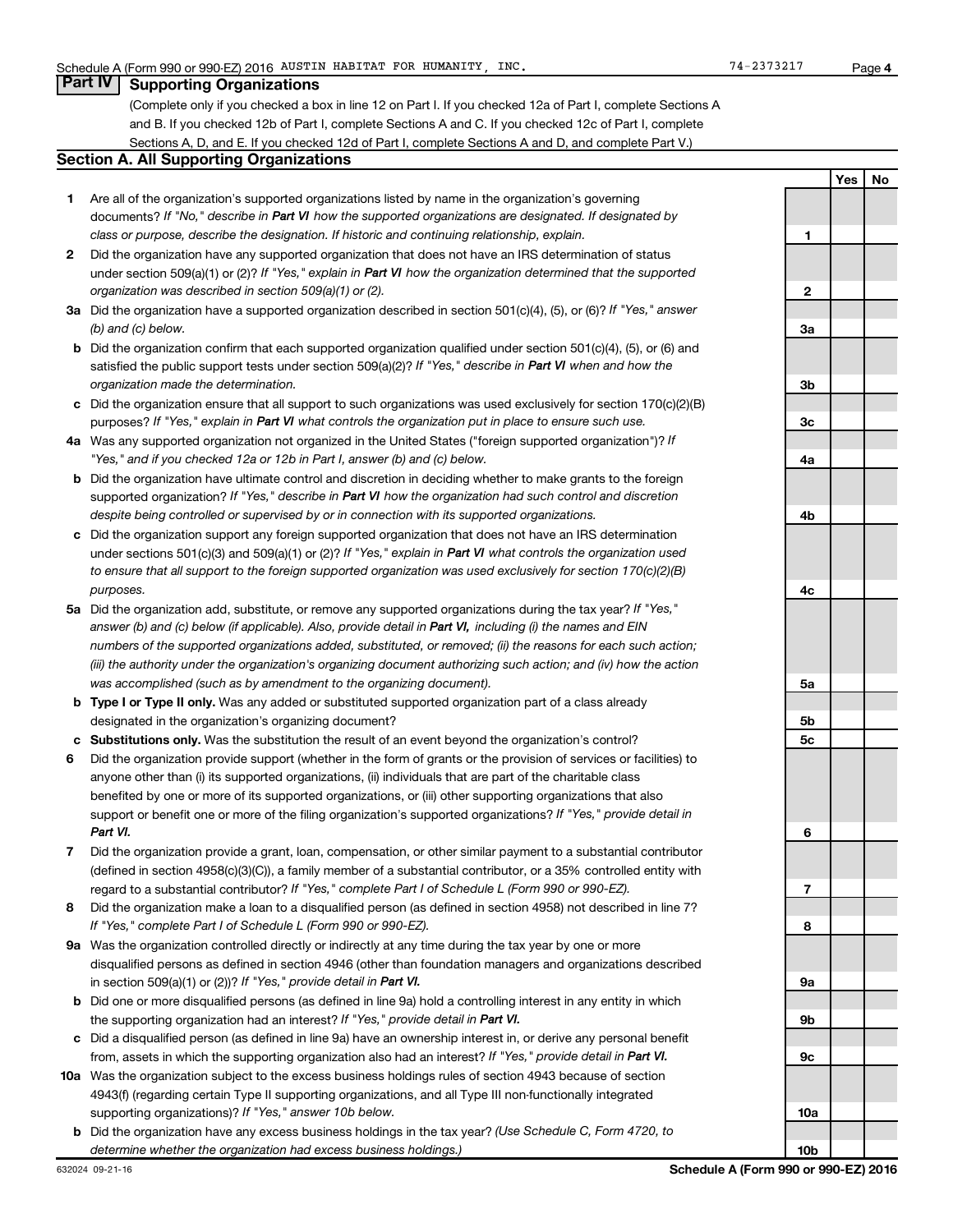**5**

|    | Part IV<br><b>Supporting Organizations (continued)</b>                                                                          |                 |            |    |
|----|---------------------------------------------------------------------------------------------------------------------------------|-----------------|------------|----|
|    |                                                                                                                                 |                 | Yes        | No |
| 11 | Has the organization accepted a gift or contribution from any of the following persons?                                         |                 |            |    |
|    | a A person who directly or indirectly controls, either alone or together with persons described in (b) and (c)                  |                 |            |    |
|    | below, the governing body of a supported organization?                                                                          | 11a             |            |    |
|    | <b>b</b> A family member of a person described in (a) above?                                                                    | 11 <sub>b</sub> |            |    |
|    | c A 35% controlled entity of a person described in (a) or (b) above? If "Yes" to a, b, or c, provide detail in Part VI.         | 11c             |            |    |
|    | <b>Section B. Type I Supporting Organizations</b>                                                                               |                 |            |    |
|    |                                                                                                                                 |                 | Yes        | No |
| 1. | Did the directors, trustees, or membership of one or more supported organizations have the power to                             |                 |            |    |
|    | regularly appoint or elect at least a majority of the organization's directors or trustees at all times during the              |                 |            |    |
|    | tax year? If "No," describe in Part VI how the supported organization(s) effectively operated, supervised, or                   |                 |            |    |
|    | controlled the organization's activities. If the organization had more than one supported organization,                         |                 |            |    |
|    | describe how the powers to appoint and/or remove directors or trustees were allocated among the supported                       |                 |            |    |
|    | organizations and what conditions or restrictions, if any, applied to such powers during the tax year.                          | 1               |            |    |
|    |                                                                                                                                 |                 |            |    |
| 2  | Did the organization operate for the benefit of any supported organization other than the supported                             |                 |            |    |
|    | organization(s) that operated, supervised, or controlled the supporting organization? If "Yes," explain in                      |                 |            |    |
|    | Part VI how providing such benefit carried out the purposes of the supported organization(s) that operated,                     |                 |            |    |
|    | supervised, or controlled the supporting organization.                                                                          | 2               |            |    |
|    | <b>Section C. Type II Supporting Organizations</b>                                                                              |                 |            |    |
|    |                                                                                                                                 |                 | <b>Yes</b> | No |
| 1. | Were a majority of the organization's directors or trustees during the tax year also a majority of the directors                |                 |            |    |
|    | or trustees of each of the organization's supported organization(s)? If "No," describe in Part VI how control                   |                 |            |    |
|    | or management of the supporting organization was vested in the same persons that controlled or managed                          |                 |            |    |
|    | the supported organization(s).                                                                                                  | 1               |            |    |
|    | <b>Section D. All Type III Supporting Organizations</b>                                                                         |                 |            |    |
|    |                                                                                                                                 |                 | <b>Yes</b> | No |
| 1  | Did the organization provide to each of its supported organizations, by the last day of the fifth month of the                  |                 |            |    |
|    | organization's tax year, (i) a written notice describing the type and amount of support provided during the prior tax           |                 |            |    |
|    | year, (ii) a copy of the Form 990 that was most recently filed as of the date of notification, and (iii) copies of the          |                 |            |    |
|    | organization's governing documents in effect on the date of notification, to the extent not previously provided?                | 1               |            |    |
| 2  | Were any of the organization's officers, directors, or trustees either (i) appointed or elected by the supported                |                 |            |    |
|    | organization(s) or (ii) serving on the governing body of a supported organization? If "No," explain in Part VI how              |                 |            |    |
|    | the organization maintained a close and continuous working relationship with the supported organization(s).                     | 2               |            |    |
| 3  | By reason of the relationship described in (2), did the organization's supported organizations have a                           |                 |            |    |
|    | significant voice in the organization's investment policies and in directing the use of the organization's                      |                 |            |    |
|    | income or assets at all times during the tax year? If "Yes," describe in Part VI the role the organization's                    |                 |            |    |
|    | supported organizations played in this regard.                                                                                  | з               |            |    |
|    | Section E. Type III Functionally Integrated Supporting Organizations                                                            |                 |            |    |
| 1  | Check the box next to the method that the organization used to satisfy the Integral Part Test during the yeafsee instructions). |                 |            |    |
| а  | The organization satisfied the Activities Test. Complete line 2 below.                                                          |                 |            |    |
| b  | The organization is the parent of each of its supported organizations. Complete line 3 below.                                   |                 |            |    |
| с  | The organization supported a governmental entity. Describe in Part VI how you supported a government entity (see instructions). |                 |            |    |
| 2  | Activities Test. Answer (a) and (b) below.                                                                                      |                 | Yes        | No |
| а  | Did substantially all of the organization's activities during the tax year directly further the exempt purposes of              |                 |            |    |
|    | the supported organization(s) to which the organization was responsive? If "Yes," then in Part VI identify                      |                 |            |    |
|    | how these activities directly furthered their exempt purposes,<br>those supported organizations and explain                     |                 |            |    |
|    | how the organization was responsive to those supported organizations, and how the organization determined                       |                 |            |    |
|    | that these activities constituted substantially all of its activities.                                                          | 2a              |            |    |
|    |                                                                                                                                 |                 |            |    |
|    | <b>b</b> Did the activities described in (a) constitute activities that, but for the organization's involvement, one or more    |                 |            |    |
|    | of the organization's supported organization(s) would have been engaged in? If "Yes," explain in Part VI the                    |                 |            |    |
|    | reasons for the organization's position that its supported organization(s) would have engaged in these                          |                 |            |    |
|    | activities but for the organization's involvement.                                                                              | 2b              |            |    |
| 3  | Parent of Supported Organizations. Answer (a) and (b) below.                                                                    |                 |            |    |
| а  | Did the organization have the power to regularly appoint or elect a majority of the officers, directors, or                     |                 |            |    |
|    | trustees of each of the supported organizations? Provide details in Part VI.                                                    | За              |            |    |
|    | <b>b</b> Did the organization exercise a substantial degree of direction over the policies, programs, and activities of each    |                 |            |    |
|    | of its supported organizations? If "Yes," describe in Part VI the role played by the organization in this regard.               | 3b              |            |    |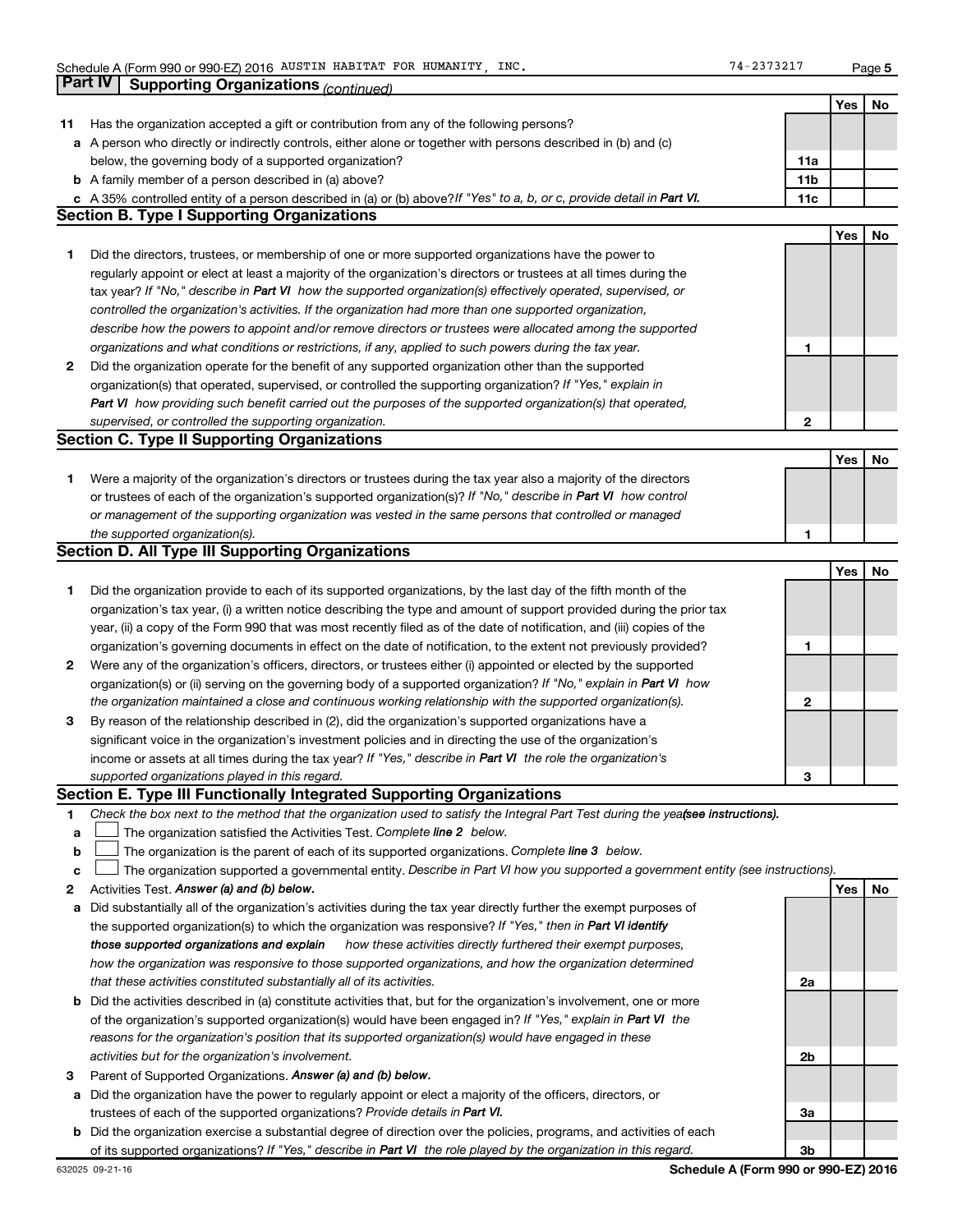#### Schedule A (Form 990 or 990-EZ) 2016 AUSTIN HABITAT FOR HUMANITY, INC. The magnitude of the magnitude of the Page

1 **Letter See instructions.** All Check here if the organization satisfied the Integral Part Test as a qualifying trust on Nov. 20, 1970 (explain in Part VI.) See instructions. All other Type III non-functionally integrated supporting organizations must complete Sections A through E.

| Section A - Adjusted Net Income |                                                                              | (A) Prior Year | (B) Current Year<br>(optional) |                                |
|---------------------------------|------------------------------------------------------------------------------|----------------|--------------------------------|--------------------------------|
| 1                               | Net short-term capital gain                                                  | 1              |                                |                                |
| 2                               | Recoveries of prior-year distributions                                       | $\mathbf{2}$   |                                |                                |
| 3                               | Other gross income (see instructions)                                        | 3              |                                |                                |
| 4                               | Add lines 1 through 3                                                        | 4              |                                |                                |
| 5                               | Depreciation and depletion                                                   | 5              |                                |                                |
| 6                               | Portion of operating expenses paid or incurred for production or             |                |                                |                                |
|                                 | collection of gross income or for management, conservation, or               |                |                                |                                |
|                                 | maintenance of property held for production of income (see instructions)     | 6              |                                |                                |
| 7                               | Other expenses (see instructions)                                            | $\overline{7}$ |                                |                                |
| 8                               | Adjusted Net Income (subtract lines 5, 6, and 7 from line 4)                 | 8              |                                |                                |
|                                 | <b>Section B - Minimum Asset Amount</b>                                      |                | (A) Prior Year                 | (B) Current Year<br>(optional) |
| 1                               | Aggregate fair market value of all non-exempt-use assets (see                |                |                                |                                |
|                                 | instructions for short tax year or assets held for part of year):            |                |                                |                                |
|                                 | a Average monthly value of securities                                        | 1a             |                                |                                |
|                                 | <b>b</b> Average monthly cash balances                                       | 1 <sub>b</sub> |                                |                                |
|                                 | c Fair market value of other non-exempt-use assets                           | 1c             |                                |                                |
|                                 | <b>d</b> Total (add lines 1a, 1b, and 1c)                                    | 1d             |                                |                                |
|                                 | e Discount claimed for blockage or other                                     |                |                                |                                |
|                                 | factors (explain in detail in <b>Part VI</b> ):                              |                |                                |                                |
| 2                               | Acquisition indebtedness applicable to non-exempt-use assets                 | $\mathbf{2}$   |                                |                                |
| 3                               | Subtract line 2 from line 1d                                                 | 3              |                                |                                |
| 4                               | Cash deemed held for exempt use. Enter 1-1/2% of line 3 (for greater amount, |                |                                |                                |
|                                 | see instructions)                                                            | 4              |                                |                                |
| 5                               | Net value of non-exempt-use assets (subtract line 4 from line 3)             | 5              |                                |                                |
| 6                               | Multiply line 5 by .035                                                      | 6              |                                |                                |
| 7                               | Recoveries of prior-year distributions                                       | $\overline{7}$ |                                |                                |
| 8                               | <b>Minimum Asset Amount (add line 7 to line 6)</b>                           | 8              |                                |                                |
|                                 | <b>Section C - Distributable Amount</b>                                      |                |                                | <b>Current Year</b>            |
| $\mathbf{1}$                    | Adjusted net income for prior year (from Section A, line 8, Column A)        | 1              |                                |                                |
| $\mathbf{2}$                    | Enter 85% of line 1                                                          | $\mathbf{2}$   |                                |                                |
| З                               | Minimum asset amount for prior year (from Section B, line 8, Column A)       | 3              |                                |                                |
| 4                               | Enter greater of line 2 or line 3                                            | 4              |                                |                                |
| 5                               | Income tax imposed in prior year                                             | 5              |                                |                                |
| 6                               | <b>Distributable Amount.</b> Subtract line 5 from line 4, unless subject to  |                |                                |                                |
|                                 | emergency temporary reduction (see instructions)                             | 6              |                                |                                |

**7** Let Check here if the current year is the organization's first as a non-functionally integrated Type III supporting organization (see instructions).

**Schedule A (Form 990 or 990-EZ) 2016**

## **Part V Type III Non-Functionally Integrated 509(a)(3) Supporting Organizations**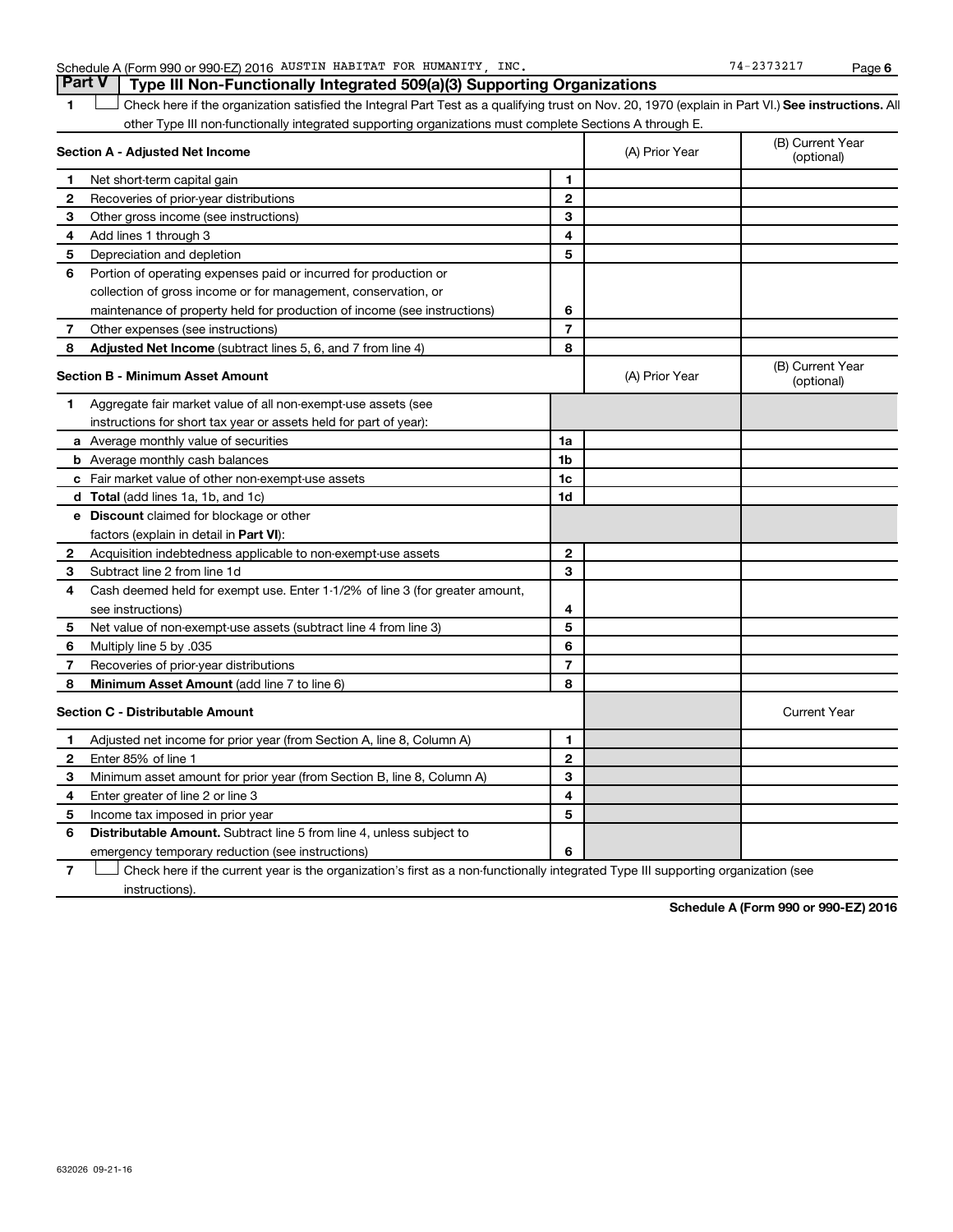|                                                         | <b>Part V</b><br>Type III Non-Functionally Integrated 509(a)(3) Supporting Organizations (continued) |                             |                                       |                                         |  |  |  |
|---------------------------------------------------------|------------------------------------------------------------------------------------------------------|-----------------------------|---------------------------------------|-----------------------------------------|--|--|--|
| <b>Current Year</b><br><b>Section D - Distributions</b> |                                                                                                      |                             |                                       |                                         |  |  |  |
| 1                                                       | Amounts paid to supported organizations to accomplish exempt purposes                                |                             |                                       |                                         |  |  |  |
| 2                                                       | Amounts paid to perform activity that directly furthers exempt purposes of supported                 |                             |                                       |                                         |  |  |  |
|                                                         | organizations, in excess of income from activity                                                     |                             |                                       |                                         |  |  |  |
| 3                                                       | Administrative expenses paid to accomplish exempt purposes of supported organizations                |                             |                                       |                                         |  |  |  |
| 4                                                       | Amounts paid to acquire exempt-use assets                                                            |                             |                                       |                                         |  |  |  |
| 5                                                       | Qualified set-aside amounts (prior IRS approval required)                                            |                             |                                       |                                         |  |  |  |
| 6                                                       | Other distributions (describe in Part VI). See instructions                                          |                             |                                       |                                         |  |  |  |
| 7                                                       | <b>Total annual distributions.</b> Add lines 1 through 6                                             |                             |                                       |                                         |  |  |  |
| 8                                                       | Distributions to attentive supported organizations to which the organization is responsive           |                             |                                       |                                         |  |  |  |
|                                                         | (provide details in Part VI). See instructions                                                       |                             |                                       |                                         |  |  |  |
| 9                                                       | Distributable amount for 2016 from Section C, line 6                                                 |                             |                                       |                                         |  |  |  |
| 10                                                      | Line 8 amount divided by Line 9 amount                                                               |                             |                                       |                                         |  |  |  |
|                                                         |                                                                                                      | (i)                         | (ii)                                  | (iii)                                   |  |  |  |
|                                                         | Section E - Distribution Allocations (see instructions)                                              | <b>Excess Distributions</b> | <b>Underdistributions</b><br>Pre-2016 | <b>Distributable</b><br>Amount for 2016 |  |  |  |
|                                                         |                                                                                                      |                             |                                       |                                         |  |  |  |
| 1                                                       | Distributable amount for 2016 from Section C, line 6                                                 |                             |                                       |                                         |  |  |  |
| $\mathbf{2}$                                            | Underdistributions, if any, for years prior to 2016 (reason-                                         |                             |                                       |                                         |  |  |  |
|                                                         | able cause required- explain in Part VI). See instructions                                           |                             |                                       |                                         |  |  |  |
| 3                                                       | Excess distributions carryover, if any, to 2016:                                                     |                             |                                       |                                         |  |  |  |
| а                                                       |                                                                                                      |                             |                                       |                                         |  |  |  |
| b                                                       |                                                                                                      |                             |                                       |                                         |  |  |  |
|                                                         | c From 2013                                                                                          |                             |                                       |                                         |  |  |  |
|                                                         | <b>d</b> From 2014                                                                                   |                             |                                       |                                         |  |  |  |
|                                                         | e From 2015                                                                                          |                             |                                       |                                         |  |  |  |
|                                                         | f Total of lines 3a through e                                                                        |                             |                                       |                                         |  |  |  |
|                                                         | <b>g</b> Applied to underdistributions of prior years                                                |                             |                                       |                                         |  |  |  |
|                                                         | <b>h</b> Applied to 2016 distributable amount                                                        |                             |                                       |                                         |  |  |  |
|                                                         | Carryover from 2011 not applied (see instructions)                                                   |                             |                                       |                                         |  |  |  |
|                                                         | Remainder. Subtract lines 3g, 3h, and 3i from 3f.<br>Distributions for 2016 from Section D,          |                             |                                       |                                         |  |  |  |
| 4                                                       | $line 7$ :                                                                                           |                             |                                       |                                         |  |  |  |
|                                                         | a Applied to underdistributions of prior years                                                       |                             |                                       |                                         |  |  |  |
|                                                         | <b>b</b> Applied to 2016 distributable amount                                                        |                             |                                       |                                         |  |  |  |
| с                                                       | Remainder. Subtract lines 4a and 4b from 4                                                           |                             |                                       |                                         |  |  |  |
| 5                                                       | Remaining underdistributions for years prior to 2016, if                                             |                             |                                       |                                         |  |  |  |
|                                                         | any. Subtract lines 3g and 4a from line 2. For result greater                                        |                             |                                       |                                         |  |  |  |
|                                                         | than zero, explain in Part VI. See instructions                                                      |                             |                                       |                                         |  |  |  |
| 6                                                       | Remaining underdistributions for 2016. Subtract lines 3h                                             |                             |                                       |                                         |  |  |  |
|                                                         | and 4b from line 1. For result greater than zero, explain in                                         |                             |                                       |                                         |  |  |  |
|                                                         | Part VI. See instructions                                                                            |                             |                                       |                                         |  |  |  |
| $\mathbf{7}$                                            | Excess distributions carryover to 2017. Add lines 3j                                                 |                             |                                       |                                         |  |  |  |
|                                                         | and 4c                                                                                               |                             |                                       |                                         |  |  |  |
| 8                                                       | Breakdown of line 7:                                                                                 |                             |                                       |                                         |  |  |  |
| a                                                       |                                                                                                      |                             |                                       |                                         |  |  |  |
|                                                         | <b>b</b> Excess from 2013                                                                            |                             |                                       |                                         |  |  |  |
|                                                         | c Excess from 2014                                                                                   |                             |                                       |                                         |  |  |  |
|                                                         | d Excess from 2015                                                                                   |                             |                                       |                                         |  |  |  |
|                                                         | e Excess from 2016                                                                                   |                             |                                       |                                         |  |  |  |

**Schedule A (Form 990 or 990-EZ) 2016**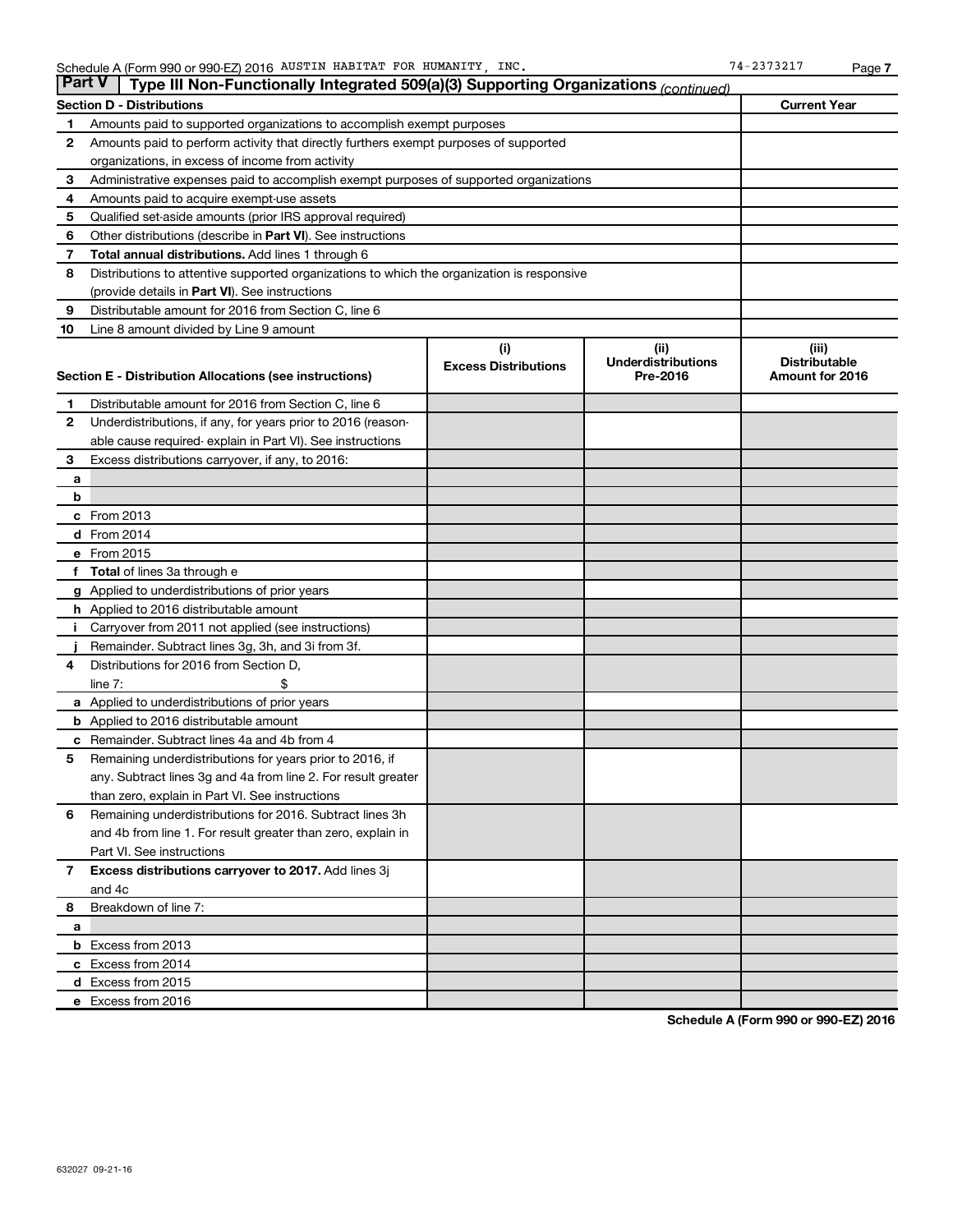|                | Schedule A (Form 990 or 990-EZ) 2016 AUSTIN HABITAT FOR HUMANITY, INC.                                                                                                                                                                                                                                                                                                                                                                                                                                                                                                                      | 74-2373217 | Page |
|----------------|---------------------------------------------------------------------------------------------------------------------------------------------------------------------------------------------------------------------------------------------------------------------------------------------------------------------------------------------------------------------------------------------------------------------------------------------------------------------------------------------------------------------------------------------------------------------------------------------|------------|------|
| <b>Part VI</b> | Supplemental Information. Provide the explanations required by Part II, line 10; Part II, line 17a or 17b; Part III, line 12;<br>Part IV, Section A, lines 1, 2, 3b, 3c, 4b, 4c, 5a, 6, 9a, 9b, 9c, 11a, 11b, and 11c; Part IV, Section B, lines 1 and 2; Part IV, Section C,<br>line 1; Part IV, Section D, lines 2 and 3; Part IV, Section E, lines 1c, 2a, 2b, 3a, and 3b; Part V, line 1; Part V, Section B, line 1e; Part V,<br>Section D, lines 5, 6, and 8; and Part V, Section E, lines 2, 5, and 6. Also complete this part for any additional information.<br>(See instructions.) |            |      |
|                |                                                                                                                                                                                                                                                                                                                                                                                                                                                                                                                                                                                             |            |      |
|                |                                                                                                                                                                                                                                                                                                                                                                                                                                                                                                                                                                                             |            |      |
|                |                                                                                                                                                                                                                                                                                                                                                                                                                                                                                                                                                                                             |            |      |
|                |                                                                                                                                                                                                                                                                                                                                                                                                                                                                                                                                                                                             |            |      |
|                |                                                                                                                                                                                                                                                                                                                                                                                                                                                                                                                                                                                             |            |      |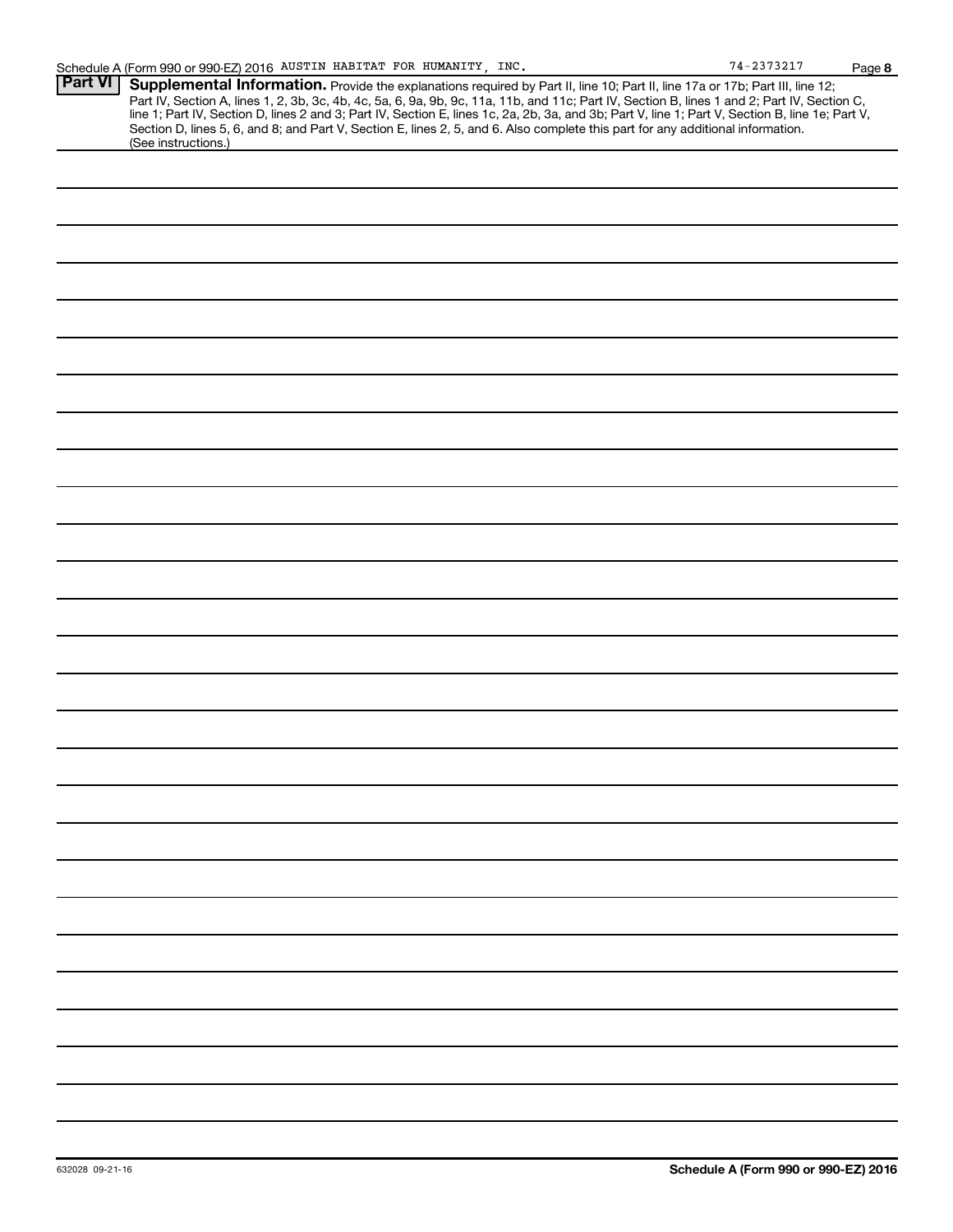\*\* PUBLIC DISCLOSURE COPY \*\*

### **Schedule of Contributors**

**or 990-PF) | Attach to Form 990, Form 990-EZ, or Form 990-PF. | Information about Schedule B (Form 990, 990-EZ, or 990-PF) and** its instructions is at www.irs.gov/form990.

OMB No. 1545-0047

**2016**

**Name of the organization Employer identification number**

| <b>Schedule B</b><br>(Form 990, 990-EZ.<br>or 990-PF)         |
|---------------------------------------------------------------|
| Department of the Treasury<br><b>Internal Revenue Service</b> |

**Organization type** (check one):

| INC.<br>HABITAT<br>HUMANITY<br>AUSTIN<br><b>FOR</b><br>$\sqrt{ }$ |
|-------------------------------------------------------------------|
|-------------------------------------------------------------------|

| Filers of:         | <b>Section:</b>                                                           |
|--------------------|---------------------------------------------------------------------------|
| Form 990 or 990-FZ | $\boxed{\textbf{X}}$ 501(c)( 3) (enter number) organization               |
|                    | 4947(a)(1) nonexempt charitable trust not treated as a private foundation |
|                    | 527 political organization                                                |
| Form 990-PF        | 501(c)(3) exempt private foundation                                       |
|                    | 4947(a)(1) nonexempt charitable trust treated as a private foundation     |
|                    | 501(c)(3) taxable private foundation                                      |

Check if your organization is covered by the General Rule or a Special Rule.

**Note:**  Only a section 501(c)(7), (8), or (10) organization can check boxes for both the General Rule and a Special Rule. See instructions.

#### **General Rule**

 $\Box$ 

For an organization filing Form 990, 990-EZ, or 990-PF that received, during the year, contributions totaling \$5,000 or more (in money or property) from any one contributor. Complete Parts I and II. See instructions for determining a contributor's total contributions.

#### **Special Rules**

any one contributor, during the year, total contributions of the greater of **(1)** \$5,000 or **(2)** 2% of the amount on (i) Form 990, Part VIII, line 1h, **K** For an organization described in section 501(c)(3) filing Form 990 or 990-EZ that met the 33 1/3% support test of the regulations under sections 509(a)(1) and 170(b)(1)(A)(vi), that checked Schedule A (Form 990 or 990-EZ), Part II, line 13, 16a, or 16b, and that received from or (ii) Form 990-EZ, line 1. Complete Parts I and II.

year, total contributions of more than \$1,000 *exclusively* for religious, charitable, scientific, literary, or educational purposes, or for For an organization described in section 501(c)(7), (8), or (10) filing Form 990 or 990-EZ that received from any one contributor, during the the prevention of cruelty to children or animals. Complete Parts I, II, and III.  $\Box$ 

purpose. Don't complete any of the parts unless the General Rule applies to this organization because it received nonexclusively year, contributions exclusively for religious, charitable, etc., purposes, but no such contributions totaled more than \$1,000. If this box is checked, enter here the total contributions that were received during the year for an exclusively religious, charitable, etc., For an organization described in section 501(c)(7), (8), or (10) filing Form 990 or 990-EZ that received from any one contributor, during the religious, charitable, etc., contributions totaling \$5,000 or more during the year  $\ldots$  $\ldots$  $\ldots$  $\ldots$  $\ldots$  $\ldots$  $\Box$ 

**Caution:**  An organization that isn't covered by the General Rule and/or the Special Rules doesn't file Schedule B (Form 990, 990-EZ, or 990-PF),  **must** but it answer "No" on Part IV, line 2, of its Form 990; or check the box on line H of its Form 990-EZ or on its Form 990-PF, Part I, line 2, to certify that it doesn't meet the filing requirements of Schedule B (Form 990, 990-EZ, or 990-PF).

LHA For Paperwork Reduction Act Notice, see the Instructions for Form 990, 990-EZ, or 990-PF. Schedule B (Form 990, 990-EZ, or 990-PF) (2016)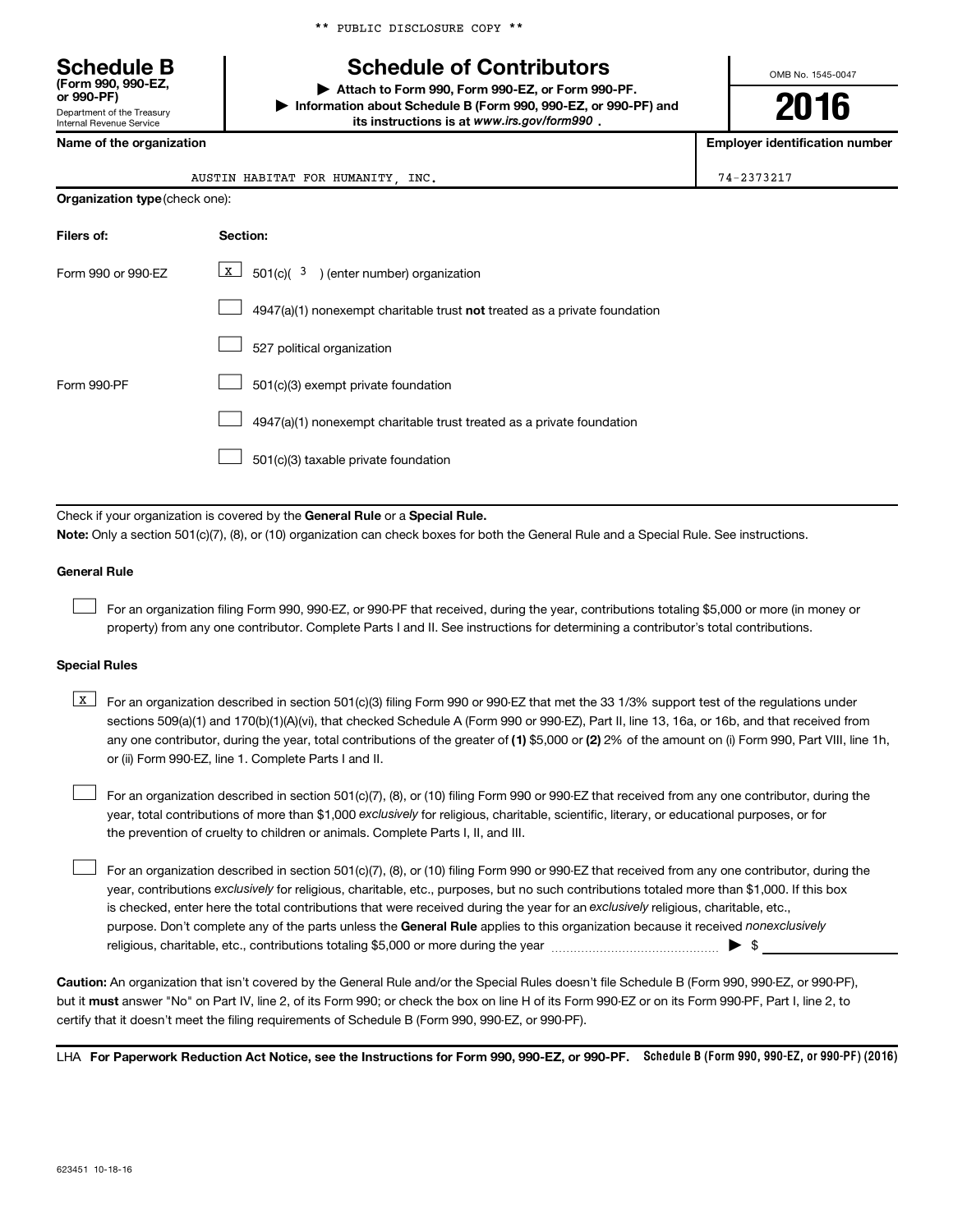#### Schedule B (Form 990, 990-EZ, or 990-PF) (2016)

|  | Name of organization |
|--|----------------------|
|  |                      |

**Employer identification number** 

AUSTIN HABITAT FOR HUMANITY, INC.  $74-2373217$ 

| Part I   | <b>Contributors</b> (See instructions). Use duplicate copies of Part I if additional space is needed. |                                              |                                                                                                               |  |
|----------|-------------------------------------------------------------------------------------------------------|----------------------------------------------|---------------------------------------------------------------------------------------------------------------|--|
| (a)      | (b)                                                                                                   | (c)                                          | (d)                                                                                                           |  |
| No.      | Name, address, and ZIP + 4                                                                            | <b>Total contributions</b>                   | Type of contribution                                                                                          |  |
| 1        |                                                                                                       | 115,498.<br>\$                               | X<br>Person<br>Payroll<br>Noncash<br>(Complete Part II for<br>noncash contributions.)                         |  |
| (a)      | (b)                                                                                                   | (c)                                          | (d)                                                                                                           |  |
| No.      | Name, address, and ZIP + 4                                                                            | <b>Total contributions</b>                   | Type of contribution                                                                                          |  |
| 2        |                                                                                                       | 214,458.<br>\$                               | х<br>Person<br>Payroll<br>Noncash<br>(Complete Part II for<br>noncash contributions.)                         |  |
| (a)      | (b)                                                                                                   | (c)                                          | (d)                                                                                                           |  |
| No.      | Name, address, and ZIP + 4                                                                            | <b>Total contributions</b>                   | Type of contribution                                                                                          |  |
| 3        |                                                                                                       | 281,682.<br>\$                               | х<br>Person<br>Payroll<br>Noncash<br>(Complete Part II for<br>noncash contributions.)                         |  |
| (a)      | (b)                                                                                                   | (c)                                          | (d)                                                                                                           |  |
| No.<br>4 | Name, address, and ZIP + 4                                                                            | <b>Total contributions</b><br>313,750.<br>\$ | Type of contribution<br>x<br>Person<br>Payroll<br>Noncash<br>(Complete Part II for<br>noncash contributions.) |  |
| (a)      | (b)                                                                                                   | (c)                                          | (d)                                                                                                           |  |
| No.      | Name, address, and ZIP + 4                                                                            | <b>Total contributions</b>                   | Type of contribution                                                                                          |  |
| 5        |                                                                                                       | 199,580.<br>\$                               | x<br>Person<br>Payroll<br>Noncash<br>(Complete Part II for<br>noncash contributions.)                         |  |
| (a)      | (b)                                                                                                   | (c)                                          | (d)                                                                                                           |  |
| No.<br>6 | Name, address, and ZIP + 4                                                                            | <b>Total contributions</b><br>760,000.<br>\$ | Type of contribution<br>Person<br>Payroll<br>Noncash<br>x<br>(Complete Part II for<br>noncash contributions.) |  |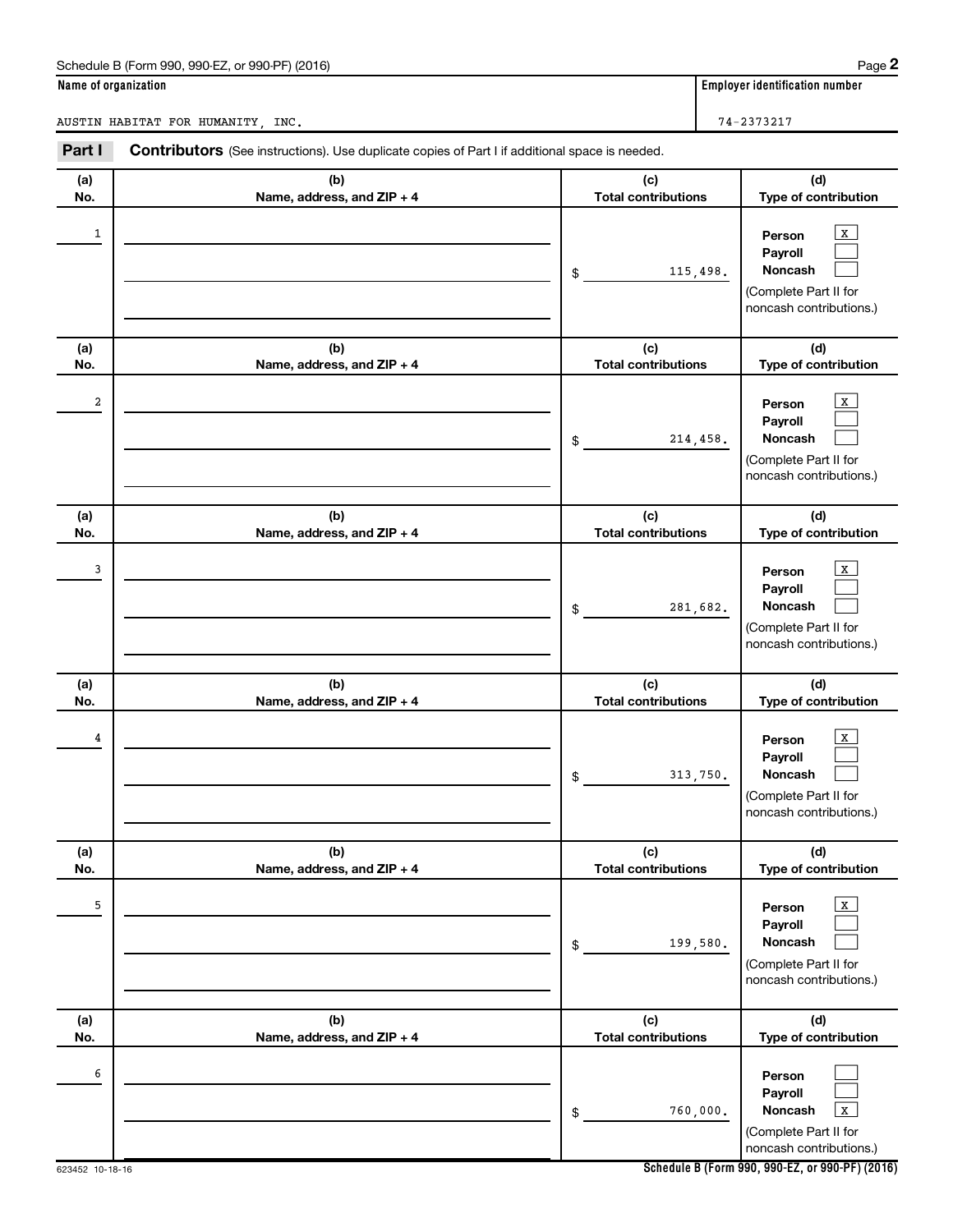| QQ <sub>0</sub> E7<br>(2016)<br>990<br>$\sim$ 000<br>$-490$ PF<br>$\overline{\phantom{0}}$<br>(Form<br>Schedule<br>$\sim$<br>۰л<br>.<br>.<br>. . | Page                                 |
|--------------------------------------------------------------------------------------------------------------------------------------------------|--------------------------------------|
| Name<br>of organization :                                                                                                                        | <br>identification number<br>Emplove |

AUSTIN HABITAT FOR HUMANITY, INC.  $74-2373217$ 

Part II Noncash Property (See instructions). Use duplicate copies of Part II if additional space is needed.

| (a)<br>No.<br>from<br>Part I | (b)<br>Description of noncash property given | (c)<br>FMV (or estimate)<br>(See instructions) | (d)<br>Date received |
|------------------------------|----------------------------------------------|------------------------------------------------|----------------------|
| 6                            | <b>LAND</b>                                  |                                                |                      |
|                              |                                              |                                                |                      |
|                              |                                              | 760,000.<br>\$                                 | 04/14/16             |
| (a)<br>No.                   | (b)                                          | (c)                                            | (d)                  |
| from<br>Part I               | Description of noncash property given        | FMV (or estimate)<br>(See instructions)        | Date received        |
|                              |                                              |                                                |                      |
|                              |                                              |                                                |                      |
|                              |                                              | \$                                             |                      |
| (a)                          |                                              | (c)                                            |                      |
| No.<br>from                  | (b)<br>Description of noncash property given | FMV (or estimate)<br>(See instructions)        | (d)<br>Date received |
| Part I                       |                                              |                                                |                      |
|                              |                                              |                                                |                      |
|                              |                                              | \$                                             |                      |
|                              |                                              |                                                |                      |
| (a)<br>No.                   | (b)                                          | (c)<br>FMV (or estimate)                       | (d)                  |
| from<br>Part I               | Description of noncash property given        | (See instructions)                             | Date received        |
|                              |                                              |                                                |                      |
|                              |                                              |                                                |                      |
|                              |                                              | \$                                             |                      |
| (a)<br>No.                   | (b)                                          | (c)                                            | (d)                  |
| from<br>Part I               | Description of noncash property given        | FMV (or estimate)<br>(See instructions)        | Date received        |
|                              |                                              |                                                |                      |
|                              |                                              |                                                |                      |
|                              |                                              | \$                                             |                      |
| (a)                          |                                              | (c)                                            |                      |
| No.<br>from                  | (b)<br>Description of noncash property given | FMV (or estimate)<br>(See instructions)        | (d)<br>Date received |
| Part I                       |                                              |                                                |                      |
|                              |                                              |                                                |                      |
|                              |                                              | \$                                             |                      |

**Schedule B (Form 990, 990-EZ, or 990-PF) (2016)**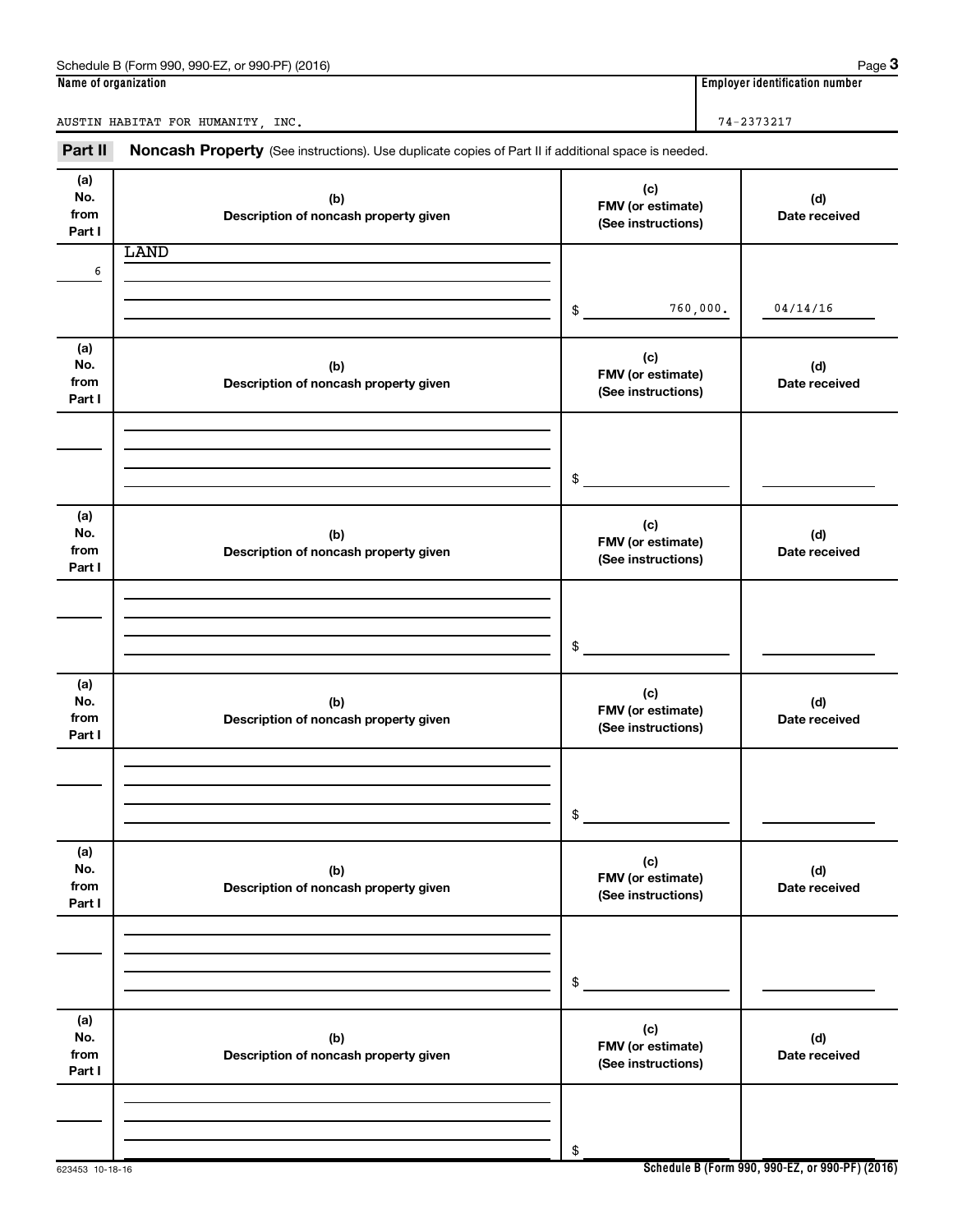| Name of organization      |                                                                                                                                                                                                                                                                                 |                      | <b>Employer identification number</b>                                                                                                                                             |  |  |
|---------------------------|---------------------------------------------------------------------------------------------------------------------------------------------------------------------------------------------------------------------------------------------------------------------------------|----------------------|-----------------------------------------------------------------------------------------------------------------------------------------------------------------------------------|--|--|
|                           | AUSTIN HABITAT FOR HUMANITY, INC.                                                                                                                                                                                                                                               |                      | 74-2373217                                                                                                                                                                        |  |  |
| Part III                  | the year from any one contributor. Complete columns (a) through (e) and the following line entry. For organizations<br>completing Part III, enter the total of exclusively religious, charitable, etc., contributions of \$1,000 or less for the year. (Enter this info. once.) |                      | Exclusively religious, charitable, etc., contributions to organizations described in section 501(c)(7), (8), or (10) that total more than \$1,000 for<br>$\blacktriangleright$ \$ |  |  |
|                           | Use duplicate copies of Part III if additional space is needed.                                                                                                                                                                                                                 |                      |                                                                                                                                                                                   |  |  |
| (a) No.<br>from<br>Part I | (b) Purpose of gift                                                                                                                                                                                                                                                             | (c) Use of gift      | (d) Description of how gift is held                                                                                                                                               |  |  |
|                           |                                                                                                                                                                                                                                                                                 |                      |                                                                                                                                                                                   |  |  |
|                           |                                                                                                                                                                                                                                                                                 | (e) Transfer of gift |                                                                                                                                                                                   |  |  |
|                           | Transferee's name, address, and ZIP + 4                                                                                                                                                                                                                                         |                      | Relationship of transferor to transferee                                                                                                                                          |  |  |
|                           |                                                                                                                                                                                                                                                                                 |                      |                                                                                                                                                                                   |  |  |
| (a) No.<br>from<br>Part I | (b) Purpose of gift                                                                                                                                                                                                                                                             | (c) Use of gift      | (d) Description of how gift is held                                                                                                                                               |  |  |
|                           |                                                                                                                                                                                                                                                                                 |                      |                                                                                                                                                                                   |  |  |
|                           |                                                                                                                                                                                                                                                                                 | (e) Transfer of gift |                                                                                                                                                                                   |  |  |
|                           | Transferee's name, address, and ZIP + 4                                                                                                                                                                                                                                         |                      | Relationship of transferor to transferee                                                                                                                                          |  |  |
|                           |                                                                                                                                                                                                                                                                                 |                      |                                                                                                                                                                                   |  |  |
| (a) No.<br>from<br>Part I | (b) Purpose of gift                                                                                                                                                                                                                                                             | (c) Use of gift      | (d) Description of how gift is held                                                                                                                                               |  |  |
|                           |                                                                                                                                                                                                                                                                                 |                      |                                                                                                                                                                                   |  |  |
|                           | (e) Transfer of gift                                                                                                                                                                                                                                                            |                      |                                                                                                                                                                                   |  |  |
|                           | Transferee's name, address, and ZIP + 4                                                                                                                                                                                                                                         |                      | Relationship of transferor to transferee                                                                                                                                          |  |  |
|                           |                                                                                                                                                                                                                                                                                 |                      |                                                                                                                                                                                   |  |  |
| (a) No.<br>from<br>Part I | (b) Purpose of gift                                                                                                                                                                                                                                                             | (c) Use of gift      | (d) Description of how gift is held                                                                                                                                               |  |  |
|                           |                                                                                                                                                                                                                                                                                 |                      |                                                                                                                                                                                   |  |  |
|                           |                                                                                                                                                                                                                                                                                 | (e) Transfer of gift |                                                                                                                                                                                   |  |  |
|                           | Transferee's name, address, and ZIP + 4                                                                                                                                                                                                                                         |                      | Relationship of transferor to transferee                                                                                                                                          |  |  |
|                           |                                                                                                                                                                                                                                                                                 |                      |                                                                                                                                                                                   |  |  |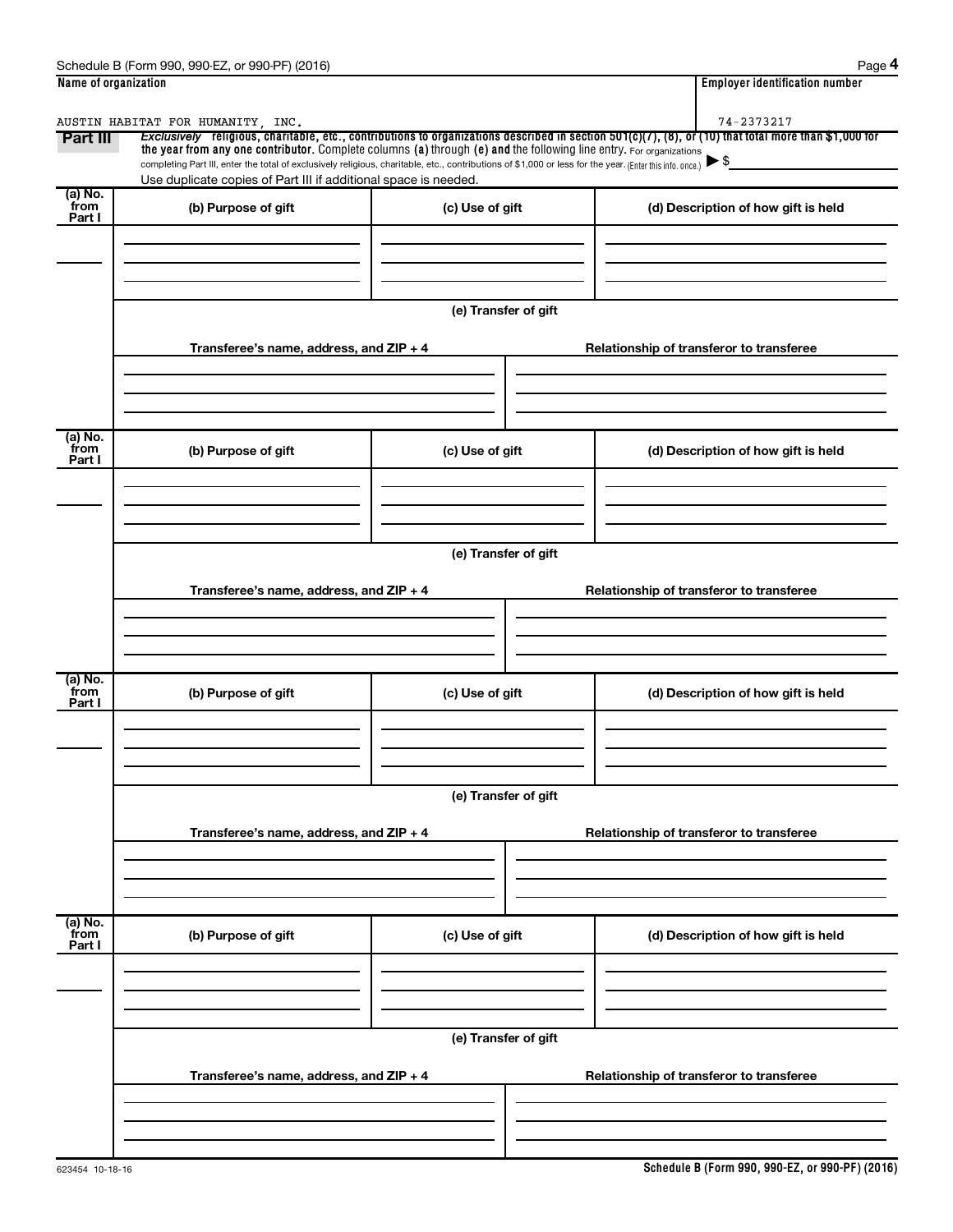|         |                                                                                                                                                                          |                                                                                                                                                                                                                                 |                                                    |          | OMB No. 1545-0047                     |                       |
|---------|--------------------------------------------------------------------------------------------------------------------------------------------------------------------------|---------------------------------------------------------------------------------------------------------------------------------------------------------------------------------------------------------------------------------|----------------------------------------------------|----------|---------------------------------------|-----------------------|
|         | <b>Supplemental Financial Statements</b><br><b>SCHEDULE D</b><br>Complete if the organization answered "Yes" on Form 990,<br>(Form 990)                                  |                                                                                                                                                                                                                                 |                                                    |          |                                       |                       |
|         | Part IV, line 6, 7, 8, 9, 10, 11a, 11b, 11c, 11d, 11e, 11f, 12a, or 12b.                                                                                                 |                                                                                                                                                                                                                                 |                                                    |          |                                       | <b>Open to Public</b> |
|         | Attach to Form 990.<br>Department of the Treasury<br>Information about Schedule D (Form 990) and its instructions is at www.irs.gov/form990.<br>Internal Revenue Service |                                                                                                                                                                                                                                 |                                                    |          |                                       |                       |
|         | Name of the organization                                                                                                                                                 |                                                                                                                                                                                                                                 |                                                    |          | <b>Employer identification number</b> |                       |
|         |                                                                                                                                                                          | AUSTIN HABITAT FOR HUMANITY, INC.                                                                                                                                                                                               |                                                    |          | 74-2373217                            |                       |
| Part I  |                                                                                                                                                                          | Organizations Maintaining Donor Advised Funds or Other Similar Funds or Accounts. Complete if the                                                                                                                               |                                                    |          |                                       |                       |
|         |                                                                                                                                                                          | organization answered "Yes" on Form 990, Part IV, line 6.                                                                                                                                                                       |                                                    |          |                                       |                       |
|         |                                                                                                                                                                          |                                                                                                                                                                                                                                 | (a) Donor advised funds                            |          | (b) Funds and other accounts          |                       |
| 1       |                                                                                                                                                                          |                                                                                                                                                                                                                                 |                                                    |          |                                       |                       |
| 2       |                                                                                                                                                                          | Aggregate value of contributions to (during year)                                                                                                                                                                               |                                                    |          |                                       |                       |
| з<br>4  |                                                                                                                                                                          |                                                                                                                                                                                                                                 |                                                    |          |                                       |                       |
| 5       |                                                                                                                                                                          | Did the organization inform all donors and donor advisors in writing that the assets held in donor advised funds                                                                                                                |                                                    |          |                                       |                       |
|         |                                                                                                                                                                          |                                                                                                                                                                                                                                 |                                                    |          | Yes                                   | <b>No</b>             |
| 6       |                                                                                                                                                                          | Did the organization inform all grantees, donors, and donor advisors in writing that grant funds can be used only                                                                                                               |                                                    |          |                                       |                       |
|         |                                                                                                                                                                          | for charitable purposes and not for the benefit of the donor or donor advisor, or for any other purpose conferring                                                                                                              |                                                    |          |                                       |                       |
|         | impermissible private benefit?                                                                                                                                           |                                                                                                                                                                                                                                 |                                                    |          | Yes                                   | No                    |
| Part II |                                                                                                                                                                          | Conservation Easements. Complete if the organization answered "Yes" on Form 990, Part IV, line 7.                                                                                                                               |                                                    |          |                                       |                       |
| 1.      |                                                                                                                                                                          | Purpose(s) of conservation easements held by the organization (check all that apply).                                                                                                                                           |                                                    |          |                                       |                       |
|         |                                                                                                                                                                          | Preservation of land for public use (e.g., recreation or education)                                                                                                                                                             | Preservation of a historically important land area |          |                                       |                       |
|         | Protection of natural habitat                                                                                                                                            |                                                                                                                                                                                                                                 | Preservation of a certified historic structure     |          |                                       |                       |
|         | Preservation of open space                                                                                                                                               |                                                                                                                                                                                                                                 |                                                    |          |                                       |                       |
| 2       |                                                                                                                                                                          | Complete lines 2a through 2d if the organization held a qualified conservation contribution in the form of a conservation easement on the last                                                                                  |                                                    |          |                                       |                       |
|         | day of the tax year.                                                                                                                                                     |                                                                                                                                                                                                                                 |                                                    |          | Held at the End of the Tax Year       |                       |
| а       |                                                                                                                                                                          | Total acreage restricted by conservation easements                                                                                                                                                                              |                                                    | 2a<br>2b |                                       |                       |
| b<br>с  |                                                                                                                                                                          |                                                                                                                                                                                                                                 |                                                    | 2c       |                                       |                       |
| d       |                                                                                                                                                                          | Number of conservation easements included in (c) acquired after 8/17/06, and not on a historic structure                                                                                                                        |                                                    |          |                                       |                       |
|         |                                                                                                                                                                          |                                                                                                                                                                                                                                 |                                                    | 2d       |                                       |                       |
| 3       |                                                                                                                                                                          | Number of conservation easements modified, transferred, released, extinguished, or terminated by the organization during the tax                                                                                                |                                                    |          |                                       |                       |
|         | year                                                                                                                                                                     |                                                                                                                                                                                                                                 |                                                    |          |                                       |                       |
| 4       |                                                                                                                                                                          | Number of states where property subject to conservation easement is located >                                                                                                                                                   |                                                    |          |                                       |                       |
| 5       |                                                                                                                                                                          | Does the organization have a written policy regarding the periodic monitoring, inspection, handling of                                                                                                                          |                                                    |          |                                       |                       |
|         |                                                                                                                                                                          | violations, and enforcement of the conservation easements it holds?                                                                                                                                                             |                                                    |          | Yes                                   | <b>No</b>             |
| 6       |                                                                                                                                                                          | Staff and volunteer hours devoted to monitoring, inspecting, handling of violations, and enforcing conservation easements during the year                                                                                       |                                                    |          |                                       |                       |
|         |                                                                                                                                                                          |                                                                                                                                                                                                                                 |                                                    |          |                                       |                       |
| 7       |                                                                                                                                                                          | Amount of expenses incurred in monitoring, inspecting, handling of violations, and enforcing conservation easements during the year                                                                                             |                                                    |          |                                       |                       |
|         | $\blacktriangleright$ \$                                                                                                                                                 |                                                                                                                                                                                                                                 |                                                    |          |                                       |                       |
| 8       |                                                                                                                                                                          | Does each conservation easement reported on line 2(d) above satisfy the requirements of section 170(h)(4)(B)(i)                                                                                                                 |                                                    |          | Yes                                   | No                    |
| 9       |                                                                                                                                                                          | In Part XIII, describe how the organization reports conservation easements in its revenue and expense statement, and balance sheet, and                                                                                         |                                                    |          |                                       |                       |
|         |                                                                                                                                                                          | include, if applicable, the text of the footnote to the organization's financial statements that describes the organization's accounting for                                                                                    |                                                    |          |                                       |                       |
|         | conservation easements.                                                                                                                                                  |                                                                                                                                                                                                                                 |                                                    |          |                                       |                       |
|         | Part III                                                                                                                                                                 | Organizations Maintaining Collections of Art, Historical Treasures, or Other Similar Assets.                                                                                                                                    |                                                    |          |                                       |                       |
|         |                                                                                                                                                                          | Complete if the organization answered "Yes" on Form 990, Part IV, line 8.                                                                                                                                                       |                                                    |          |                                       |                       |
|         |                                                                                                                                                                          | 1a If the organization elected, as permitted under SFAS 116 (ASC 958), not to report in its revenue statement and balance sheet works of art,                                                                                   |                                                    |          |                                       |                       |
|         |                                                                                                                                                                          | historical treasures, or other similar assets held for public exhibition, education, or research in furtherance of public service, provide, in Part XIII,                                                                       |                                                    |          |                                       |                       |
|         |                                                                                                                                                                          | the text of the footnote to its financial statements that describes these items.                                                                                                                                                |                                                    |          |                                       |                       |
|         |                                                                                                                                                                          | b If the organization elected, as permitted under SFAS 116 (ASC 958), to report in its revenue statement and balance sheet works of art, historical                                                                             |                                                    |          |                                       |                       |
|         |                                                                                                                                                                          | treasures, or other similar assets held for public exhibition, education, or research in furtherance of public service, provide the following amounts                                                                           |                                                    |          |                                       |                       |
|         | relating to these items:                                                                                                                                                 |                                                                                                                                                                                                                                 |                                                    |          |                                       |                       |
|         |                                                                                                                                                                          |                                                                                                                                                                                                                                 |                                                    |          |                                       |                       |
|         |                                                                                                                                                                          |                                                                                                                                                                                                                                 |                                                    |          |                                       |                       |
| 2       |                                                                                                                                                                          | If the organization received or held works of art, historical treasures, or other similar assets for financial gain, provide<br>the following amounts required to be reported under SFAS 116 (ASC 958) relating to these items: |                                                    |          |                                       |                       |
| а       |                                                                                                                                                                          |                                                                                                                                                                                                                                 |                                                    |          | -\$                                   |                       |
|         |                                                                                                                                                                          |                                                                                                                                                                                                                                 |                                                    |          |                                       |                       |

| \$

632051 08-29-16 **For Paperwork Reduction Act Notice, see the Instructions for Form 990. Schedule D (Form 990) 2016** LHA

**b** Assets included in Form 990, Part X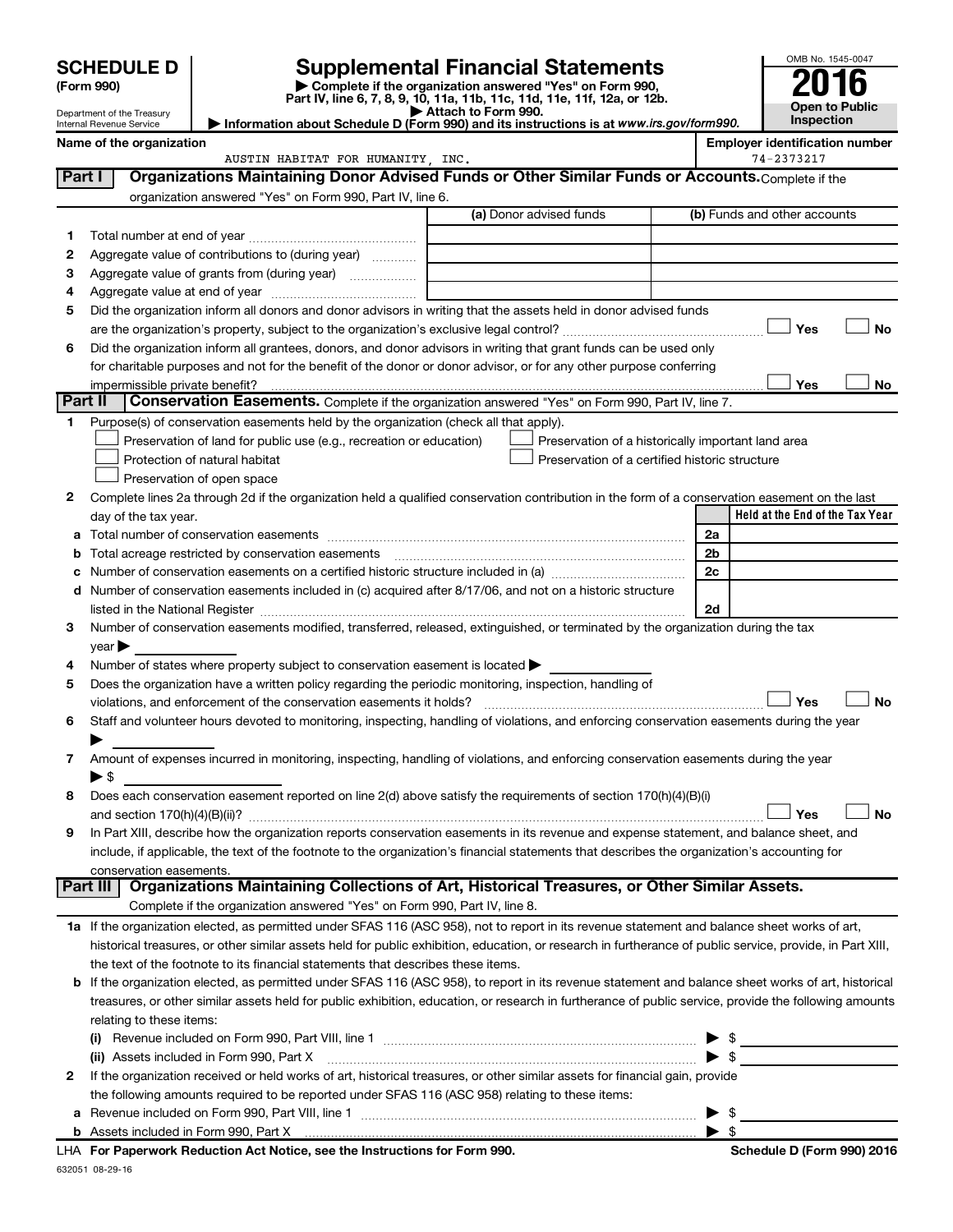|               | Schedule D (Form 990) 2016                                                                                                                                                                                                     | AUSTIN HABITAT FOR HUMANITY, INC. |   |                |                                                                                                                                                                                                                               |                                                   | 74-2373217 |                |              | Page 2                 |
|---------------|--------------------------------------------------------------------------------------------------------------------------------------------------------------------------------------------------------------------------------|-----------------------------------|---|----------------|-------------------------------------------------------------------------------------------------------------------------------------------------------------------------------------------------------------------------------|---------------------------------------------------|------------|----------------|--------------|------------------------|
|               | Part III<br>Organizations Maintaining Collections of Art, Historical Treasures, or Other Similar Assets (continued)                                                                                                            |                                   |   |                |                                                                                                                                                                                                                               |                                                   |            |                |              |                        |
| 3             | Using the organization's acquisition, accession, and other records, check any of the following that are a significant use of its collection items                                                                              |                                   |   |                |                                                                                                                                                                                                                               |                                                   |            |                |              |                        |
|               | (check all that apply):                                                                                                                                                                                                        |                                   |   |                |                                                                                                                                                                                                                               |                                                   |            |                |              |                        |
| a             | Public exhibition                                                                                                                                                                                                              | d                                 |   |                | Loan or exchange programs                                                                                                                                                                                                     |                                                   |            |                |              |                        |
| b             | Scholarly research                                                                                                                                                                                                             | е                                 |   |                | Other and the contract of the contract of the contract of the contract of the contract of the contract of the contract of the contract of the contract of the contract of the contract of the contract of the contract of the |                                                   |            |                |              |                        |
| c             | Preservation for future generations                                                                                                                                                                                            |                                   |   |                |                                                                                                                                                                                                                               |                                                   |            |                |              |                        |
| 4             | Provide a description of the organization's collections and explain how they further the organization's exempt purpose in Part XIII.                                                                                           |                                   |   |                |                                                                                                                                                                                                                               |                                                   |            |                |              |                        |
| 5             | During the year, did the organization solicit or receive donations of art, historical treasures, or other similar assets                                                                                                       |                                   |   |                |                                                                                                                                                                                                                               |                                                   |            |                |              |                        |
|               |                                                                                                                                                                                                                                |                                   |   |                |                                                                                                                                                                                                                               |                                                   |            | Yes            |              | No                     |
|               | Part IV<br>Escrow and Custodial Arrangements. Complete if the organization answered "Yes" on Form 990, Part IV, line 9, or                                                                                                     |                                   |   |                |                                                                                                                                                                                                                               |                                                   |            |                |              |                        |
|               | reported an amount on Form 990, Part X, line 21.                                                                                                                                                                               |                                   |   |                |                                                                                                                                                                                                                               |                                                   |            |                |              |                        |
|               | 1a Is the organization an agent, trustee, custodian or other intermediary for contributions or other assets not included                                                                                                       |                                   |   |                |                                                                                                                                                                                                                               |                                                   |            |                |              |                        |
|               |                                                                                                                                                                                                                                |                                   |   |                |                                                                                                                                                                                                                               |                                                   |            | Yes            |              | $X \mid No$            |
|               | b If "Yes," explain the arrangement in Part XIII and complete the following table:                                                                                                                                             |                                   |   |                |                                                                                                                                                                                                                               |                                                   |            |                |              |                        |
|               |                                                                                                                                                                                                                                |                                   |   |                |                                                                                                                                                                                                                               |                                                   |            | Amount         |              |                        |
|               | c Beginning balance measurements and the contract of the contract of the contract of the contract of the contract of the contract of the contract of the contract of the contract of the contract of the contract of the contr |                                   |   |                |                                                                                                                                                                                                                               | 1c                                                |            |                |              |                        |
|               |                                                                                                                                                                                                                                |                                   |   |                |                                                                                                                                                                                                                               | 1d                                                |            |                |              |                        |
|               | e Distributions during the year manufactured and continuum and contract the year manufactured and contract the                                                                                                                 |                                   |   |                |                                                                                                                                                                                                                               | 1e                                                |            |                |              |                        |
|               |                                                                                                                                                                                                                                |                                   |   |                |                                                                                                                                                                                                                               | 1f                                                |            |                |              |                        |
|               | 2a Did the organization include an amount on Form 990, Part X, line 21, for escrow or custodial account liability?                                                                                                             |                                   |   |                |                                                                                                                                                                                                                               |                                                   |            | Yes            |              | $\lfloor x \rfloor$ No |
|               | <b>b</b> If "Yes," explain the arrangement in Part XIII. Check here if the explanation has been provided on Part XIII                                                                                                          |                                   |   |                |                                                                                                                                                                                                                               |                                                   |            |                |              |                        |
| <b>Part V</b> | <b>Endowment Funds.</b> Complete if the organization answered "Yes" on Form 990, Part IV, line 10.                                                                                                                             |                                   |   |                |                                                                                                                                                                                                                               |                                                   |            |                |              |                        |
|               |                                                                                                                                                                                                                                | (a) Current year                  |   | (b) Prior year | (c) Two years back                                                                                                                                                                                                            | $(d)$ Three years back $\mid$ (e) Four years back |            |                |              |                        |
|               | 1a Beginning of year balance                                                                                                                                                                                                   |                                   |   |                |                                                                                                                                                                                                                               |                                                   |            |                |              |                        |
| b             |                                                                                                                                                                                                                                |                                   |   |                |                                                                                                                                                                                                                               |                                                   |            |                |              |                        |
|               | Net investment earnings, gains, and losses                                                                                                                                                                                     |                                   |   |                |                                                                                                                                                                                                                               |                                                   |            |                |              |                        |
|               |                                                                                                                                                                                                                                |                                   |   |                |                                                                                                                                                                                                                               |                                                   |            |                |              |                        |
|               | e Other expenditures for facilities                                                                                                                                                                                            |                                   |   |                |                                                                                                                                                                                                                               |                                                   |            |                |              |                        |
|               | and programs                                                                                                                                                                                                                   |                                   |   |                |                                                                                                                                                                                                                               |                                                   |            |                |              |                        |
|               |                                                                                                                                                                                                                                |                                   |   |                |                                                                                                                                                                                                                               |                                                   |            |                |              |                        |
| g             | End of year balance                                                                                                                                                                                                            |                                   |   |                |                                                                                                                                                                                                                               |                                                   |            |                |              |                        |
| 2             | Provide the estimated percentage of the current year end balance (line 1g, column (a)) held as:                                                                                                                                |                                   |   |                |                                                                                                                                                                                                                               |                                                   |            |                |              |                        |
|               | Board designated or quasi-endowment                                                                                                                                                                                            |                                   | % |                |                                                                                                                                                                                                                               |                                                   |            |                |              |                        |
|               | Permanent endowment                                                                                                                                                                                                            | %                                 |   |                |                                                                                                                                                                                                                               |                                                   |            |                |              |                        |
| c             | Temporarily restricted endowment                                                                                                                                                                                               | %                                 |   |                |                                                                                                                                                                                                                               |                                                   |            |                |              |                        |
|               | The percentages on lines 2a, 2b, and 2c should equal 100%.                                                                                                                                                                     |                                   |   |                |                                                                                                                                                                                                                               |                                                   |            |                |              |                        |
|               | 3a Are there endowment funds not in the possession of the organization that are held and administered for the organization                                                                                                     |                                   |   |                |                                                                                                                                                                                                                               |                                                   |            |                |              |                        |
|               | by:                                                                                                                                                                                                                            |                                   |   |                |                                                                                                                                                                                                                               |                                                   |            |                | Yes          | No                     |
|               | (i)                                                                                                                                                                                                                            |                                   |   |                |                                                                                                                                                                                                                               |                                                   |            | 3a(i)          |              |                        |
|               |                                                                                                                                                                                                                                |                                   |   |                |                                                                                                                                                                                                                               |                                                   |            | 3a(ii)         |              |                        |
|               |                                                                                                                                                                                                                                |                                   |   |                |                                                                                                                                                                                                                               |                                                   |            | 3b             |              |                        |
|               | Describe in Part XIII the intended uses of the organization's endowment funds.                                                                                                                                                 |                                   |   |                |                                                                                                                                                                                                                               |                                                   |            |                |              |                        |
|               | Land, Buildings, and Equipment.<br><b>Part VI</b>                                                                                                                                                                              |                                   |   |                |                                                                                                                                                                                                                               |                                                   |            |                |              |                        |
|               | Complete if the organization answered "Yes" on Form 990, Part IV, line 11a. See Form 990, Part X, line 10.                                                                                                                     |                                   |   |                |                                                                                                                                                                                                                               |                                                   |            |                |              |                        |
|               | Description of property                                                                                                                                                                                                        | (a) Cost or other                 |   |                | (b) Cost or other                                                                                                                                                                                                             | (c) Accumulated                                   |            | (d) Book value |              |                        |
|               |                                                                                                                                                                                                                                | basis (investment)                |   |                | basis (other)                                                                                                                                                                                                                 | depreciation                                      |            |                |              |                        |
|               |                                                                                                                                                                                                                                |                                   |   |                | 6, 337, 376.                                                                                                                                                                                                                  |                                                   |            |                | 6, 337, 376. |                        |
|               |                                                                                                                                                                                                                                |                                   |   |                | 6,435,785.                                                                                                                                                                                                                    | 627,917.                                          |            |                | 5,807,868.   |                        |
|               |                                                                                                                                                                                                                                |                                   |   |                |                                                                                                                                                                                                                               |                                                   |            |                |              |                        |
|               |                                                                                                                                                                                                                                |                                   |   |                | 721,877.                                                                                                                                                                                                                      | 70,431                                            |            |                | 651,446.     |                        |
|               |                                                                                                                                                                                                                                |                                   |   |                | 288,893.                                                                                                                                                                                                                      |                                                   | 28,186.    |                | 260,707.     |                        |
|               | Total. Add lines 1a through 1e. (Column (d) must equal Form 990, Part X, column (B), line 10c.)                                                                                                                                |                                   |   |                |                                                                                                                                                                                                                               |                                                   |            |                | 13,057,397.  |                        |

**Schedule D (Form 990) 2016**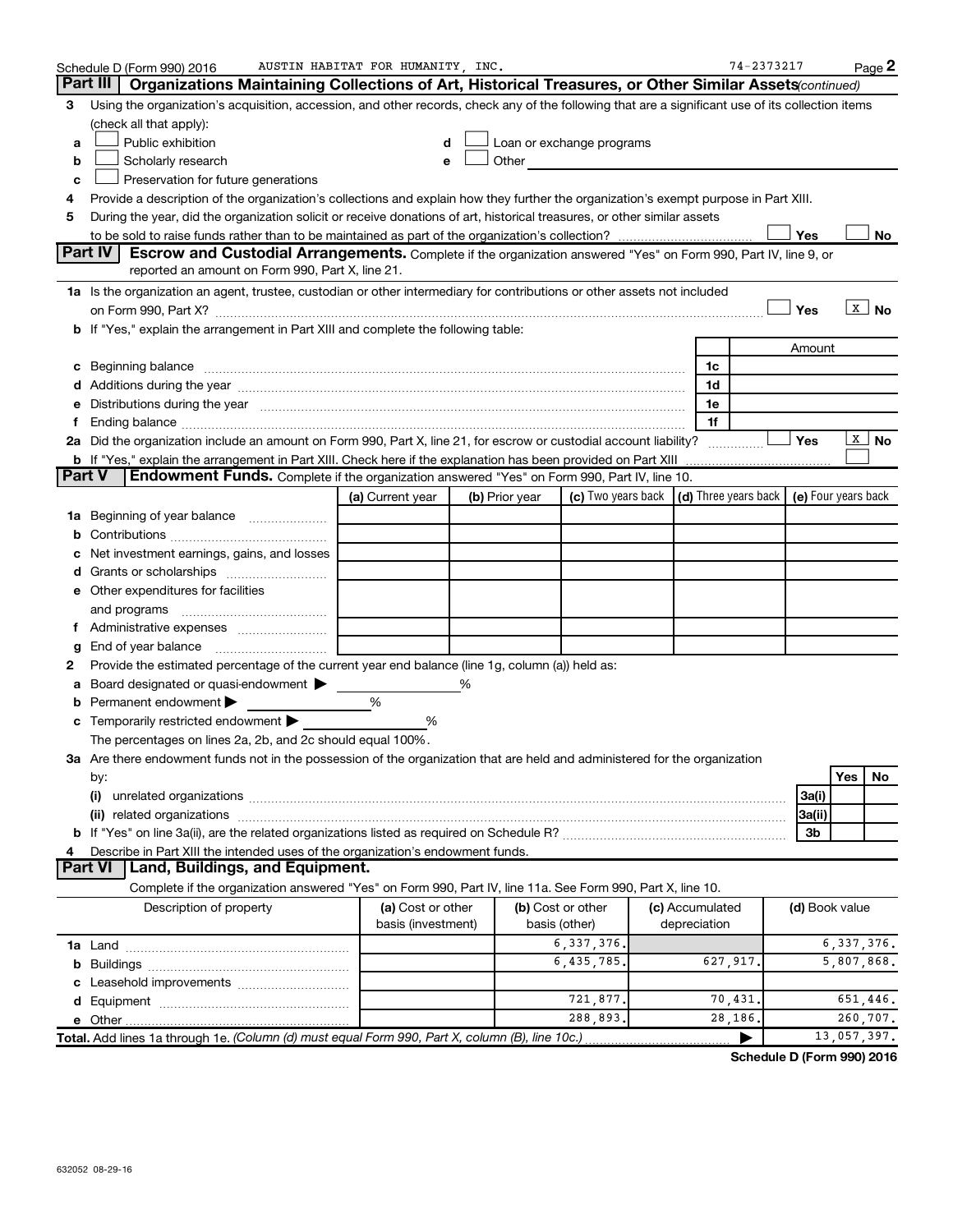#### (a) Description of security or category (including name of security)  $\vert$  (b) Book value  $\vert$  (c) **Total.** (Col. (b) must equal Form 990, Part X, col. (B) line 12.)  $\blacktriangleright$ **(1)** Financial derivatives ~~~~~~~~~~~~~~~ **(2)** Closely-held equity interests ~~~~~~~~~~~ **(3)** Other Complete if the organization answered "Yes" on Form 990, Part IV, line 11b. See Form 990, Part X, line 12.  $(b)$  Book value  $\vert$  (c) Method of valuation: Cost or end-of-year market value (A) (B) (C) (D) (E) (F) (G) (H)

#### **Part VIII Investments - Program Related.**

**Part VII Investments - Other Securities.**

Complete if the organization answered "Yes" on Form 990, Part IV, line 11c. See Form 990, Part X, line 13.

| (a) Description of investment                                                          | (b) Book value | (c) Method of valuation: Cost or end-of-year market value |
|----------------------------------------------------------------------------------------|----------------|-----------------------------------------------------------|
| INVESTMENT IN JOINT VENTURES<br>(1)                                                    | 2,429,247.     | COST                                                      |
| (2)                                                                                    |                |                                                           |
| (3)                                                                                    |                |                                                           |
| (4)                                                                                    |                |                                                           |
| (5)                                                                                    |                |                                                           |
| (6)                                                                                    |                |                                                           |
| (7)                                                                                    |                |                                                           |
| (8)                                                                                    |                |                                                           |
| (9)                                                                                    |                |                                                           |
| Total. (Col. (b) must equal Form 990, Part X, col. (B) line 13.) $\blacktriangleright$ | 2,429,247.     |                                                           |

#### **Part IX Other Assets.**

Complete if the organization answered "Yes" on Form 990, Part IV, line 11d. See Form 990, Part X, line 15.

| (a) Description                 | (b) Book value |
|---------------------------------|----------------|
| CONSTRUCTION IN PROGRESS<br>(1) | 551,469.       |
| INTERCOMPANY RECEIVABLE<br>(2)  | 952,170.       |
| (3)                             |                |
| (4)                             |                |
| (5)                             |                |
| (6)                             |                |
| (7)                             |                |
| (8)                             |                |
| (9)                             |                |
|                                 | 1,503,639.     |

#### **Part X Other Liabilities.**

Complete if the organization answered "Yes" on Form 990, Part IV, line 11e or 11f. See Form 990, Part X, line 25.

| 1.  | (a) Description of liability                                       | (b) Book value |
|-----|--------------------------------------------------------------------|----------------|
|     | Federal income taxes                                               |                |
| (2) | INTERCOMPANY PAYABLE                                               | 6,970,865.     |
| (3) | CAPITAL LEASE LIABILITY                                            | 324,916.       |
| (4) |                                                                    |                |
| (5) |                                                                    |                |
| (6) |                                                                    |                |
|     |                                                                    |                |
| (8) |                                                                    |                |
| (9) |                                                                    |                |
|     | Total. (Column (b) must equal Form 990, Part X, col. (B) line 25.) | 7, 295, 781.   |

**2.** Liability for uncertain tax positions. In Part XIII, provide the text of the footnote to the organization's financial statements that reports the organization's liability for uncertain tax positions under FIN 48 (ASC 740). Check here if the text of the footnote has been provided in Part XIII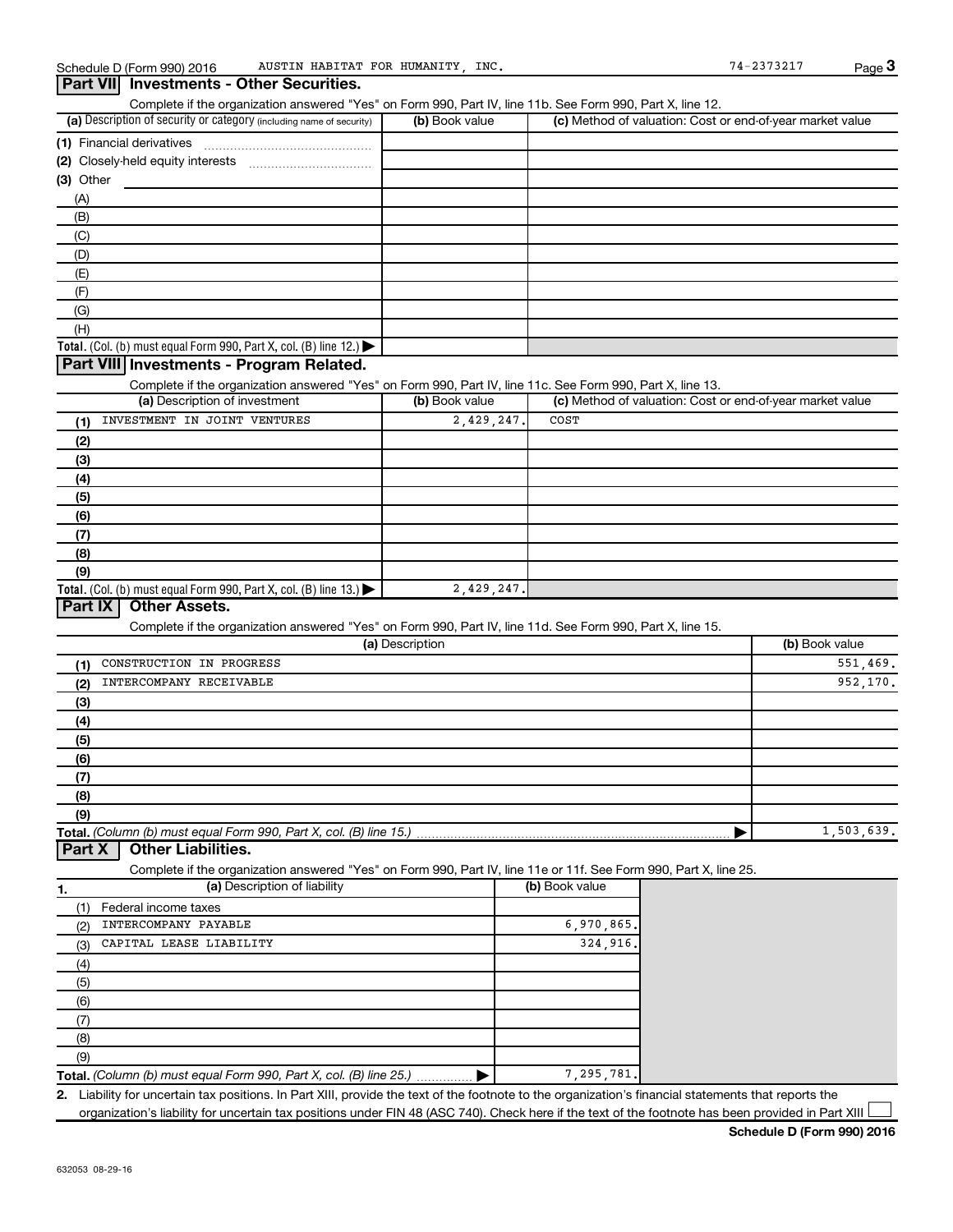|    | AUSTIN HABITAT FOR HUMANITY, INC.<br>Schedule D (Form 990) 2016                                                                                                                                                                |                |             | 74-2373217     | Page 4      |
|----|--------------------------------------------------------------------------------------------------------------------------------------------------------------------------------------------------------------------------------|----------------|-------------|----------------|-------------|
|    | Reconciliation of Revenue per Audited Financial Statements With Revenue per Return.<br>Part XI                                                                                                                                 |                |             |                |             |
|    | Complete if the organization answered "Yes" on Form 990, Part IV, line 12a.                                                                                                                                                    |                |             |                |             |
| 1  | Total revenue, gains, and other support per audited financial statements [111] [11] Total revenue, gains, and other support per audited financial statements                                                                   |                |             | $\blacksquare$ | 10,717,100. |
| 2  | Amounts included on line 1 but not on Form 990, Part VIII, line 12:                                                                                                                                                            |                |             |                |             |
| a  |                                                                                                                                                                                                                                | 2a             | 5,558.      |                |             |
| b  |                                                                                                                                                                                                                                | 2 <sub>b</sub> | 680,838.    |                |             |
| c  |                                                                                                                                                                                                                                | 2 <sub>c</sub> |             |                |             |
|    |                                                                                                                                                                                                                                | 2d             | 69,774.     |                |             |
|    | e Add lines 2a through 2d [11] manufactured and all the Add lines 2a through 2d [11] manufactured and all through 2d [11] manufactured and all through 2d [11] manufactured and all through 2d [11] manufactured and all throu |                |             | 2е             | 756,170.    |
| 3  |                                                                                                                                                                                                                                |                |             | 3              | 9,960,930.  |
| 4  | Amounts included on Form 990, Part VIII, line 12, but not on line 1:                                                                                                                                                           |                |             |                |             |
|    |                                                                                                                                                                                                                                | 4a             |             |                |             |
|    |                                                                                                                                                                                                                                | 4 <sub>b</sub> | 40.485.     |                |             |
|    | c Add lines 4a and 4b                                                                                                                                                                                                          |                |             | 4с             | 40,485.     |
|    |                                                                                                                                                                                                                                | 5              | 10,001,415. |                |             |
|    | Part XII   Reconciliation of Expenses per Audited Financial Statements With Expenses per Return.                                                                                                                               |                |             |                |             |
|    | Complete if the organization answered "Yes" on Form 990, Part IV, line 12a.                                                                                                                                                    |                |             |                |             |
| 1. |                                                                                                                                                                                                                                |                |             | $\mathbf{1}$   | 8,631,377.  |
| 2  | Amounts included on line 1 but not on Form 990, Part IX, line 25:                                                                                                                                                              |                |             |                |             |
| a  |                                                                                                                                                                                                                                | 2a             | 680,838.    |                |             |
|    |                                                                                                                                                                                                                                | 2 <sub>b</sub> |             |                |             |
| c  |                                                                                                                                                                                                                                | 2 <sub>c</sub> |             |                |             |
|    |                                                                                                                                                                                                                                | 2d             | 69.774.     |                |             |
|    | e Add lines 2a through 2d [11] manuscription contracts and the Add lines 2a through 2d [11] manuscription contracts and the Add lines 2a through 2d [11] manuscription contracts and the Add lines 2a through 2d [11] manuscri |                |             | 2е             | 750,612.    |
| 3  |                                                                                                                                                                                                                                |                |             | 3              | 7,880,765.  |
| 4  | Amounts included on Form 990, Part IX, line 25, but not on line 1:                                                                                                                                                             |                |             |                |             |
|    | a Investment expenses not included on Form 990, Part VIII, line 7b [11, 11, 11, 11, 11]                                                                                                                                        | 4a             |             |                |             |
|    |                                                                                                                                                                                                                                | 4b             |             |                |             |
|    | c Add lines 4a and 4b                                                                                                                                                                                                          |                |             | 4с             | 0.          |
|    |                                                                                                                                                                                                                                |                |             | 5              | 7,880,765.  |
|    | Part XIII Supplemental Information.                                                                                                                                                                                            |                |             |                |             |

Provide the descriptions required for Part II, lines 3, 5, and 9; Part III, lines 1a and 4; Part IV, lines 1b and 2b; Part V, line 4; Part X, line 2; Part XI, lines 2d and 4b; and Part XII, lines 2d and 4b. Also complete this part to provide any additional information.

PART IV, LINE 1B:

HOMEBUYER CLIENTS ARE REQUIRED TO PARTICIPATE IN FINANCIAL LITERACY

COURSES TO PREPARE FOR THE TRANSITION TO HOMEOWNERSHIP. FINANCIAL

COUNSELING IS ALSO OFFERED THROUGHOUT THEIR HOMEOWNERSHIP. FINANCIAL AND

CREDIT COUNSELING ARE PROVIDED FOR OTHER FAMILIES WHO ENTER THE HOMEBUYER

PROGRAM.

AUSTIN HABITAT FOR HUMANITY SERVICES THE MORTGAGES THEY HOLD FOR HOMES

SOLD TO HOMEOWNER/CLIENTS IN THE PROGRAM THROUGH A CONTRACT WITH

AMERINATIONAL. THE HOMEOWNERS REMIT THEIR MORTGAGE PAYMENT, INCLUDING

ESCROW FOR TAXES AND INSURANCE, TO AMERINATIONAL WHO RETAINS THE FUNDS AND

REMITS THE PAYMENTS FOR TAXES AND INTEREST ON BEHALF OF EACH HOMEOWNER.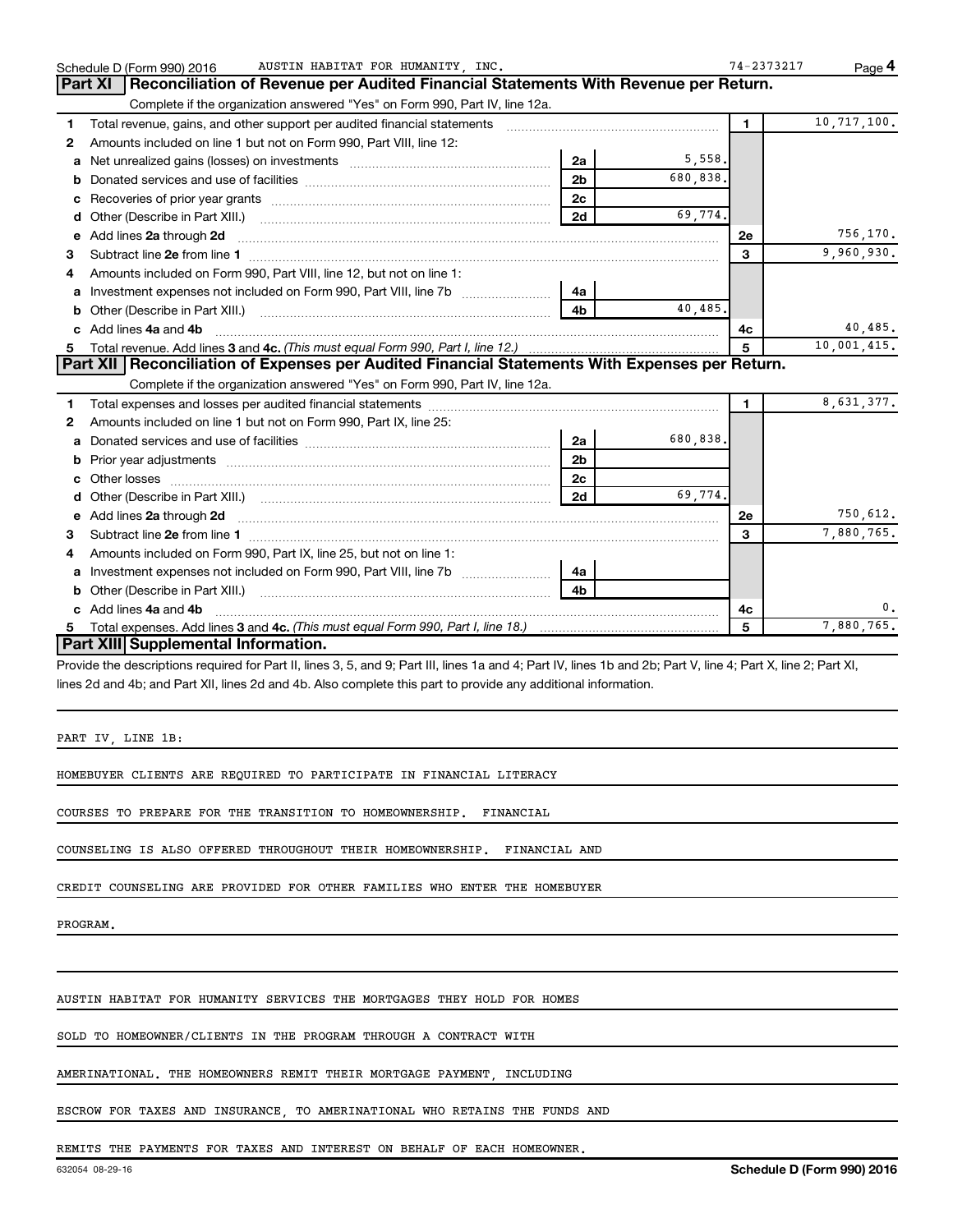| AUSTIN HABITAT FOR HUMANITY, INC.                                                           | $74 - 2373217$ | Page 5 |  |
|---------------------------------------------------------------------------------------------|----------------|--------|--|
| Schedule D (Form 990) 2016 AUSTIN HABITAT<br>Part XIII Supplemental Information (continued) |                |        |  |
|                                                                                             |                |        |  |
|                                                                                             |                |        |  |
| PART XI, LINE 2D - OTHER ADJUSTMENTS:                                                       |                |        |  |
|                                                                                             |                |        |  |
| RECLASSIFIED FUNDRAISING EXPENSES                                                           | 69,774.        |        |  |
|                                                                                             |                |        |  |
|                                                                                             |                |        |  |
| PART XI, LINE 4B - OTHER ADJUSTMENTS:                                                       |                |        |  |
| BOOK/TAX DIFFERENCE IN FLOW-THROUGH INVESTMENTS                                             | 40,485.        |        |  |
|                                                                                             |                |        |  |
|                                                                                             |                |        |  |
| PART XII, LINE 2D - OTHER ADJUSTMENTS:                                                      |                |        |  |
|                                                                                             |                |        |  |
| RECLASSIFIED FUNDRAISING EXPENSES                                                           | 69,774.        |        |  |
|                                                                                             |                |        |  |
|                                                                                             |                |        |  |
|                                                                                             |                |        |  |
|                                                                                             |                |        |  |
|                                                                                             |                |        |  |
|                                                                                             |                |        |  |
|                                                                                             |                |        |  |
|                                                                                             |                |        |  |
|                                                                                             |                |        |  |
|                                                                                             |                |        |  |
|                                                                                             |                |        |  |
|                                                                                             |                |        |  |
|                                                                                             |                |        |  |
|                                                                                             |                |        |  |
|                                                                                             |                |        |  |
|                                                                                             |                |        |  |
|                                                                                             |                |        |  |
|                                                                                             |                |        |  |
|                                                                                             |                |        |  |
|                                                                                             |                |        |  |
|                                                                                             |                |        |  |
|                                                                                             |                |        |  |
|                                                                                             |                |        |  |
|                                                                                             |                |        |  |
|                                                                                             |                |        |  |
|                                                                                             |                |        |  |
|                                                                                             |                |        |  |
|                                                                                             |                |        |  |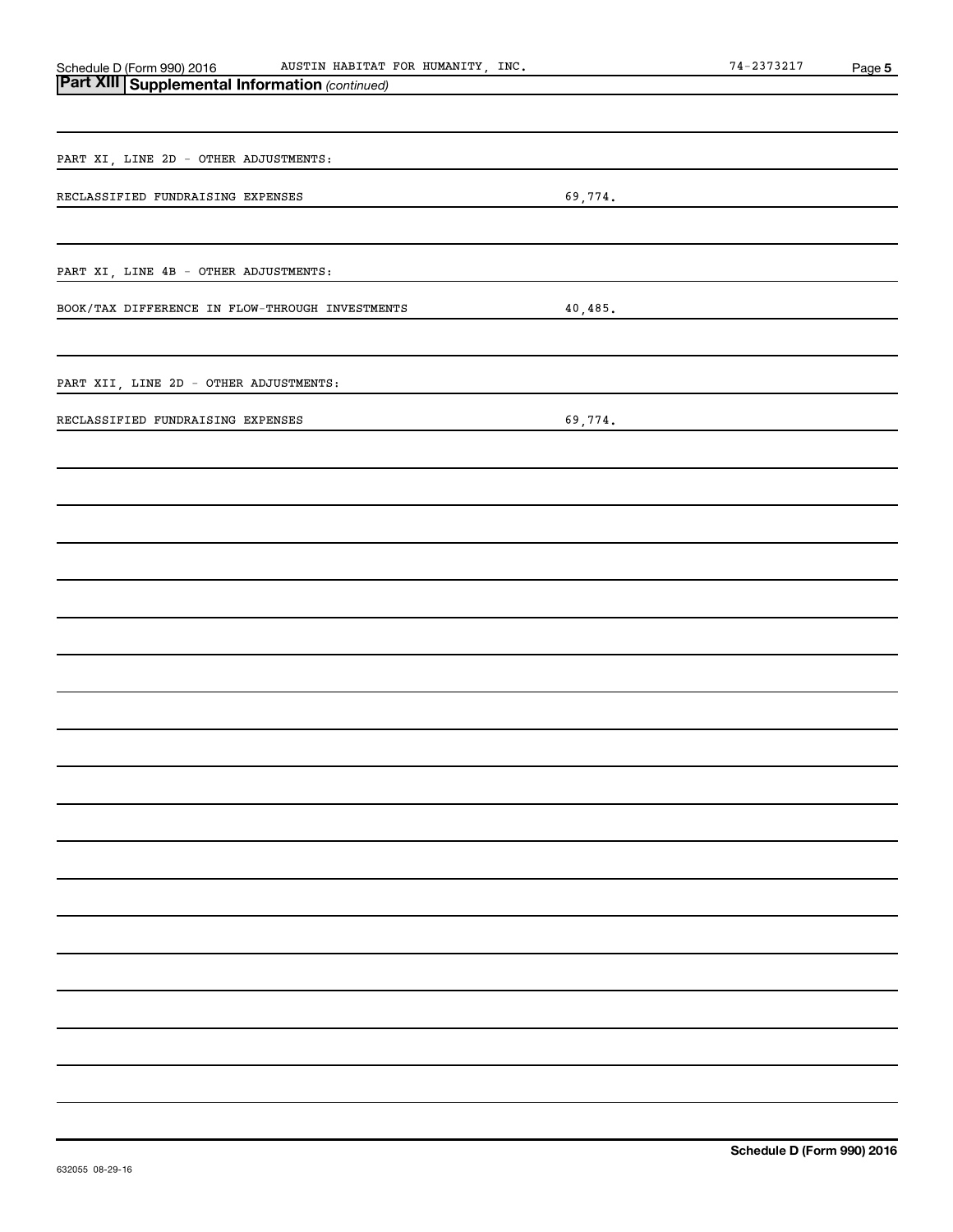| <b>SCHEDULE G</b><br><b>Supplemental Information Regarding Fundraising or Gaming Activities</b><br>(Form 990 or 990-EZ)<br>Complete if the organization answered "Yes" on Form 990, Part IV, line 17, 18, or 19, or if the<br>organization entered more than \$15,000 on Form 990-EZ, line 6a.<br>Department of the Treasury<br>Attach to Form 990 or Form 990-EZ.<br>Internal Revenue Service<br>Information about Schedule G (Form 990 or 990-EZ) and its instructions is at WWW.irs.gov/form990. |                                                                                                                                                                                                                                                                                                                                                                               |     |    |                                                         | OMB No. 1545-0047<br><b>Open to Public</b><br>Inspection |                                       |
|-----------------------------------------------------------------------------------------------------------------------------------------------------------------------------------------------------------------------------------------------------------------------------------------------------------------------------------------------------------------------------------------------------------------------------------------------------------------------------------------------------|-------------------------------------------------------------------------------------------------------------------------------------------------------------------------------------------------------------------------------------------------------------------------------------------------------------------------------------------------------------------------------|-----|----|---------------------------------------------------------|----------------------------------------------------------|---------------------------------------|
| Name of the organization                                                                                                                                                                                                                                                                                                                                                                                                                                                                            |                                                                                                                                                                                                                                                                                                                                                                               |     |    |                                                         |                                                          | <b>Employer identification number</b> |
|                                                                                                                                                                                                                                                                                                                                                                                                                                                                                                     | AUSTIN HABITAT FOR HUMANITY, INC.                                                                                                                                                                                                                                                                                                                                             |     |    |                                                         | 74-2373217                                               |                                       |
| Part I<br>required to complete this part.                                                                                                                                                                                                                                                                                                                                                                                                                                                           | Fundraising Activities. Complete if the organization answered "Yes" on Form 990, Part IV, line 17. Form 990-EZ filers are not                                                                                                                                                                                                                                                 |     |    |                                                         |                                                          |                                       |
| 1 Indicate whether the organization raised funds through any of the following activities. Check all that apply.<br>x  <br>Mail solicitations<br>a<br>x  <br>Internet and email solicitations<br>b<br>Phone solicitations<br>c<br>$\underline{x}$ In-person solicitations<br>d<br>2 a Did the organization have a written or oral agreement with any individual (including officers, directors, trustees, or<br>compensated at least \$5,000 by the organization.                                    | $f(X)$ Solicitation of government grants<br>$g\left[\begin{array}{c}\nX\end{array}\right]$ Special fundraising events<br>key employees listed in Form 990, Part VII) or entity in connection with professional fundraising services?<br>b If "Yes," list the 10 highest paid individuals or entities (fundraisers) pursuant to agreements under which the fundraiser is to be |     |    | $e \mid X$ Solicitation of non-government grants        | <b>X</b> Yes                                             | <b>No</b>                             |
| (i) Name and address of individual<br>or entity (fundraiser)                                                                                                                                                                                                                                                                                                                                                                                                                                        | (v) Amount paid<br>(iii) Did<br>(iv) Gross receipts<br>fundraiser<br>have custody<br>to (or retained by)<br>(ii) Activity<br>fundraiser<br>from activity<br>or control of<br>contributions?<br>listed in col. (i)                                                                                                                                                             |     |    | (vi) Amount paid<br>to (or retained by)<br>organization |                                                          |                                       |
| MISSION ADVANCEMENT - 2313                                                                                                                                                                                                                                                                                                                                                                                                                                                                          | DEVELOPING CONTENT,                                                                                                                                                                                                                                                                                                                                                           | Yes | No |                                                         |                                                          |                                       |
| SHOAL CREEK BLVD, AUSTIN, TX                                                                                                                                                                                                                                                                                                                                                                                                                                                                        | GRAPHICS, MAILING, ADVICE                                                                                                                                                                                                                                                                                                                                                     |     | x  | 219,000.                                                | 109,000.                                                 | 110,000.                              |
| BEYOND DIRECT MARKETING, LLC                                                                                                                                                                                                                                                                                                                                                                                                                                                                        | DEVELOPING CONTENT,                                                                                                                                                                                                                                                                                                                                                           |     |    |                                                         |                                                          |                                       |
| $-$ 2928 4TH ST# 37, SANTA                                                                                                                                                                                                                                                                                                                                                                                                                                                                          | GRAPHICS, MAILING, ADVICE                                                                                                                                                                                                                                                                                                                                                     |     | х  | 110,847.                                                | 43,485.                                                  | 67,362.                               |
| Total<br>3 List all states in which the organization is registered or licensed to solicit contributions or has been notified it is exempt from registration<br>or licensing.<br>TХ                                                                                                                                                                                                                                                                                                                  |                                                                                                                                                                                                                                                                                                                                                                               |     |    | 329,847                                                 | 152,485                                                  | 177,362.                              |

**For Paperwork Reduction Act Notice, see the Instructions for Form 990 or 990-EZ. Schedule G (Form 990 or 990-EZ) 2016** LHA SEE PART IV FOR CONTINUATIONS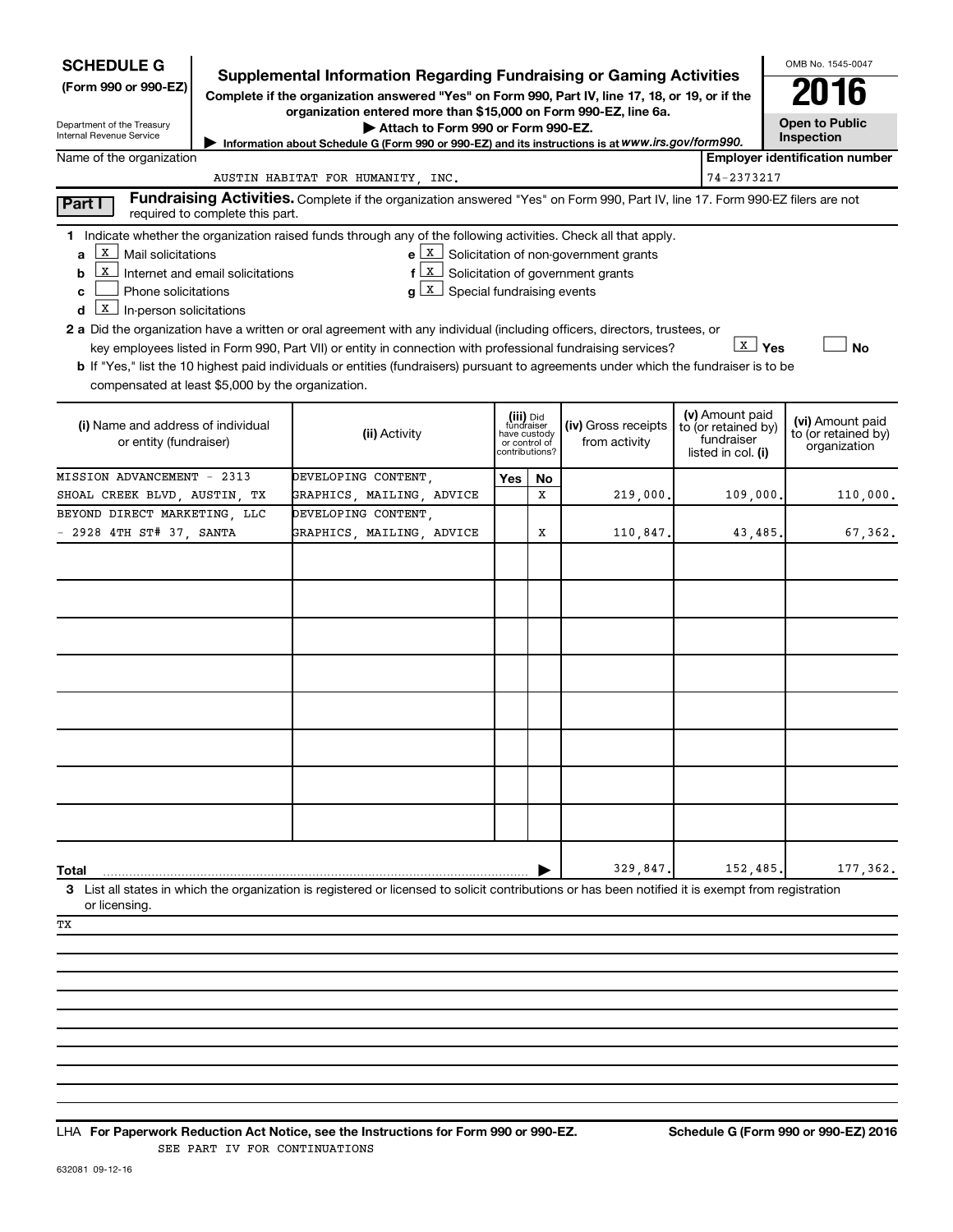Part II | Fundraising Events. Complete if the organization answered "Yes" on Form 990, Part IV, line 18, or reported more than \$15,000 of fundraising event contributions and gross income on Form 990-EZ, lines 1 and 6b. List events with gross receipts greater than \$5,000.

|                        |              |                                                                                                                                                                                     | (a) Event $#1$     | (b) Event #2       | (c) Other events |                       |
|------------------------|--------------|-------------------------------------------------------------------------------------------------------------------------------------------------------------------------------------|--------------------|--------------------|------------------|-----------------------|
|                        |              |                                                                                                                                                                                     | BLUE PRINTS & BLUE |                    | <b>NONE</b>      | (d) Total events      |
|                        |              |                                                                                                                                                                                     | <b>JEANS</b>       | <b>HOUSE PARTY</b> |                  | (add col. (a) through |
|                        |              |                                                                                                                                                                                     | (event type)       | (event type)       | (total number)   | col. (c)              |
|                        |              |                                                                                                                                                                                     |                    |                    |                  |                       |
| Revenue                |              |                                                                                                                                                                                     |                    |                    |                  |                       |
|                        |              |                                                                                                                                                                                     | 175, 455.          | 41,370.            |                  | 216,825.              |
|                        |              |                                                                                                                                                                                     |                    |                    |                  |                       |
|                        | $\mathbf{2}$ |                                                                                                                                                                                     | 55, 350.           | 5,800.             |                  | 61, 150.              |
|                        |              |                                                                                                                                                                                     |                    |                    |                  |                       |
|                        | 3            | Gross income (line 1 minus line 2)                                                                                                                                                  | 120, 105.          | 35,570.            |                  | 155,675.              |
|                        |              |                                                                                                                                                                                     |                    |                    |                  |                       |
|                        |              |                                                                                                                                                                                     |                    |                    |                  |                       |
|                        |              |                                                                                                                                                                                     |                    |                    |                  |                       |
| <b>Direct Expenses</b> | 5            |                                                                                                                                                                                     |                    |                    |                  |                       |
|                        |              |                                                                                                                                                                                     |                    |                    |                  |                       |
|                        | 6            |                                                                                                                                                                                     | 11,850.            | 3,800.             |                  | 15,650.               |
|                        |              |                                                                                                                                                                                     |                    |                    |                  |                       |
|                        |              | Food and beverages                                                                                                                                                                  | 13,787.            | 4,260.             |                  | 18,047.               |
|                        |              |                                                                                                                                                                                     |                    |                    |                  |                       |
|                        | 8            |                                                                                                                                                                                     | 2,566.             | 1,000.             |                  | 3,566.                |
|                        | 9            | 26,097.                                                                                                                                                                             |                    | 6.416.             |                  | 32,513.               |
|                        | 10           | Direct expense summary. Add lines 4 through 9 in column (d)                                                                                                                         |                    | 69,776.            |                  |                       |
|                        | 11           |                                                                                                                                                                                     | 85,899.            |                    |                  |                       |
|                        |              | Net income summary. Subtract line 10 from line 3, column (d)<br>Part III   Gaming. Complete if the organization answered "Yes" on Form 990, Part IV, line 19, or reported more than |                    |                    |                  |                       |

\$15,000 on Form 990-EZ, line 6a.

| Revenue         |                                                                                                                                                                                                                                                                                                                                                        |                                                             | (a) Bingo             | (b) Pull tabs/instant<br>(c) Other gaming<br>bingo/progressive bingo |                       | (d) Total gaming (add<br>col. (a) through col. (c)) |  |
|-----------------|--------------------------------------------------------------------------------------------------------------------------------------------------------------------------------------------------------------------------------------------------------------------------------------------------------------------------------------------------------|-------------------------------------------------------------|-----------------------|----------------------------------------------------------------------|-----------------------|-----------------------------------------------------|--|
|                 |                                                                                                                                                                                                                                                                                                                                                        |                                                             |                       |                                                                      |                       |                                                     |  |
|                 | 2                                                                                                                                                                                                                                                                                                                                                      |                                                             |                       |                                                                      |                       |                                                     |  |
|                 | 3                                                                                                                                                                                                                                                                                                                                                      |                                                             |                       |                                                                      |                       |                                                     |  |
| Direct Expenses | 4                                                                                                                                                                                                                                                                                                                                                      |                                                             |                       |                                                                      |                       |                                                     |  |
|                 | 5                                                                                                                                                                                                                                                                                                                                                      |                                                             |                       |                                                                      |                       |                                                     |  |
|                 | 6                                                                                                                                                                                                                                                                                                                                                      |                                                             | Yes<br>%<br><b>No</b> | Yes<br>%<br><b>No</b>                                                | Yes<br>%<br><b>No</b> |                                                     |  |
|                 |                                                                                                                                                                                                                                                                                                                                                        | Direct expense summary. Add lines 2 through 5 in column (d) |                       |                                                                      |                       |                                                     |  |
|                 | 8                                                                                                                                                                                                                                                                                                                                                      |                                                             |                       |                                                                      |                       |                                                     |  |
| 9               |                                                                                                                                                                                                                                                                                                                                                        |                                                             |                       |                                                                      |                       |                                                     |  |
|                 |                                                                                                                                                                                                                                                                                                                                                        |                                                             |                       |                                                                      |                       |                                                     |  |
|                 | 10a Were any of the organization's gaming licenses revoked, suspended, or terminated during the tax year?<br><b>b</b> If "Yes," explain: <b>contract to the explaint of the explanation of the explaint of the explanation of the explanation of the explanation of the explanation of the explanation of the explanation of the explanation of th</b> |                                                             |                       |                                                                      |                       |                                                     |  |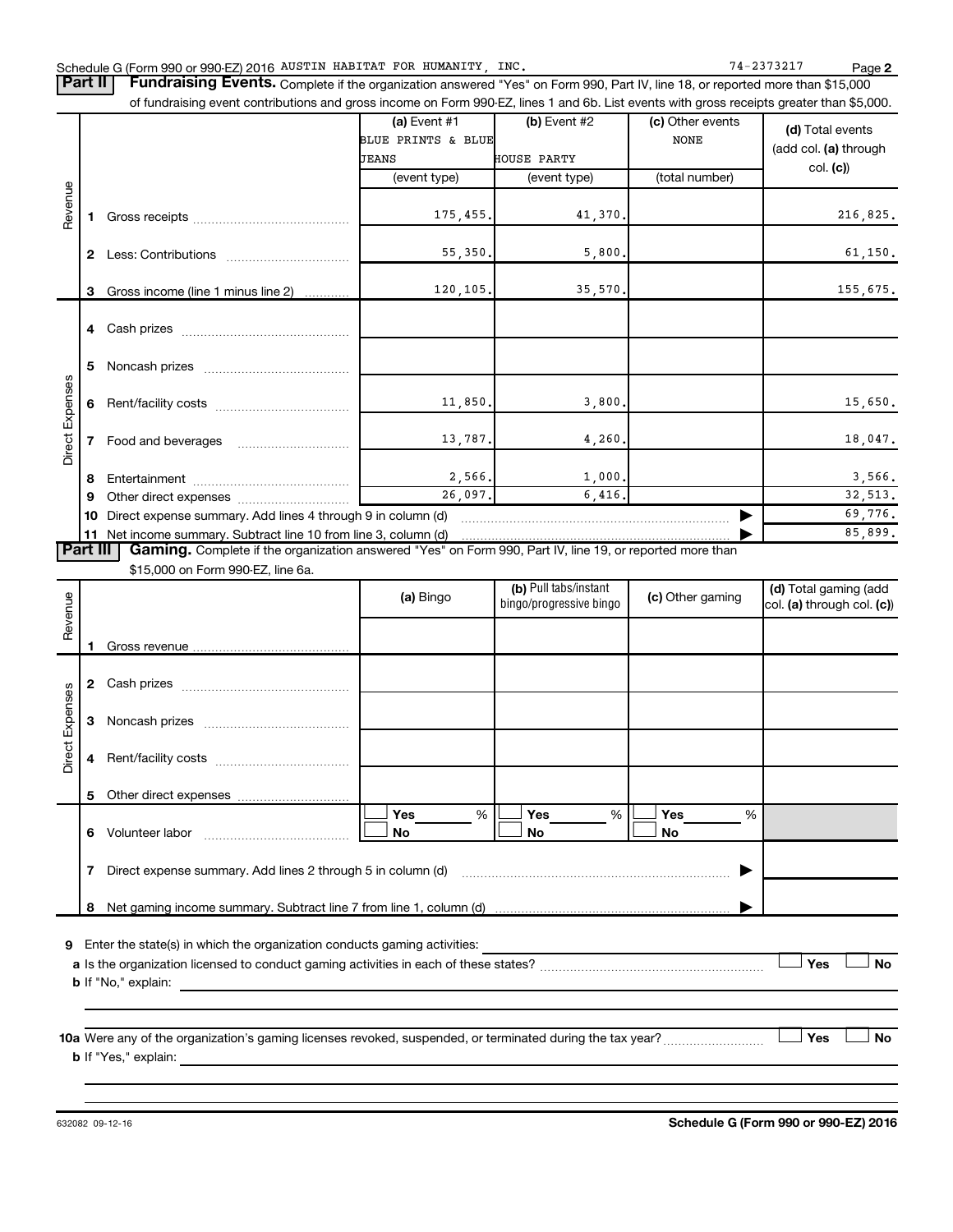| 74-2373217<br>Schedule G (Form 990 or 990-EZ) 2016 AUSTIN HABITAT FOR HUMANITY, INC.<br>the control of the control of the control of the control of                                                                                                         |     |            | Page 3    |
|-------------------------------------------------------------------------------------------------------------------------------------------------------------------------------------------------------------------------------------------------------------|-----|------------|-----------|
|                                                                                                                                                                                                                                                             |     | Yes        | <b>No</b> |
| 12 Is the organization a grantor, beneficiary or trustee of a trust, or a member of a partnership or other entity formed                                                                                                                                    |     |            |           |
|                                                                                                                                                                                                                                                             |     | $\Box$ Yes | No        |
| 13 Indicate the percentage of gaming activity conducted in:                                                                                                                                                                                                 |     |            |           |
|                                                                                                                                                                                                                                                             | 1За |            | %         |
| <b>b</b> An outside facility <i>www.communicality www.communicality.communicality www.communicality www.communicality.communicality www.communicality.com</i>                                                                                               | 13b |            | %         |
| 14 Enter the name and address of the person who prepares the organization's gaming/special events books and records:                                                                                                                                        |     |            |           |
| Name $\blacktriangleright$<br><u> 1989 - Johann John Stein, markin fan de Frysk kampen oantal fan de Fryske kampen oantal fan de Fryske kampen</u>                                                                                                          |     |            |           |
| Address $\blacktriangleright$<br>and the control of the control of the control of the control of the control of the control of the control of the                                                                                                           |     |            |           |
| 15a Does the organization have a contract with a third party from whom the organization receives gaming revenue?                                                                                                                                            |     | Yes        | <b>No</b> |
| of gaming revenue retained by the third party $\triangleright$ \$                                                                                                                                                                                           |     |            |           |
| c If "Yes," enter name and address of the third party:                                                                                                                                                                                                      |     |            |           |
| Name $\blacktriangleright$<br><u> 1989 - Johann John Stone, meilich aus der Stone († 1989)</u>                                                                                                                                                              |     |            |           |
| Address $\blacktriangleright$<br><u> 1989 - Johann Stoff, deutscher Stoff, der Stoff, der Stoff, der Stoff, der Stoff, der Stoff, der Stoff, der S</u>                                                                                                      |     |            |           |
| <b>16</b> Gaming manager information:                                                                                                                                                                                                                       |     |            |           |
| Name $\blacktriangleright$                                                                                                                                                                                                                                  |     |            |           |
| Gaming manager compensation > \$                                                                                                                                                                                                                            |     |            |           |
|                                                                                                                                                                                                                                                             |     |            |           |
|                                                                                                                                                                                                                                                             |     |            |           |
|                                                                                                                                                                                                                                                             |     |            |           |
| Director/officer<br>Employee<br>∫ Independent contractor                                                                                                                                                                                                    |     |            |           |
| <b>17</b> Mandatory distributions:                                                                                                                                                                                                                          |     |            |           |
| <b>a</b> Is the organization required under state law to make charitable distributions from the gaming proceeds to                                                                                                                                          |     |            |           |
|                                                                                                                                                                                                                                                             |     |            |           |
| <b>b</b> Enter the amount of distributions required under state law to be distributed to other exempt organizations or spent in the                                                                                                                         |     |            |           |
| organization's own exempt activities during the tax year $\triangleright$ \$                                                                                                                                                                                |     |            |           |
| <b>Part IV</b><br>Supplemental Information. Provide the explanations required by Part I, line 2b, columns (iii) and (v); and Part III, lines 9, 9b, 10b, 15b,<br>15c, 16, and 17b, as applicable. Also provide any additional information. See instructions |     |            |           |
| SCHEDULE G, PART I, LINE 2B, LIST OF TEN HIGHEST PAID FUNDRAISERS:                                                                                                                                                                                          |     |            |           |
|                                                                                                                                                                                                                                                             |     |            |           |
| (I) NAME OF FUNDRAISER: MISSION ADVANCEMENT                                                                                                                                                                                                                 |     |            |           |
|                                                                                                                                                                                                                                                             |     |            |           |
| (I) ADDRESS OF FUNDRAISER: 2313 SHOAL CREEK BLVD, AUSTIN, TX<br>78705                                                                                                                                                                                       |     |            |           |
|                                                                                                                                                                                                                                                             |     |            |           |
| (I) NAME OF FUNDRAISER: BEYOND DIRECT MARKETING, LLC                                                                                                                                                                                                        |     |            |           |
| (I) ADDRESS OF FUNDRAISER: 2928 4TH ST# 37, SANTA MONICA, CA 90405                                                                                                                                                                                          |     |            |           |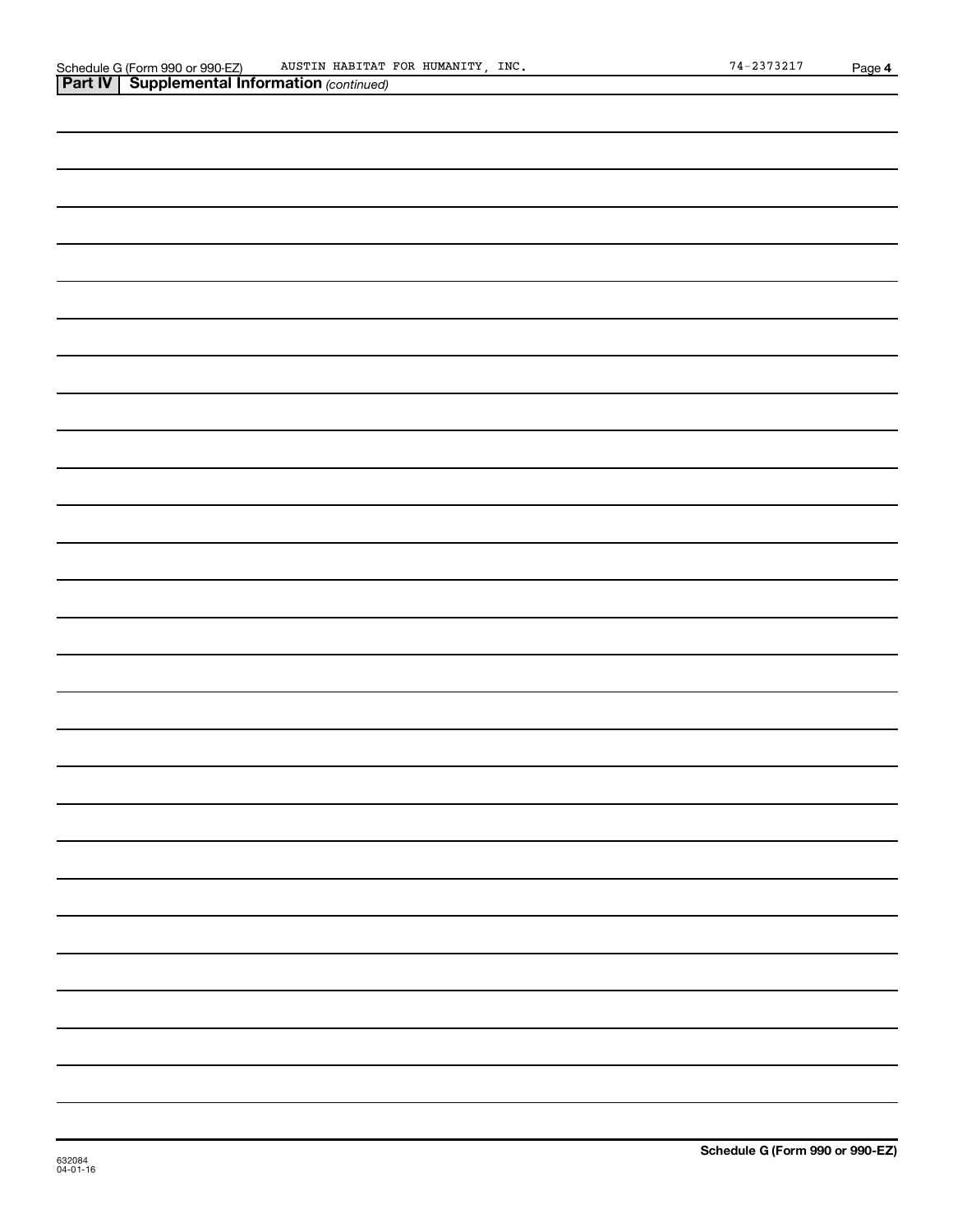|    | <b>SCHEDULE J</b>                                                                   | <b>Compensation Information</b>                                                                                                  |                                       | OMB No. 1545-0047     |     |    |  |  |
|----|-------------------------------------------------------------------------------------|----------------------------------------------------------------------------------------------------------------------------------|---------------------------------------|-----------------------|-----|----|--|--|
|    | (Form 990)<br>For certain Officers, Directors, Trustees, Key Employees, and Highest |                                                                                                                                  |                                       | 16                    |     |    |  |  |
|    |                                                                                     | <b>Compensated Employees</b><br>Complete if the organization answered "Yes" on Form 990, Part IV, line 23.                       |                                       |                       |     |    |  |  |
|    | Department of the Treasury                                                          | Attach to Form 990.                                                                                                              |                                       | <b>Open to Public</b> |     |    |  |  |
|    | Internal Revenue Service                                                            | Information about Schedule J (Form 990) and its instructions is at www.irs.gov/form990.                                          |                                       | Inspection            |     |    |  |  |
|    | Name of the organization                                                            |                                                                                                                                  | <b>Employer identification number</b> |                       |     |    |  |  |
|    | Part I                                                                              | AUSTIN HABITAT FOR HUMANITY, INC.<br><b>Questions Regarding Compensation</b>                                                     | 74-2373217                            |                       |     |    |  |  |
|    |                                                                                     |                                                                                                                                  |                                       |                       | Yes | No |  |  |
|    |                                                                                     | <b>1a</b> Check the appropriate box(es) if the organization provided any of the following to or for a person listed on Form 990, |                                       |                       |     |    |  |  |
|    |                                                                                     | Part VII, Section A, line 1a. Complete Part III to provide any relevant information regarding these items.                       |                                       |                       |     |    |  |  |
|    | First-class or charter travel                                                       | Housing allowance or residence for personal use                                                                                  |                                       |                       |     |    |  |  |
|    | Travel for companions                                                               | Payments for business use of personal residence                                                                                  |                                       |                       |     |    |  |  |
|    |                                                                                     | Tax indemnification and gross-up payments<br>Health or social club dues or initiation fees                                       |                                       |                       |     |    |  |  |
|    |                                                                                     | Discretionary spending account<br>Personal services (such as, maid, chauffeur, chef)                                             |                                       |                       |     |    |  |  |
|    |                                                                                     |                                                                                                                                  |                                       |                       |     |    |  |  |
|    |                                                                                     | <b>b</b> If any of the boxes on line 1a are checked, did the organization follow a written policy regarding payment or           |                                       |                       |     |    |  |  |
|    |                                                                                     |                                                                                                                                  |                                       | 1b                    |     |    |  |  |
| 2  |                                                                                     | Did the organization require substantiation prior to reimbursing or allowing expenses incurred by all directors,                 |                                       |                       |     |    |  |  |
|    |                                                                                     |                                                                                                                                  |                                       | $\mathbf{2}$          | Х   |    |  |  |
|    |                                                                                     |                                                                                                                                  |                                       |                       |     |    |  |  |
| з  |                                                                                     | Indicate which, if any, of the following the filing organization used to establish the compensation of the organization's        |                                       |                       |     |    |  |  |
|    |                                                                                     | CEO/Executive Director. Check all that apply. Do not check any boxes for methods used by a related organization to               |                                       |                       |     |    |  |  |
|    |                                                                                     | establish compensation of the CEO/Executive Director, but explain in Part III.                                                   |                                       |                       |     |    |  |  |
|    | X  <br>Compensation committee                                                       | Written employment contract                                                                                                      |                                       |                       |     |    |  |  |
|    |                                                                                     | Compensation survey or study<br>Independent compensation consultant                                                              |                                       |                       |     |    |  |  |
|    |                                                                                     | x<br>Approval by the board or compensation committee<br>Form 990 of other organizations                                          |                                       |                       |     |    |  |  |
|    |                                                                                     |                                                                                                                                  |                                       |                       |     |    |  |  |
| 4  | organization or a related organization:                                             | During the year, did any person listed on Form 990, Part VII, Section A, line 1a, with respect to the filing                     |                                       |                       |     |    |  |  |
| а  |                                                                                     | Receive a severance payment or change-of-control payment?                                                                        |                                       | 4a                    |     | х  |  |  |
| b  |                                                                                     |                                                                                                                                  |                                       | 4b                    |     | x  |  |  |
|    |                                                                                     |                                                                                                                                  |                                       | 4c                    |     | x  |  |  |
|    |                                                                                     | If "Yes" to any of lines 4a-c, list the persons and provide the applicable amounts for each item in Part III.                    |                                       |                       |     |    |  |  |
|    |                                                                                     |                                                                                                                                  |                                       |                       |     |    |  |  |
|    |                                                                                     | Only section 501(c)(3), 501(c)(4), and 501(c)(29) organizations must complete lines 5-9.                                         |                                       |                       |     |    |  |  |
|    |                                                                                     | For persons listed on Form 990, Part VII, Section A, line 1a, did the organization pay or accrue any compensation                |                                       |                       |     |    |  |  |
|    | contingent on the revenues of:                                                      |                                                                                                                                  |                                       |                       |     |    |  |  |
|    |                                                                                     |                                                                                                                                  |                                       | 5a                    |     | х  |  |  |
|    |                                                                                     |                                                                                                                                  |                                       | 5b                    |     | х  |  |  |
|    |                                                                                     | If "Yes" on line 5a or 5b, describe in Part III.                                                                                 |                                       |                       |     |    |  |  |
| 6. |                                                                                     | For persons listed on Form 990, Part VII, Section A, line 1a, did the organization pay or accrue any compensation                |                                       |                       |     |    |  |  |
|    | contingent on the net earnings of:                                                  |                                                                                                                                  |                                       |                       |     |    |  |  |
|    |                                                                                     |                                                                                                                                  |                                       | 6а                    |     | х  |  |  |
|    |                                                                                     |                                                                                                                                  |                                       | 6b                    |     | х  |  |  |
|    |                                                                                     | If "Yes" on line 6a or 6b, describe in Part III.                                                                                 |                                       |                       |     |    |  |  |
|    |                                                                                     | 7 For persons listed on Form 990, Part VII, Section A, line 1a, did the organization provide any nonfixed payments               |                                       |                       |     |    |  |  |
|    |                                                                                     |                                                                                                                                  |                                       | 7                     |     | х  |  |  |
| 8  |                                                                                     | Were any amounts reported on Form 990, Part VII, paid or accrued pursuant to a contract that was subject to the                  |                                       |                       |     |    |  |  |
|    |                                                                                     |                                                                                                                                  |                                       | 8                     |     | X  |  |  |
| 9  |                                                                                     | If "Yes" on line 8, did the organization also follow the rebuttable presumption procedure described in                           |                                       |                       |     |    |  |  |
|    |                                                                                     | <b>Department Reduction Act Notice, see the Instructions for Form 000</b>                                                        | Pohodulo I (Form 000) 2016            | 9                     |     |    |  |  |

**For Paperwork Reduction Act Notice, see the Instructions for Form 990. Schedule J (Form 990) 2016** LHA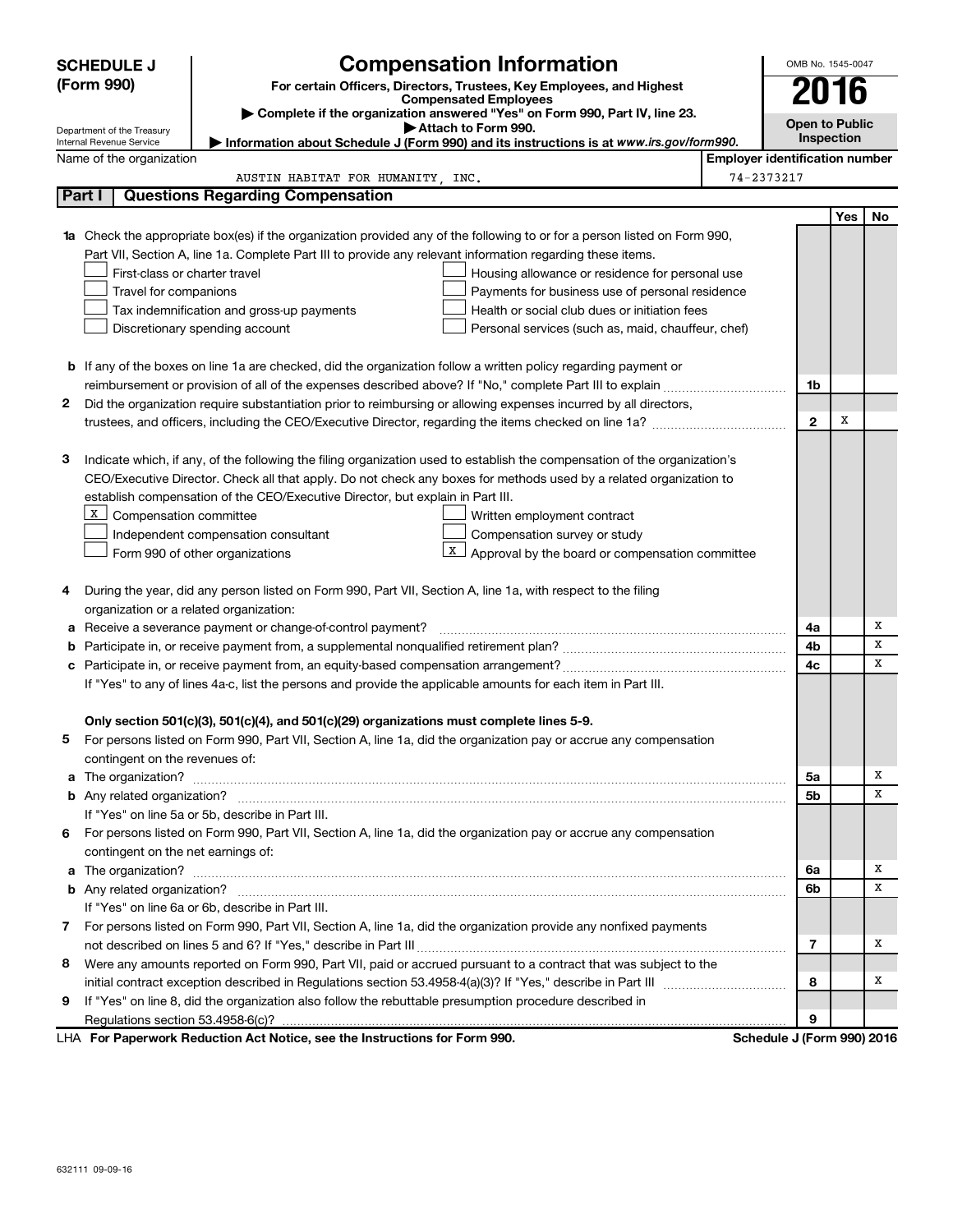#### Part II | Officers, Directors, Trustees, Key Employees, and Highest Compensated Employees. Use duplicate copies if additional space is needed.

For each individual whose compensation must be reported on Schedule J, report compensation from the organization on row (i) and from related organizations, described in the instructions, on row (ii). Do not list any individuals that aren't listed on Form 990, Part VII.

Note: The sum of columns (B)(i)-(iii) for each listed individual must equal the total amount of Form 990, Part VII, Section A, line 1a, applicable column (D) and (E) amounts for that individual.

|                                 |                          | (B) Breakdown of W-2 and/or 1099-MISC compensation |                                           | (C) Retirement and<br>other deferred | (D) Nontaxable<br>benefits | (E) Total of columns<br>$(B)(i)-(D)$ | (F) Compensation<br>in column (B)         |  |
|---------------------------------|--------------------------|----------------------------------------------------|-------------------------------------------|--------------------------------------|----------------------------|--------------------------------------|-------------------------------------------|--|
| (A) Name and Title              | (i) Base<br>compensation | (ii) Bonus &<br>incentive<br>compensation          | (iii) Other<br>reportable<br>compensation | compensation                         |                            |                                      | reported as deferred<br>on prior Form 990 |  |
| PHYLLIS SNODGRASS<br>(1)<br>(i) | 149,999.                 | $\mathfrak o$ .                                    | $\mathbf 0$ .                             | 4,500                                | $\overline{5,707}$         | 160,206,                             | $\mathfrak o$ .                           |  |
| (ii)<br>$\mathtt{CEO}$          | $\mathbf 0$ .            | $\mathfrak o$ .                                    | $\overline{\mathbf{0}}$ .                 | $\mathbf{0}$                         | $\pmb{0}$                  | $\mathsf{o}$ .                       | $\overline{\mathbf{0}}$ .                 |  |
| $(\sf{i})$                      |                          |                                                    |                                           |                                      |                            |                                      |                                           |  |
| (ii)                            |                          |                                                    |                                           |                                      |                            |                                      |                                           |  |
| $(\sf{i})$                      |                          |                                                    |                                           |                                      |                            |                                      |                                           |  |
| (ii)                            |                          |                                                    |                                           |                                      |                            |                                      |                                           |  |
| $(\sf{i})$                      |                          |                                                    |                                           |                                      |                            |                                      |                                           |  |
| (ii)                            |                          |                                                    |                                           |                                      |                            |                                      |                                           |  |
| $(\sf{i})$                      |                          |                                                    |                                           |                                      |                            |                                      |                                           |  |
| (ii)                            |                          |                                                    |                                           |                                      |                            |                                      |                                           |  |
| $(\sf{i})$                      |                          |                                                    |                                           |                                      |                            |                                      |                                           |  |
| (ii)                            |                          |                                                    |                                           |                                      |                            |                                      |                                           |  |
| $(\sf{i})$                      |                          |                                                    |                                           |                                      |                            |                                      |                                           |  |
| (ii)                            |                          |                                                    |                                           |                                      |                            |                                      |                                           |  |
| $(\sf{i})$                      |                          |                                                    |                                           |                                      |                            |                                      |                                           |  |
| (ii)                            |                          |                                                    |                                           |                                      |                            |                                      |                                           |  |
| $(\sf{i})$<br>(ii)              |                          |                                                    |                                           |                                      |                            |                                      |                                           |  |
| $(\sf{i})$                      |                          |                                                    |                                           |                                      |                            |                                      |                                           |  |
| (ii)                            |                          |                                                    |                                           |                                      |                            |                                      |                                           |  |
| $(\sf{i})$                      |                          |                                                    |                                           |                                      |                            |                                      |                                           |  |
| (ii)                            |                          |                                                    |                                           |                                      |                            |                                      |                                           |  |
| $(\sf{i})$                      |                          |                                                    |                                           |                                      |                            |                                      |                                           |  |
| (ii)                            |                          |                                                    |                                           |                                      |                            |                                      |                                           |  |
| $(\sf{i})$                      |                          |                                                    |                                           |                                      |                            |                                      |                                           |  |
| (ii)                            |                          |                                                    |                                           |                                      |                            |                                      |                                           |  |
| $(\sf{i})$                      |                          |                                                    |                                           |                                      |                            |                                      |                                           |  |
| (ii)                            |                          |                                                    |                                           |                                      |                            |                                      |                                           |  |
| $(\sf{i})$                      |                          |                                                    |                                           |                                      |                            |                                      |                                           |  |
| (ii)                            |                          |                                                    |                                           |                                      |                            |                                      |                                           |  |
| $(\sf{i})$                      |                          |                                                    |                                           |                                      |                            |                                      |                                           |  |
| (ii)                            |                          |                                                    |                                           |                                      |                            |                                      |                                           |  |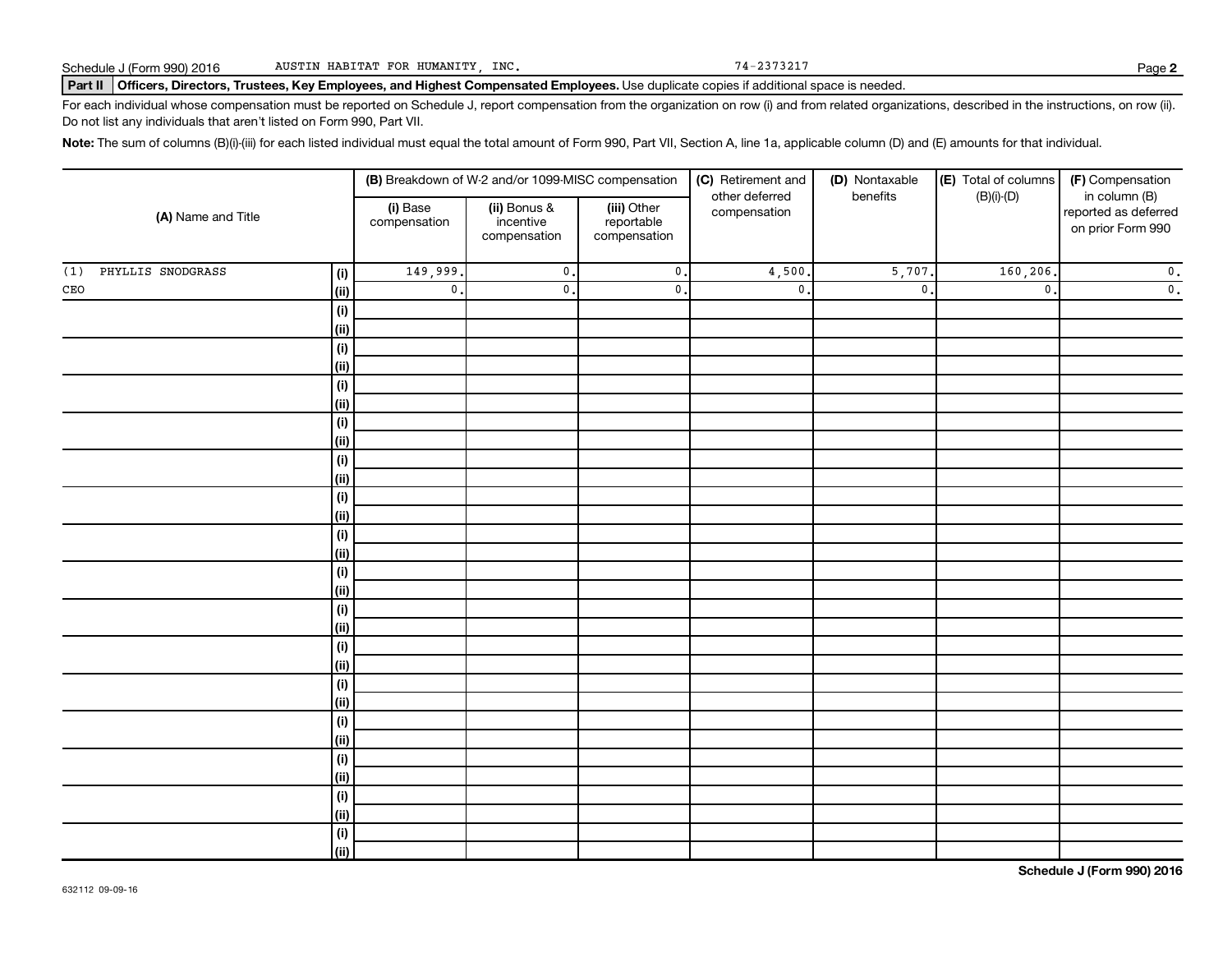#### **Part III Supplemental Information**

Provide the information, explanation, or descriptions required for Part I, lines 1a, 1b, 3, 4a, 4b, 4c, 5a, 5b, 6a, 6b, 7, and 8, and for Part II. Also complete this part for any additional information.

**Schedule J (Form 990) 2016**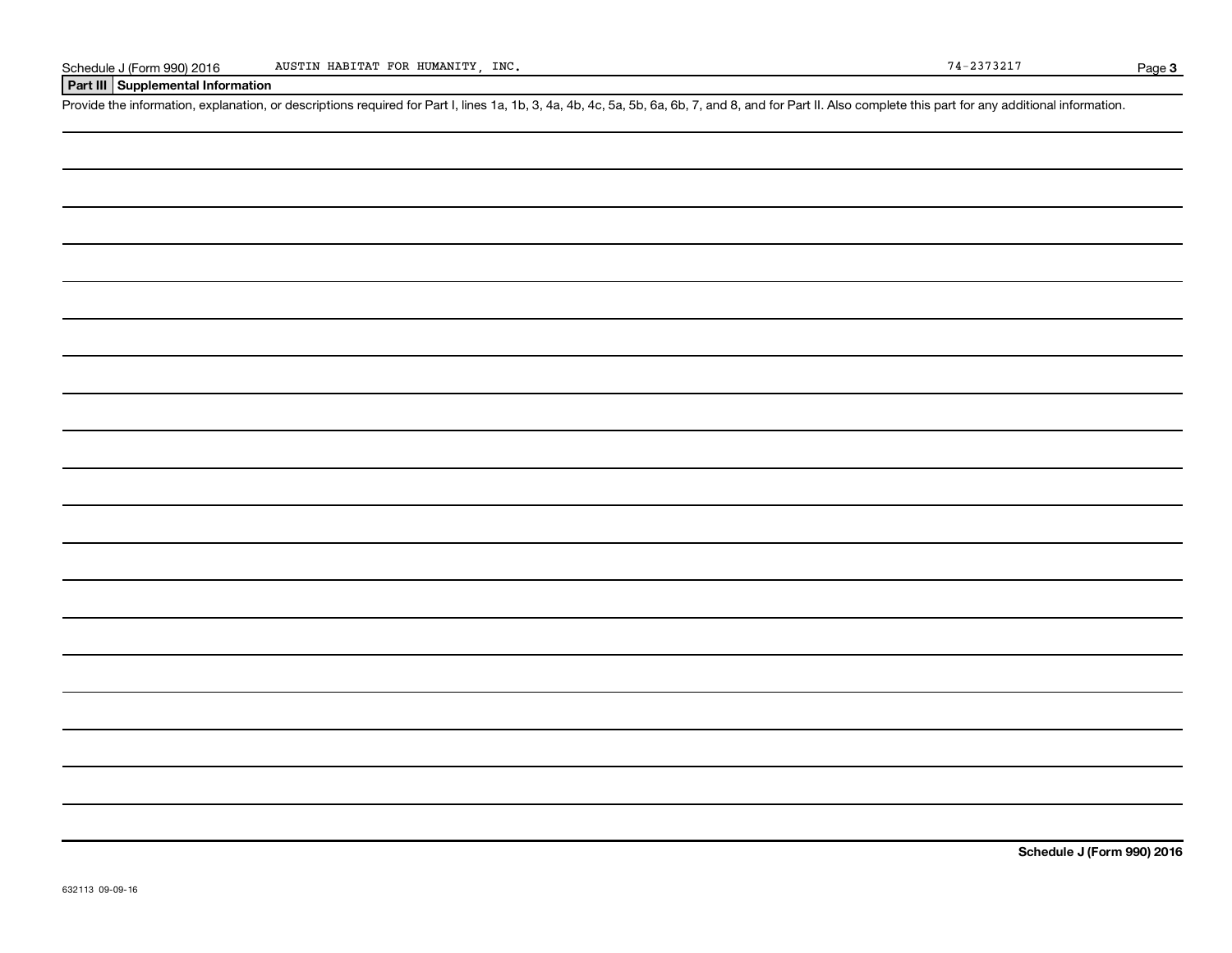#### **SCHEDULE M (Form 990)**

## **Noncash Contributions**

OMB No. 1545-0047

| Department of the Treasury |
|----------------------------|
| Internal Revenue Service   |

◆ Complete if the organizations answered "Yes" on Form 990, Part IV, lines 29 or 30.<br>● Complete if the organizations answered "Yes" on Form 990, Part IV, lines 29 or 30. **Attach to Form 990.** J

**Open To Public Inspection**

Name of the organization

**Information about Schedule M (Form 990) and its instructions is at www.irs.gov/form990. Employer identification number**

AUSTIN HABITAT FOR HUMANITY, INC. 74-2373217

| <b>Part I</b> | <b>Types of Property</b>                                                                                                            |                               |                                      |                                                                                                      |                                                              |            |    |  |
|---------------|-------------------------------------------------------------------------------------------------------------------------------------|-------------------------------|--------------------------------------|------------------------------------------------------------------------------------------------------|--------------------------------------------------------------|------------|----|--|
|               |                                                                                                                                     | (a)<br>Check if<br>applicable | (b)<br>Number of<br>contributions or | (c)<br>Noncash contribution<br>amounts reported on<br>items contributed Form 990, Part VIII, line 1g | (d)<br>Method of determining<br>noncash contribution amounts |            |    |  |
| 1             |                                                                                                                                     |                               |                                      |                                                                                                      |                                                              |            |    |  |
| 2             |                                                                                                                                     |                               |                                      |                                                                                                      |                                                              |            |    |  |
| З             |                                                                                                                                     |                               |                                      |                                                                                                      |                                                              |            |    |  |
| 4             |                                                                                                                                     |                               |                                      |                                                                                                      |                                                              |            |    |  |
| 5             | Clothing and household goods                                                                                                        |                               |                                      |                                                                                                      |                                                              |            |    |  |
| 6             |                                                                                                                                     |                               |                                      |                                                                                                      |                                                              |            |    |  |
| 7             |                                                                                                                                     |                               |                                      |                                                                                                      |                                                              |            |    |  |
| 8             |                                                                                                                                     |                               |                                      |                                                                                                      |                                                              |            |    |  |
| 9             | Securities - Publicly traded                                                                                                        |                               |                                      |                                                                                                      |                                                              |            |    |  |
| 10            | Securities - Closely held stock                                                                                                     |                               |                                      |                                                                                                      |                                                              |            |    |  |
| 11            | Securities - Partnership, LLC, or<br>trust interests                                                                                |                               |                                      |                                                                                                      |                                                              |            |    |  |
| 12            | Securities - Miscellaneous                                                                                                          |                               |                                      |                                                                                                      |                                                              |            |    |  |
| 13            | Qualified conservation contribution -                                                                                               |                               |                                      |                                                                                                      |                                                              |            |    |  |
|               |                                                                                                                                     |                               |                                      |                                                                                                      |                                                              |            |    |  |
| 14            | Qualified conservation contribution - Other                                                                                         |                               |                                      |                                                                                                      |                                                              |            |    |  |
| 15            | Real estate - Residential                                                                                                           |                               |                                      |                                                                                                      |                                                              |            |    |  |
| 16            | Real estate - Commercial                                                                                                            |                               |                                      |                                                                                                      |                                                              |            |    |  |
| 17            |                                                                                                                                     |                               | 61                                   |                                                                                                      | 823,000. APPRAISAL                                           |            |    |  |
| 18            |                                                                                                                                     |                               |                                      |                                                                                                      |                                                              |            |    |  |
| 19            |                                                                                                                                     |                               |                                      |                                                                                                      |                                                              |            |    |  |
| 20            | Drugs and medical supplies                                                                                                          |                               |                                      |                                                                                                      |                                                              |            |    |  |
| 21            |                                                                                                                                     |                               |                                      |                                                                                                      |                                                              |            |    |  |
| 22            |                                                                                                                                     |                               |                                      |                                                                                                      |                                                              |            |    |  |
| 23            |                                                                                                                                     |                               |                                      |                                                                                                      |                                                              |            |    |  |
| 24            |                                                                                                                                     |                               |                                      |                                                                                                      |                                                              |            |    |  |
| 25            | ( INVENTORY<br>Other $\blacktriangleright$                                                                                          | X                             | 12,776                               |                                                                                                      | 1,511,844. ESTIMATED FMV                                     |            |    |  |
| 26            | ( BLDG MATERIAL<br>Other $\blacktriangleright$                                                                                      | X                             | 105                                  |                                                                                                      | 143,753. ESTIMATED FMV                                       |            |    |  |
| 27            | Other $\blacktriangleright$                                                                                                         |                               |                                      |                                                                                                      |                                                              |            |    |  |
| 28            | Other $\blacktriangleright$                                                                                                         |                               |                                      |                                                                                                      |                                                              |            |    |  |
| 29            | Number of Forms 8283 received by the organization during the tax year for contributions                                             |                               |                                      |                                                                                                      |                                                              |            |    |  |
|               | for which the organization completed Form 8283, Part IV, Donee Acknowledgement                                                      |                               |                                      | 29                                                                                                   |                                                              |            |    |  |
|               |                                                                                                                                     |                               |                                      |                                                                                                      |                                                              | Yes        | No |  |
|               | 30a During the year, did the organization receive by contribution any property reported in Part I, lines 1 through 28, that it      |                               |                                      |                                                                                                      |                                                              |            |    |  |
|               | must hold for at least three years from the date of the initial contribution, and which isn't required to be used for               |                               |                                      |                                                                                                      |                                                              |            |    |  |
|               |                                                                                                                                     |                               |                                      |                                                                                                      |                                                              | <b>30a</b> | х  |  |
|               | <b>b</b> If "Yes," describe the arrangement in Part II.                                                                             |                               |                                      |                                                                                                      |                                                              | х          |    |  |
| 31            | Does the organization have a gift acceptance policy that requires the review of any nonstandard contributions?                      |                               |                                      |                                                                                                      |                                                              | 31         |    |  |
|               | 32a Does the organization hire or use third parties or related organizations to solicit, process, or sell noncash<br>contributions? |                               |                                      |                                                                                                      |                                                              | 32a        | х  |  |
|               | <b>b</b> If "Yes," describe in Part II.                                                                                             |                               |                                      |                                                                                                      |                                                              |            |    |  |
| 33            | If the organization didn't report an amount in column (c) for a type of property for which column (a) is checked,                   |                               |                                      |                                                                                                      |                                                              |            |    |  |
|               | describe in Part II.                                                                                                                |                               |                                      |                                                                                                      |                                                              |            |    |  |
|               |                                                                                                                                     |                               |                                      |                                                                                                      |                                                              |            |    |  |

**For Paperwork Reduction Act Notice, see the Instructions for Form 990. Schedule M (Form 990) (2016)** LHA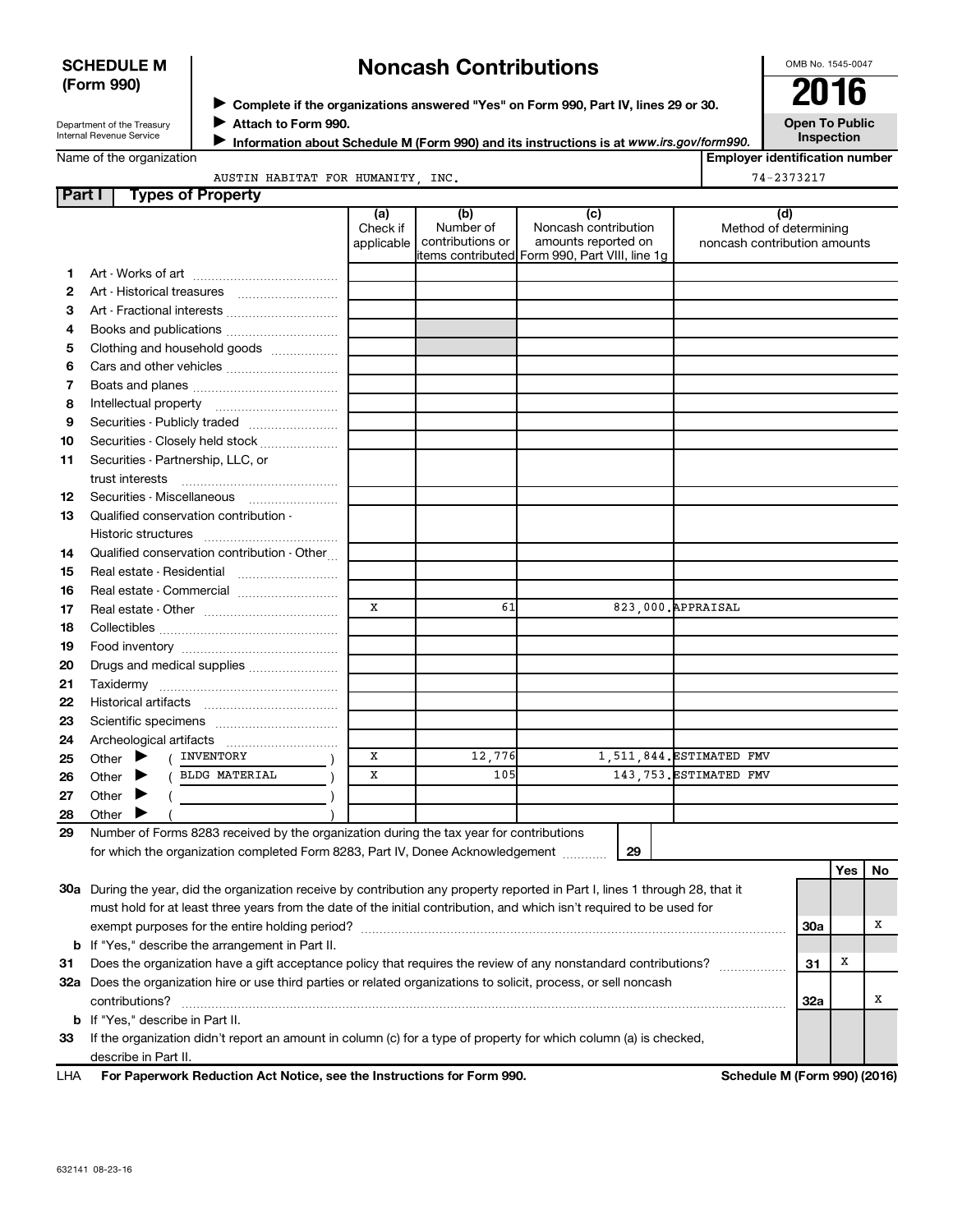Provide the information required by Part I, lines 30b, 32b, and 33, and whether the organization is reporting in Part I, column (b), the number of contributions, the number of items received, or a combination of both. Also complete this part for any additional information. **Part II Supplemental Information.**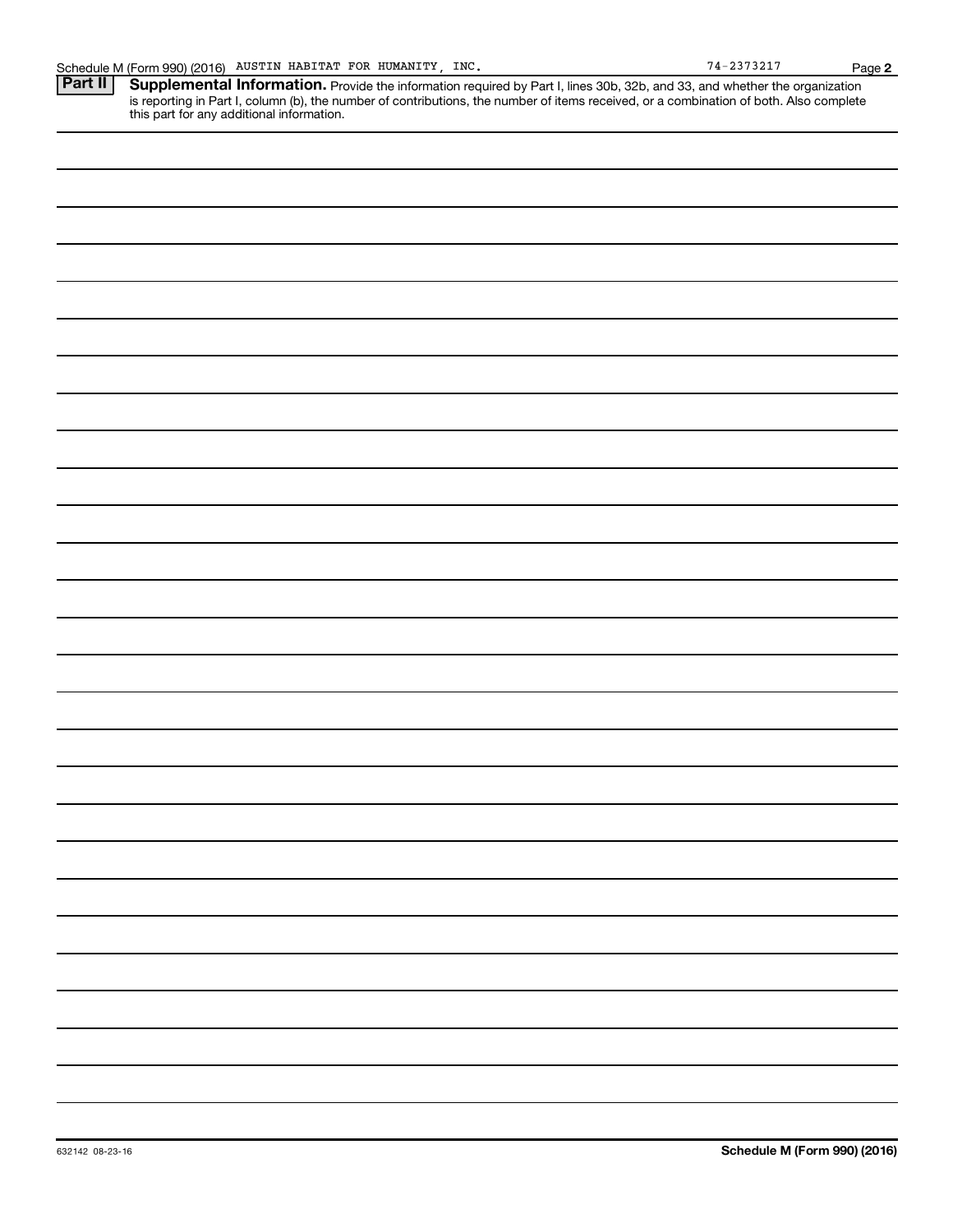**(Form 990 or 990-EZ)**

Department of the Treasury Internal Revenue Service Name of the organization

## SCHEDULE O **Supplemental Information to Form 990 or 990-EZ** 2016<br>(Form 990 or 990-EZ)

**Complete to provide information for responses to specific questions on Form 990 or 990-EZ or to provide any additional information. | Attach to Form 990 or 990-EZ.**



**Information about Schedule O (Form 990 or 990-EZ) and its instructions is at WWW.irs.gov/form990.** 

**Employer identification number** AUSTIN HABITAT FOR HUMANITY, INC. 74-2373217

FORM 990, PART I, LINE 1, DESCRIPTION OF ORGANIZATION MISSION:

COMMUNITIES AND HOPE.

FORM 990, PART III, LINE 4A, PROGRAM SERVICE ACCOMPLISHMENTS:

OF OUR PARTNER FAMILIES. AHFH HOMEOWNERSHIP AND FINANCIAL/CREDIT

COUNSELING SERVICES ARE ALSO PROVIDED FOR FAMILIES WHO ENTER THE

PROGRAM BUT AREN'T QUALIFIED AT THE TIME OF APPLICATION.

HOME REPAIR - AHFH OFFERS A HOME REPAIR PROGRAM, PROVIDING AN AVERAGE

OF \$10,000 IN EXTERIOR AND/OR INTERIOR HOME REPAIR FOR QUALIFIED

NON-HABITAT HOMEOWNERS. AS WITH THE HOME CONSTRUCTION PROGRAM, AHFH

ENGAGES COMMUNITY VOLUNTEERS TO PROVIDE CONSTRUCTION LABOR, THUS

REDUCING THE COST OF THE REPAIRS AND MAXIMIZING THE USE OF CONTRIBUTED

OR GRANTED DOLLARS.

FORM 990, PART VI, SECTION B, LINE 11B:

THE FORM 990 IS REVIEWED BY THE CEO, CFO, AND FINANCE COMMITTEE AND THEN

PROVIDED TO THE ENTIRE BOARD.

FORM 990, PART VI, SECTION B, LINE 12C:

NEW BOARD MEMBERS RECEIVE A COPY OF THE POLICY IN THEIR INITIAL PACKAGE OF

GOVERNING DOCUMENTS AT ORIENTATION. THE BOARD ASLO REVIEWS EVERY COVENANT

ARRANGEMENT WITH HABITAT FOR HUMANITY INTERNATIONAL BEFORE SIGNING THE

COVENANTS.

FORM 990, PART VI, SECTION B, LINE 15: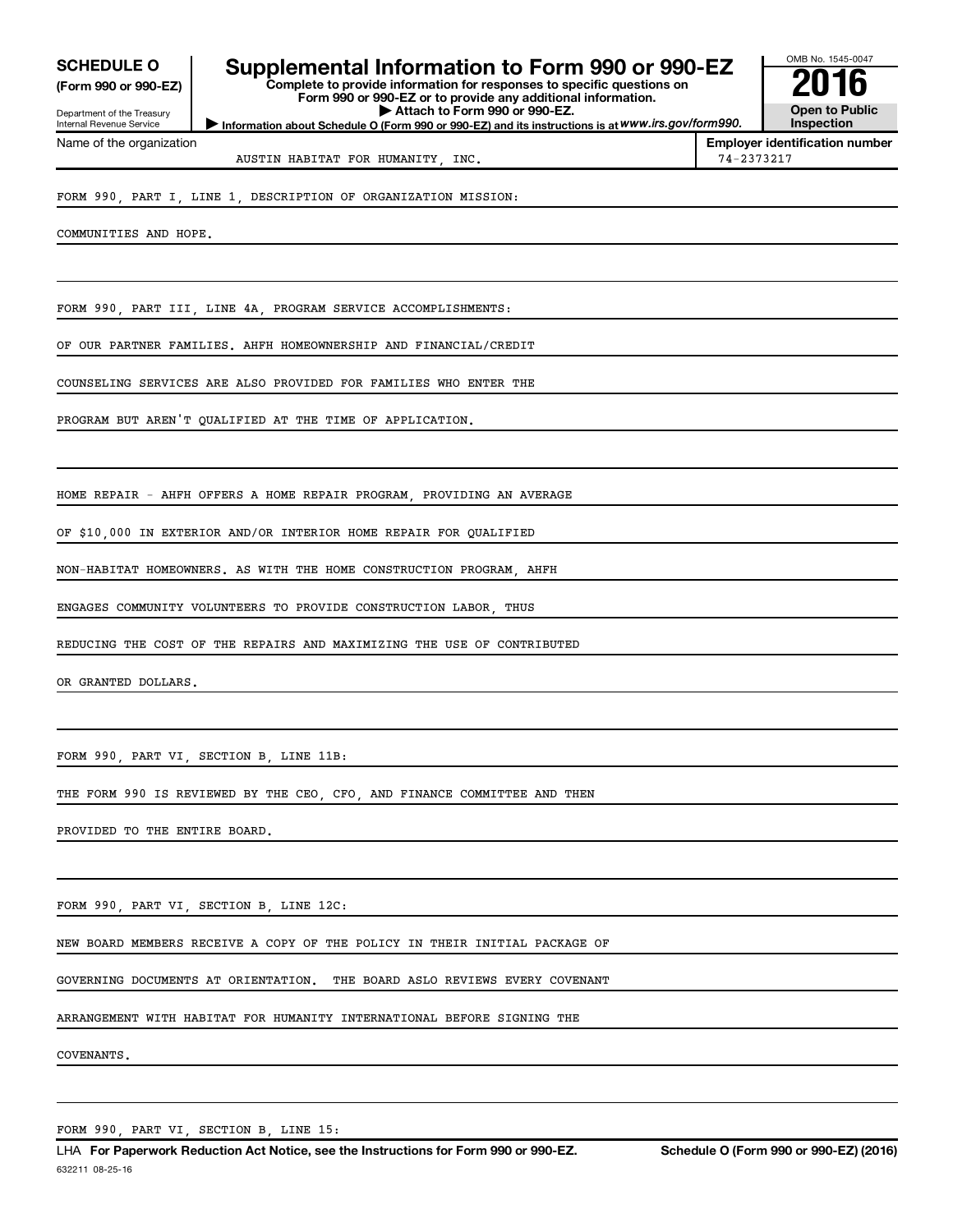| Schedule O (Form 990 or 990-EZ) (2016)                                                                                                                          | Page 2                                              |
|-----------------------------------------------------------------------------------------------------------------------------------------------------------------|-----------------------------------------------------|
| Name of the organization                                                                                                                                        | <b>Employer identification number</b><br>74-2373217 |
| AUSTIN HABITAT FOR HUMANITY, INC.                                                                                                                               |                                                     |
| COMPENSATION OF THE CEO IS DETERMINED BY THE COMPENSATION COMMITTEE OF THE                                                                                      |                                                     |
| BOARD OF DIRECTORS. THEY PERFORM A 360 PERFORMANCE REVIEW AND COMPARE                                                                                           |                                                     |
| COMPENSATION AGAINST OTHER FOR PROFIT AND NOT FOR PROFIT BUSINESS LEADERS.                                                                                      |                                                     |
| COMPENSATION OF KEY EMPLOYEES IS DETERMINED BY THE CEO, WHO COMPARES                                                                                            |                                                     |
| COMPENSATION AGAINST OTHER FOR PROFIT AND NOT FOR PROFIT EMPLOYEES IN                                                                                           |                                                     |
| SIMILAR ROLES.                                                                                                                                                  |                                                     |
|                                                                                                                                                                 |                                                     |
| FORM 990, PART VI, SECTION C, LINE 19:<br><u> 1980 - Andrea Station Barbara, actor a component de la componentación de la componentación de la componentaci</u> |                                                     |
| THE ORGANIZATION MAKES ITS GOVERNING DOCUMENTS, CONFLICT OF INTEREST                                                                                            |                                                     |
| POLICY, AND FINANCIAL STATEMENTS AVAILABLE TO THE PUBLIC UPON REQUEST.                                                                                          |                                                     |
|                                                                                                                                                                 |                                                     |
| FORM 990, PART XI, LINE 9, CHANGES IN NET ASSETS:                                                                                                               |                                                     |
| BOOK/TAX DIFFERENCE IN FLOW-THROUGH INVESTMENTS                                                                                                                 | $-40,485.$                                          |
|                                                                                                                                                                 |                                                     |
| FORM 990, PART XI, LINE 2C:                                                                                                                                     |                                                     |
| THE FINANCE COMMITTEE OF THE BOARD OF DIRECTORS SERVES AS THE AUDIT                                                                                             |                                                     |
| COMMITTEE THAT MAKES THE SELECTION OF THE AUDITOR FOR AUSTIN HABITAT                                                                                            |                                                     |
| FOR HUMANITY, INC.<br>THE SELECTION PROCESS HAS NOT CHANGED FROM THE                                                                                            |                                                     |
| PRIOR YEAR.                                                                                                                                                     |                                                     |
|                                                                                                                                                                 |                                                     |
|                                                                                                                                                                 |                                                     |
|                                                                                                                                                                 |                                                     |
|                                                                                                                                                                 |                                                     |
|                                                                                                                                                                 |                                                     |
|                                                                                                                                                                 |                                                     |
|                                                                                                                                                                 |                                                     |
|                                                                                                                                                                 |                                                     |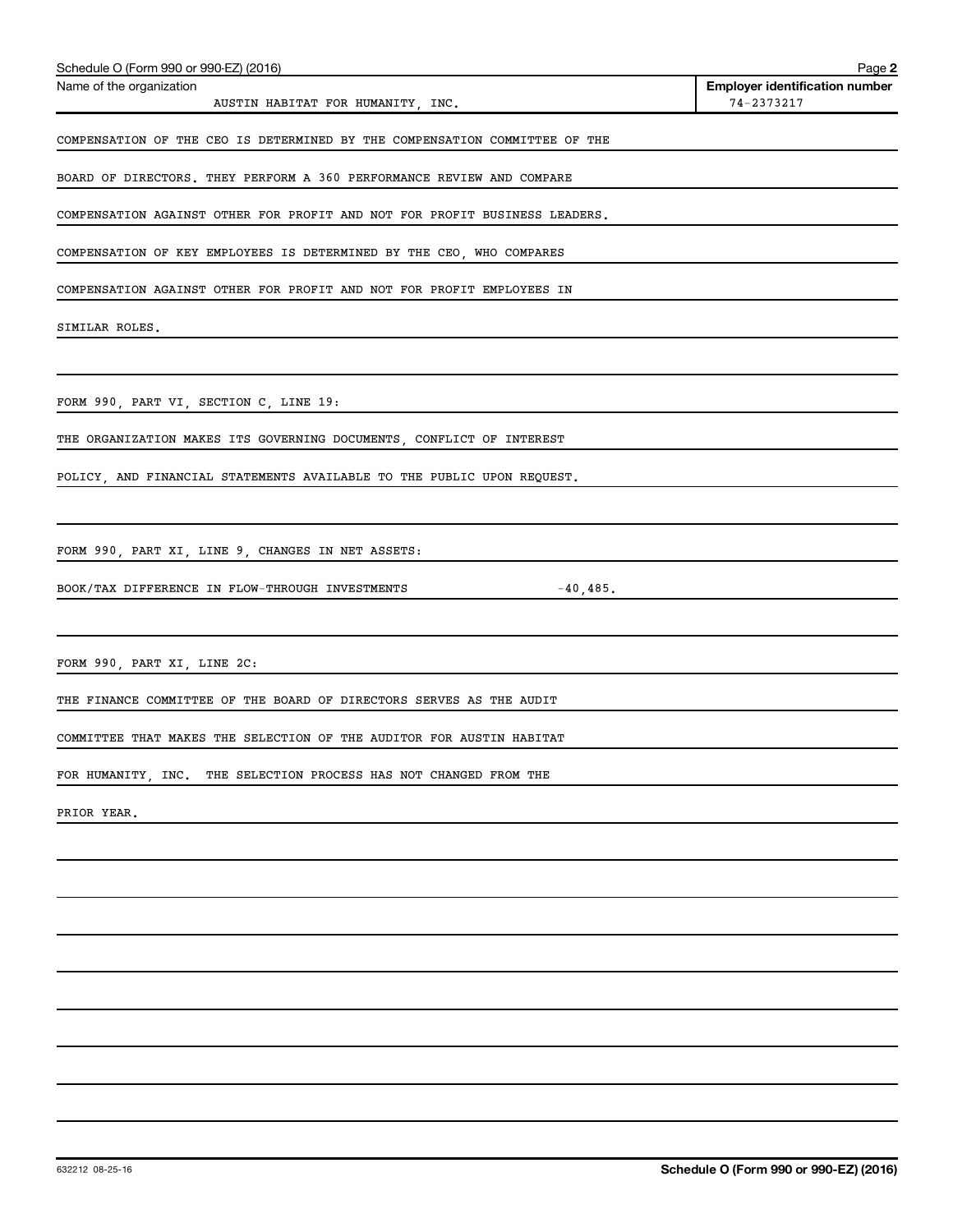| <b>SCHEDULE R</b>                                                      |                                                                                                                                                                                                                   | <b>Related Organizations and Unrelated Partnerships</b>                                          |                                                     |                                                     |                                                          |                                     | OMB No. 1545-0047                   |                                                      |
|------------------------------------------------------------------------|-------------------------------------------------------------------------------------------------------------------------------------------------------------------------------------------------------------------|--------------------------------------------------------------------------------------------------|-----------------------------------------------------|-----------------------------------------------------|----------------------------------------------------------|-------------------------------------|-------------------------------------|------------------------------------------------------|
| (Form 990)                                                             |                                                                                                                                                                                                                   | > Complete if the organization answered "Yes" on Form 990, Part IV, line 33, 34, 35b, 36, or 37. | Attach to Form 990.                                 |                                                     |                                                          |                                     | 2016<br><b>Open to Public</b>       |                                                      |
| Department of the Treasury<br>Internal Revenue Service                 |                                                                                                                                                                                                                   | Information about Schedule R (Form 990) and its instructions is at www.irs.gov/form990.          |                                                     |                                                     |                                                          |                                     | Inspection                          |                                                      |
| Name of the organization                                               | AUSTIN HABITAT FOR HUMANITY, INC.                                                                                                                                                                                 |                                                                                                  |                                                     | <b>Employer identification number</b><br>74-2373217 |                                                          |                                     |                                     |                                                      |
| Part I                                                                 | Identification of Disregarded Entities. Complete if the organization answered "Yes" on Form 990, Part IV, line 33.                                                                                                |                                                                                                  |                                                     |                                                     |                                                          |                                     |                                     |                                                      |
| (a)<br>Name, address, and EIN (if applicable)<br>of disregarded entity |                                                                                                                                                                                                                   | (b)<br>Primary activity                                                                          | (c)<br>Legal domicile (state or<br>foreign country) | (d)<br>Total income                                 | (e)<br>End-of-year assets                                |                                     | (f)<br>Direct controlling<br>entity |                                                      |
|                                                                        |                                                                                                                                                                                                                   |                                                                                                  |                                                     |                                                     |                                                          |                                     |                                     |                                                      |
|                                                                        |                                                                                                                                                                                                                   |                                                                                                  |                                                     |                                                     |                                                          |                                     |                                     |                                                      |
|                                                                        |                                                                                                                                                                                                                   |                                                                                                  |                                                     |                                                     |                                                          |                                     |                                     |                                                      |
|                                                                        |                                                                                                                                                                                                                   |                                                                                                  |                                                     |                                                     |                                                          |                                     |                                     |                                                      |
| Part II                                                                | Identification of Related Tax-Exempt Organizations. Complete if the organization answered "Yes" on Form 990, Part IV, line 34 because it had one or more related tax-exempt<br>organizations during the tax year. |                                                                                                  |                                                     |                                                     |                                                          |                                     |                                     |                                                      |
|                                                                        | (a)<br>Name, address, and EIN<br>of related organization                                                                                                                                                          | (b)<br>Primary activity                                                                          | (c)<br>Legal domicile (state or<br>foreign country) | (d)<br><b>Exempt Code</b><br>section                | (e)<br>Public charity<br>status (if section<br>501(c)(3) | (f)<br>Direct controlling<br>entity |                                     | $(g)$<br>Section 512(b)(13)<br>controlled<br>entity? |
|                                                                        | AUSTIN NEIGHBORHOOD ALLIANCE FOR HABITAT -                                                                                                                                                                        |                                                                                                  |                                                     |                                                     |                                                          |                                     | Yes                                 | No                                                   |
|                                                                        | 20-3364281, 310 COMAL. SUITE 100, AUSTIN, TX                                                                                                                                                                      |                                                                                                  |                                                     |                                                     | 509(A)(3)                                                |                                     |                                     |                                                      |
| 78702                                                                  |                                                                                                                                                                                                                   | LOW INCOME HOUSING                                                                               | TEXAS                                               | 501(C)(3)                                           | TYPE I                                                   |                                     |                                     | х                                                    |
|                                                                        | HOMEBASE TEXAS - F/K/A AUSTIN PEOPLE TRUST -                                                                                                                                                                      |                                                                                                  |                                                     |                                                     |                                                          |                                     |                                     |                                                      |

LOW INCOME HOUSING TEXAS 501(C)(3) TYPE I THE I X

 $\begin{array}{|l|l|}\n\hline\n20-4467651, 310 COMAL. SUITE 100, AUSTIN, TX\n\hline\n78702\n\end{array}$   $\begin{array}{|l|l|}\n\hline\n\end{array}$   $\begin{array}{|l|l|}\n\hline\n\end{array}$  509(A)(3)

**For Paperwork Reduction Act Notice, see the Instructions for Form 990. Schedule R (Form 990) 2016**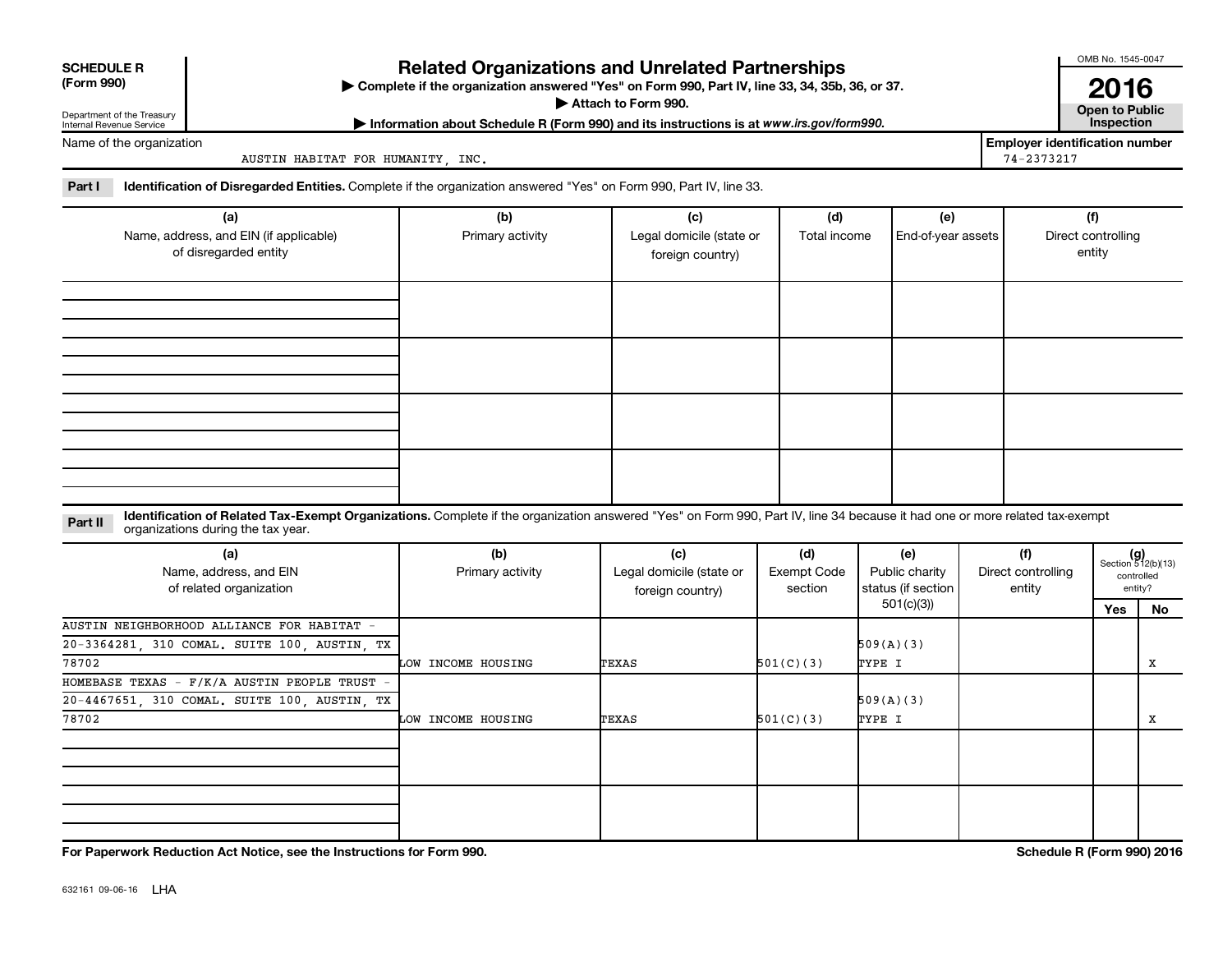Part III Identification of Related Organizations Taxable as a Partnership. Complete if the organization answered "Yes" on Form 990, Part IV, line 34 because it had one or more related<br>Read to the organizations tracted as a organizations treated as a partnership during the tax year.

| (a)                                                                                                                                                                                       | (b)              | (c)                                       | (d)                          | (e)                                                                                        | (f)                      | (g)                               |         | (h)                              | (i)                                           | (j) | (k)                                         |
|-------------------------------------------------------------------------------------------------------------------------------------------------------------------------------------------|------------------|-------------------------------------------|------------------------------|--------------------------------------------------------------------------------------------|--------------------------|-----------------------------------|---------|----------------------------------|-----------------------------------------------|-----|---------------------------------------------|
| Name, address, and EIN<br>of related organization                                                                                                                                         | Primary activity | Legal<br>domicile<br>(state or<br>foreign | Direct controlling<br>entity | Predominant income<br>(related, unrelated,<br>excluded from tax under<br>sections 512-514) | Share of total<br>income | Share of<br>end-of-year<br>assets |         | Disproportionate<br>allocations? | Code V-UBI<br>amount in box<br>20 of Schedule |     | General or Percentage<br>managing ownership |
|                                                                                                                                                                                           |                  | country)                                  |                              |                                                                                            |                          |                                   | Yes $ $ | No                               | K-1 (Form 1065) Yes No                        |     |                                             |
|                                                                                                                                                                                           |                  |                                           |                              |                                                                                            |                          |                                   |         |                                  |                                               |     |                                             |
|                                                                                                                                                                                           |                  |                                           |                              |                                                                                            |                          |                                   |         |                                  |                                               |     |                                             |
|                                                                                                                                                                                           |                  |                                           |                              |                                                                                            |                          |                                   |         |                                  |                                               |     |                                             |
|                                                                                                                                                                                           |                  |                                           |                              |                                                                                            |                          |                                   |         |                                  |                                               |     |                                             |
|                                                                                                                                                                                           |                  |                                           |                              |                                                                                            |                          |                                   |         |                                  |                                               |     |                                             |
|                                                                                                                                                                                           |                  |                                           |                              |                                                                                            |                          |                                   |         |                                  |                                               |     |                                             |
|                                                                                                                                                                                           |                  |                                           |                              |                                                                                            |                          |                                   |         |                                  |                                               |     |                                             |
|                                                                                                                                                                                           |                  |                                           |                              |                                                                                            |                          |                                   |         |                                  |                                               |     |                                             |
|                                                                                                                                                                                           |                  |                                           |                              |                                                                                            |                          |                                   |         |                                  |                                               |     |                                             |
|                                                                                                                                                                                           |                  |                                           |                              |                                                                                            |                          |                                   |         |                                  |                                               |     |                                             |
|                                                                                                                                                                                           |                  |                                           |                              |                                                                                            |                          |                                   |         |                                  |                                               |     |                                             |
|                                                                                                                                                                                           |                  |                                           |                              |                                                                                            |                          |                                   |         |                                  |                                               |     |                                             |
|                                                                                                                                                                                           |                  |                                           |                              |                                                                                            |                          |                                   |         |                                  |                                               |     |                                             |
|                                                                                                                                                                                           |                  |                                           |                              |                                                                                            |                          |                                   |         |                                  |                                               |     |                                             |
|                                                                                                                                                                                           |                  |                                           |                              |                                                                                            |                          |                                   |         |                                  |                                               |     |                                             |
|                                                                                                                                                                                           |                  |                                           |                              |                                                                                            |                          |                                   |         |                                  |                                               |     |                                             |
| o the TY service of Related Organizations Taxable as a Corporation or Trust. Complete if the organization answered "Yes" on Form 990. Part IV. line 34 because it had one or more related |                  |                                           |                              |                                                                                            |                          |                                   |         |                                  |                                               |     |                                             |

**Part IV** Identification of Related Organizations Taxable as a Corporation or Trust.<br>
organizations treated as a corporation or trust during the tax year. Complete if the organization answered "Yes" on Form 990, Part IV, line 34 because it had one or more related

| (a)<br>Name, address, and EIN<br>of related organization | (b)<br>Primary activity | (d)<br>(f)<br>(c)<br>(e)<br>(g)<br>Share of total<br>Direct controlling<br>Type of entity<br>(C corp, S corp,<br>or trust)<br>Share of<br>Legal domicile<br>state or<br>entity<br>end-of-year<br>income<br>foreign<br>assets |  | (h)<br>Percentage<br>  ownership | $\begin{array}{c} \textbf{(i)}\\ \text{Section}\\ 512 \textcolor{red}{(b)} \textcolor{red}{(13)}\\ \text{controlled} \\ \text{entity?} \end{array}$ |  |          |
|----------------------------------------------------------|-------------------------|------------------------------------------------------------------------------------------------------------------------------------------------------------------------------------------------------------------------------|--|----------------------------------|-----------------------------------------------------------------------------------------------------------------------------------------------------|--|----------|
|                                                          |                         | country)                                                                                                                                                                                                                     |  |                                  |                                                                                                                                                     |  | Yes   No |
|                                                          |                         |                                                                                                                                                                                                                              |  |                                  |                                                                                                                                                     |  |          |
|                                                          |                         |                                                                                                                                                                                                                              |  |                                  |                                                                                                                                                     |  |          |
|                                                          |                         |                                                                                                                                                                                                                              |  |                                  |                                                                                                                                                     |  |          |
|                                                          |                         |                                                                                                                                                                                                                              |  |                                  |                                                                                                                                                     |  |          |
|                                                          |                         |                                                                                                                                                                                                                              |  |                                  |                                                                                                                                                     |  |          |
|                                                          |                         |                                                                                                                                                                                                                              |  |                                  |                                                                                                                                                     |  |          |
|                                                          |                         |                                                                                                                                                                                                                              |  |                                  |                                                                                                                                                     |  |          |
|                                                          |                         |                                                                                                                                                                                                                              |  |                                  |                                                                                                                                                     |  |          |
|                                                          |                         |                                                                                                                                                                                                                              |  |                                  |                                                                                                                                                     |  |          |
|                                                          |                         |                                                                                                                                                                                                                              |  |                                  |                                                                                                                                                     |  |          |
|                                                          |                         |                                                                                                                                                                                                                              |  |                                  |                                                                                                                                                     |  |          |
|                                                          |                         |                                                                                                                                                                                                                              |  |                                  |                                                                                                                                                     |  |          |
|                                                          |                         |                                                                                                                                                                                                                              |  |                                  |                                                                                                                                                     |  |          |
|                                                          |                         |                                                                                                                                                                                                                              |  |                                  |                                                                                                                                                     |  |          |
|                                                          |                         |                                                                                                                                                                                                                              |  |                                  |                                                                                                                                                     |  |          |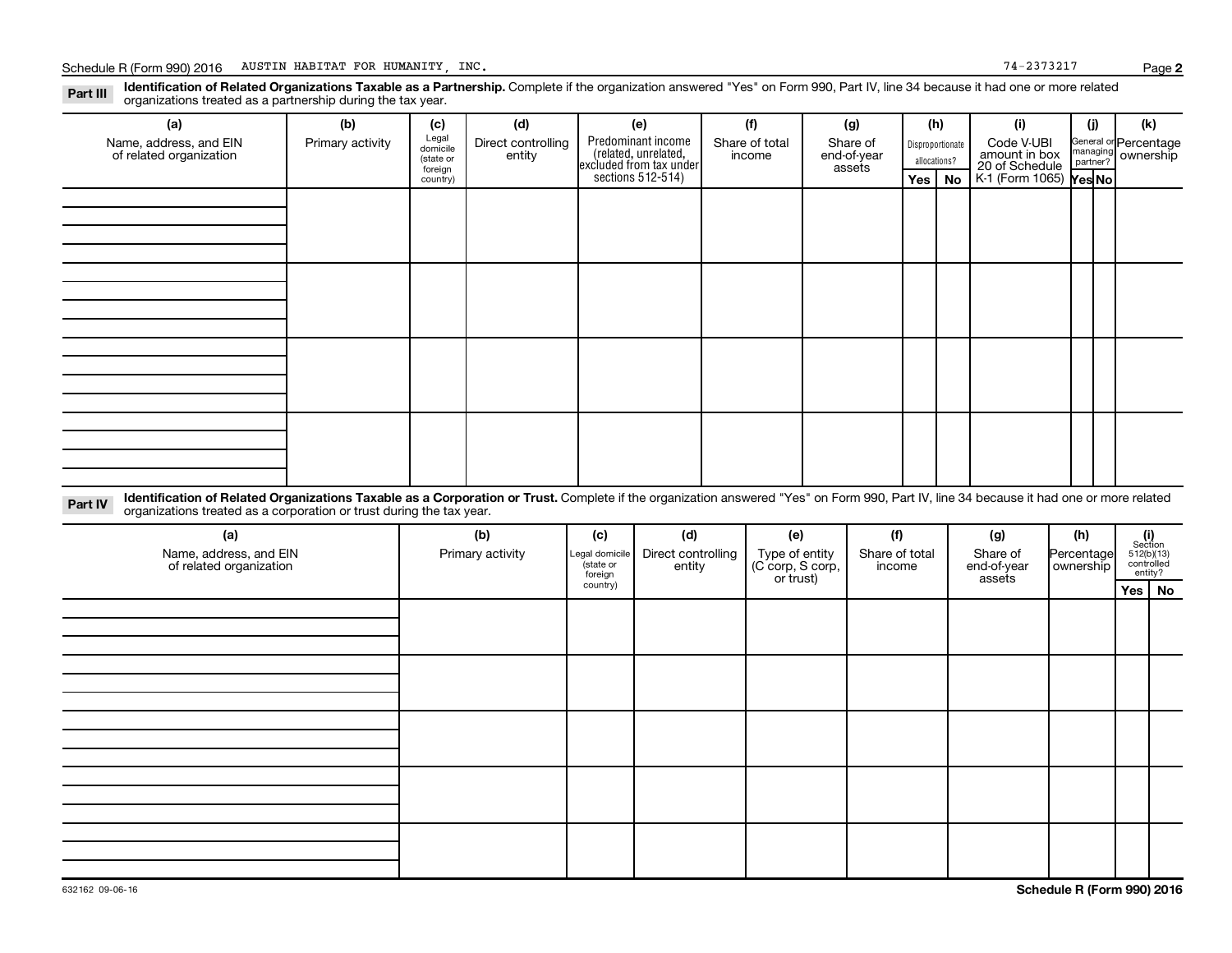Part V Transactions With Related Organizations. Complete if the organization answered "Yes" on Form 990, Part IV, line 34, 35b, or 36.

|  | Note: Complete line 1 if any entity is listed in Parts II, III, or IV of this schedule.                                                                                                                                        |  |  |  |                | Yes | No           |  |
|--|--------------------------------------------------------------------------------------------------------------------------------------------------------------------------------------------------------------------------------|--|--|--|----------------|-----|--------------|--|
|  | During the tax year, did the organization engage in any of the following transactions with one or more related organizations listed in Parts II-IV?                                                                            |  |  |  |                |     |              |  |
|  |                                                                                                                                                                                                                                |  |  |  | 1a             |     | x            |  |
|  | b Gift, grant, or capital contribution to related organization(s) manufaction contracts and contribution to related organization(s) manufaction contribution to related organization(s) manufactured contracts and contributio |  |  |  | 1 <sub>b</sub> |     | $\mathbf{x}$ |  |
|  |                                                                                                                                                                                                                                |  |  |  | 1c             |     | X            |  |
|  |                                                                                                                                                                                                                                |  |  |  | 1 <sub>d</sub> |     | X            |  |
|  | e Loans or loan guarantees by related organization(s) manufaction content to content the manufacture content of the manufacture content of the manufacture content of the manufacture content of the local manufacture content |  |  |  | 1e             | x   |              |  |
|  |                                                                                                                                                                                                                                |  |  |  |                |     |              |  |
|  |                                                                                                                                                                                                                                |  |  |  |                |     |              |  |
|  | g Sale of assets to related organization(s) manufactured assembly contained as a set of assets to related organization(s) manufactured assets to related organization(s)                                                       |  |  |  | 1g             |     | X            |  |
|  | h Purchase of assets from related organization(s) manufactured and content to content the content of assets from related organization(s) manufactured and content of the content of the content of the content of the content  |  |  |  | 1 <sub>h</sub> |     | X            |  |
|  |                                                                                                                                                                                                                                |  |  |  | 1i             |     | $\mathbf{x}$ |  |
|  |                                                                                                                                                                                                                                |  |  |  |                |     |              |  |
|  |                                                                                                                                                                                                                                |  |  |  |                |     |              |  |
|  |                                                                                                                                                                                                                                |  |  |  |                |     |              |  |
|  |                                                                                                                                                                                                                                |  |  |  |                |     |              |  |
|  |                                                                                                                                                                                                                                |  |  |  | 1 <sub>m</sub> |     | $\mathbf{x}$ |  |
|  |                                                                                                                                                                                                                                |  |  |  | 1n             | X   |              |  |
|  | o Sharing of paid employees with related organization(s) manufactured content to the content of the content of the content of the content of the content of the content of the content of the content of the content of the co |  |  |  | 1 <sub>o</sub> | X   |              |  |
|  |                                                                                                                                                                                                                                |  |  |  |                |     |              |  |
|  |                                                                                                                                                                                                                                |  |  |  | 1p             |     | x            |  |
|  |                                                                                                                                                                                                                                |  |  |  | 1q             | X   |              |  |
|  |                                                                                                                                                                                                                                |  |  |  |                |     |              |  |
|  |                                                                                                                                                                                                                                |  |  |  | 1r             |     | X            |  |
|  |                                                                                                                                                                                                                                |  |  |  | 1s             |     | $\mathbf{x}$ |  |
|  | If the answer to any of the above is "Yes," see the instructions for information on who must complete this line, including covered relationships and transaction thresholds.                                                   |  |  |  |                |     |              |  |
|  | (b)<br>(c)<br>(d)<br>(a)<br>Name of related organization<br>Transaction<br>Amount involved<br>Method of determining amount involved<br>type (a-s)                                                                              |  |  |  |                |     |              |  |
|  |                                                                                                                                                                                                                                |  |  |  |                |     |              |  |

| (1) |  |  |
|-----|--|--|
| (2) |  |  |
| (3) |  |  |
| (4) |  |  |
| (5) |  |  |
| (6) |  |  |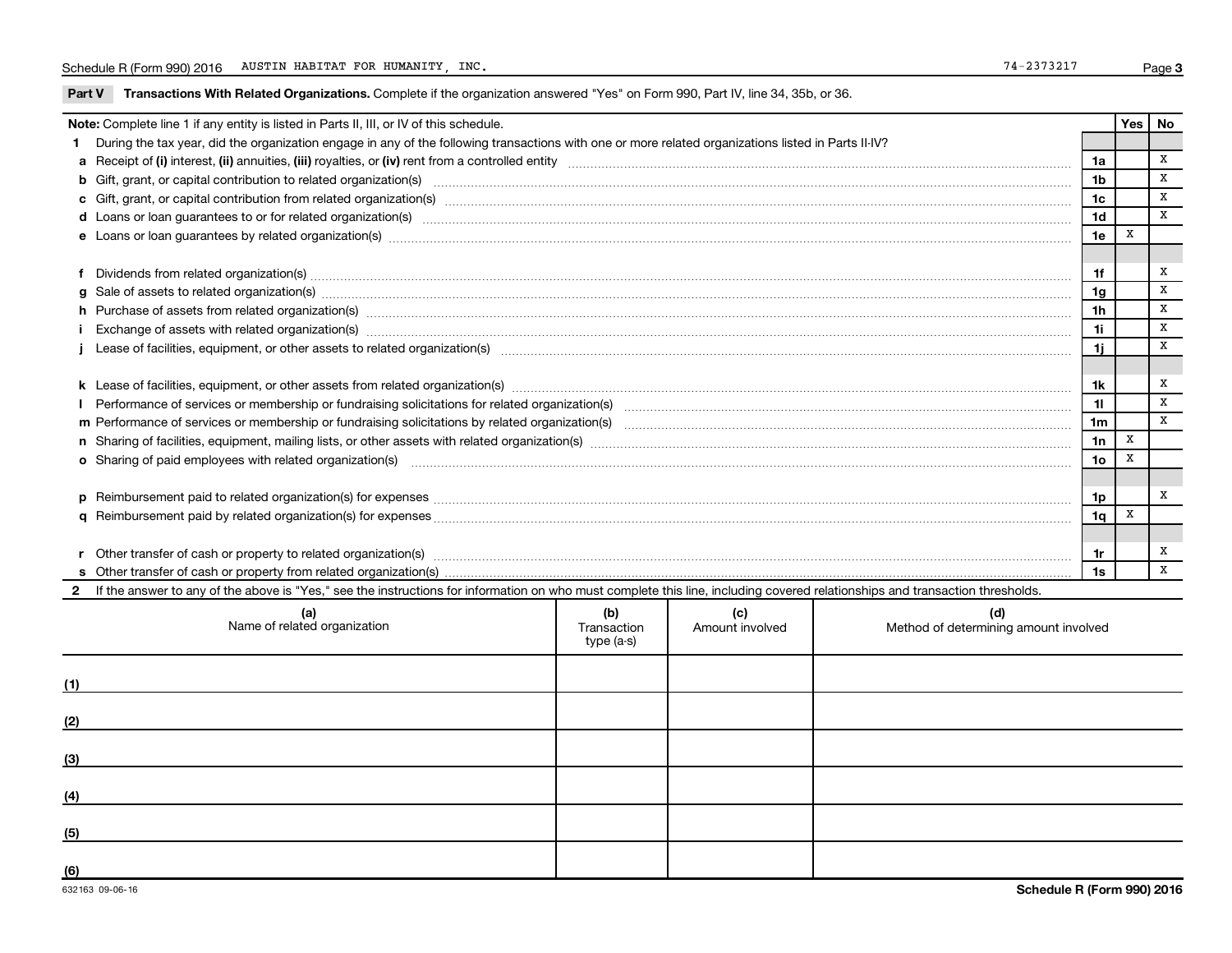Schedule R (Form 990) 2016 AUSTIN HABITAT FOR HUMANITY, INC.

Part VI Unrelated Organizations Taxable as a Partnership. Complete if the organization answered "Yes" on Form 990, Part IV, line 37.

Provide the following information for each entity taxed as a partnership through which the organization conducted more than five percent of its activities (measured by total assets or gross revenue) that was not a related organization. See instructions regarding exclusion for certain investment partnerships.

| hat neo hot a rolatod organization. Ooo inotraotiono rogaranty oxolaolon for oortain invootmont partnolompo.<br>(a) | (b)              | (c)               | (d)                                                                                        |                                                          | (f)      | (g)         | (h)    |                                                                  | (i)                                                                                                | (j)    | (k) |
|---------------------------------------------------------------------------------------------------------------------|------------------|-------------------|--------------------------------------------------------------------------------------------|----------------------------------------------------------|----------|-------------|--------|------------------------------------------------------------------|----------------------------------------------------------------------------------------------------|--------|-----|
| Name, address, and EIN                                                                                              | Primary activity | Legal domicile    |                                                                                            | (e)<br>Are all<br>partners sec.<br>$501(c)(3)$<br>orgs.? | Share of | Share of    |        |                                                                  |                                                                                                    |        |     |
| of entity                                                                                                           |                  | (state or foreign |                                                                                            |                                                          | total    | end-of-year |        | $\begin{tabular}{c} Dispropor-tionateallocations? \end{tabular}$ |                                                                                                    |        |     |
|                                                                                                                     |                  | country)          | Predominant income<br>(related, unrelated,<br>excluded from tax under<br>sections 512-514) | Yes No                                                   | income   | assets      | Yes No |                                                                  | Code V-UBI<br>amount in box 20 managing<br>of Schedule K-1<br>(Form 1065)<br>$\overline{V}$ ves No | Yes NO |     |
|                                                                                                                     |                  |                   |                                                                                            |                                                          |          |             |        |                                                                  |                                                                                                    |        |     |
|                                                                                                                     |                  |                   |                                                                                            |                                                          |          |             |        |                                                                  |                                                                                                    |        |     |
|                                                                                                                     |                  |                   |                                                                                            |                                                          |          |             |        |                                                                  |                                                                                                    |        |     |
|                                                                                                                     |                  |                   |                                                                                            |                                                          |          |             |        |                                                                  |                                                                                                    |        |     |
|                                                                                                                     |                  |                   |                                                                                            |                                                          |          |             |        |                                                                  |                                                                                                    |        |     |
|                                                                                                                     |                  |                   |                                                                                            |                                                          |          |             |        |                                                                  |                                                                                                    |        |     |
|                                                                                                                     |                  |                   |                                                                                            |                                                          |          |             |        |                                                                  |                                                                                                    |        |     |
|                                                                                                                     |                  |                   |                                                                                            |                                                          |          |             |        |                                                                  |                                                                                                    |        |     |
|                                                                                                                     |                  |                   |                                                                                            |                                                          |          |             |        |                                                                  |                                                                                                    |        |     |
|                                                                                                                     |                  |                   |                                                                                            |                                                          |          |             |        |                                                                  |                                                                                                    |        |     |
|                                                                                                                     |                  |                   |                                                                                            |                                                          |          |             |        |                                                                  |                                                                                                    |        |     |
|                                                                                                                     |                  |                   |                                                                                            |                                                          |          |             |        |                                                                  |                                                                                                    |        |     |
|                                                                                                                     |                  |                   |                                                                                            |                                                          |          |             |        |                                                                  |                                                                                                    |        |     |
|                                                                                                                     |                  |                   |                                                                                            |                                                          |          |             |        |                                                                  |                                                                                                    |        |     |
|                                                                                                                     |                  |                   |                                                                                            |                                                          |          |             |        |                                                                  |                                                                                                    |        |     |
|                                                                                                                     |                  |                   |                                                                                            |                                                          |          |             |        |                                                                  |                                                                                                    |        |     |
|                                                                                                                     |                  |                   |                                                                                            |                                                          |          |             |        |                                                                  |                                                                                                    |        |     |
|                                                                                                                     |                  |                   |                                                                                            |                                                          |          |             |        |                                                                  |                                                                                                    |        |     |
|                                                                                                                     |                  |                   |                                                                                            |                                                          |          |             |        |                                                                  |                                                                                                    |        |     |
|                                                                                                                     |                  |                   |                                                                                            |                                                          |          |             |        |                                                                  |                                                                                                    |        |     |
|                                                                                                                     |                  |                   |                                                                                            |                                                          |          |             |        |                                                                  |                                                                                                    |        |     |
|                                                                                                                     |                  |                   |                                                                                            |                                                          |          |             |        |                                                                  |                                                                                                    |        |     |
|                                                                                                                     |                  |                   |                                                                                            |                                                          |          |             |        |                                                                  |                                                                                                    |        |     |
|                                                                                                                     |                  |                   |                                                                                            |                                                          |          |             |        |                                                                  |                                                                                                    |        |     |
|                                                                                                                     |                  |                   |                                                                                            |                                                          |          |             |        |                                                                  |                                                                                                    |        |     |
|                                                                                                                     |                  |                   |                                                                                            |                                                          |          |             |        |                                                                  |                                                                                                    |        |     |
|                                                                                                                     |                  |                   |                                                                                            |                                                          |          |             |        |                                                                  |                                                                                                    |        |     |
|                                                                                                                     |                  |                   |                                                                                            |                                                          |          |             |        |                                                                  |                                                                                                    |        |     |
|                                                                                                                     |                  |                   |                                                                                            |                                                          |          |             |        |                                                                  |                                                                                                    |        |     |
|                                                                                                                     |                  |                   |                                                                                            |                                                          |          |             |        |                                                                  |                                                                                                    |        |     |
|                                                                                                                     |                  |                   |                                                                                            |                                                          |          |             |        |                                                                  |                                                                                                    |        |     |
|                                                                                                                     |                  |                   |                                                                                            |                                                          |          |             |        |                                                                  |                                                                                                    |        |     |
|                                                                                                                     |                  |                   |                                                                                            |                                                          |          |             |        |                                                                  |                                                                                                    |        |     |

**Schedule R (Form 990) 2016**